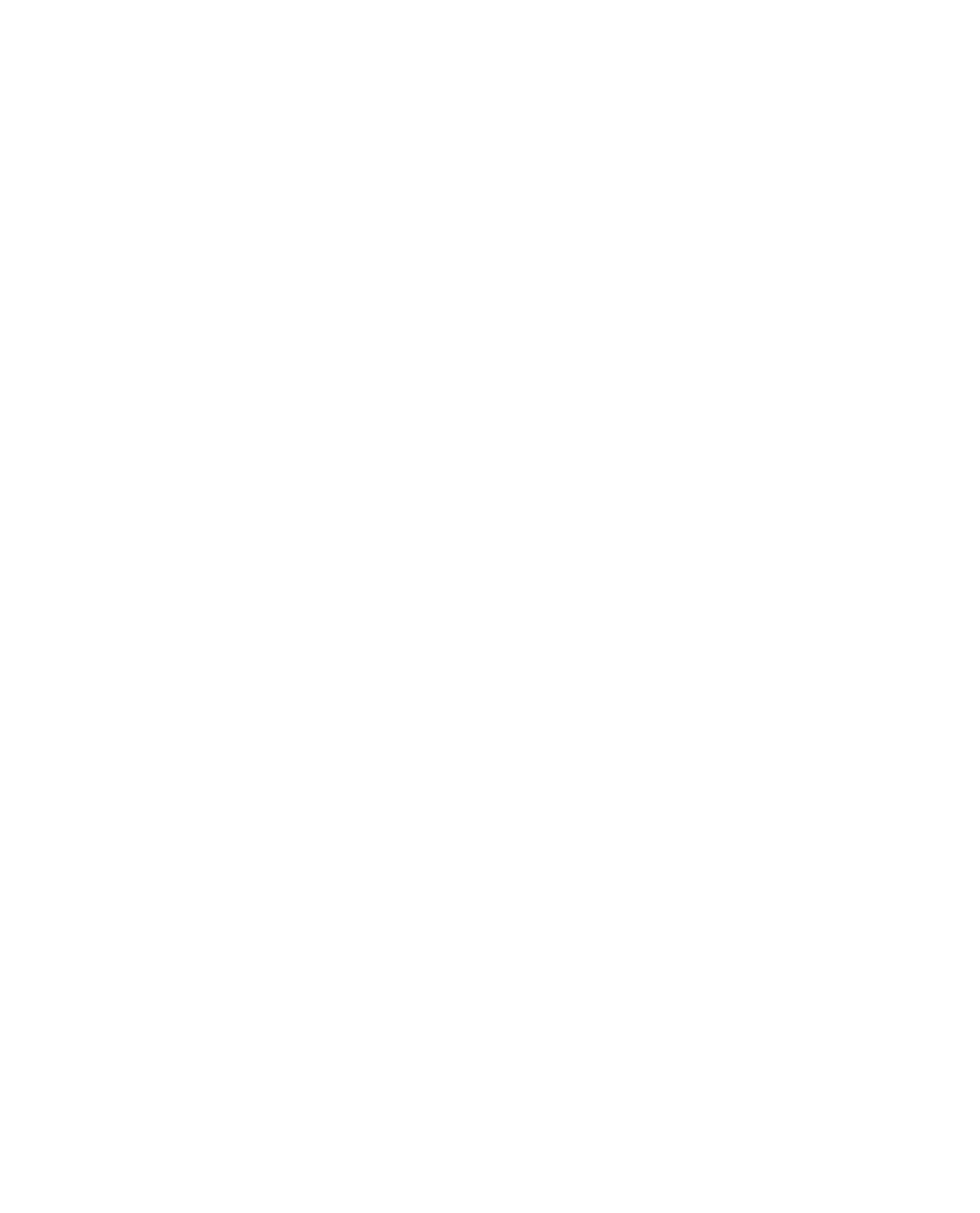# Documenting Human Rights Violations of Sex Workers in Kenya

*A study conducted in Nairobi, Kisumu, Busia, Nanyuki, Mombasa and Malindi* 

*Supported by a Grant from the Open Society Institute*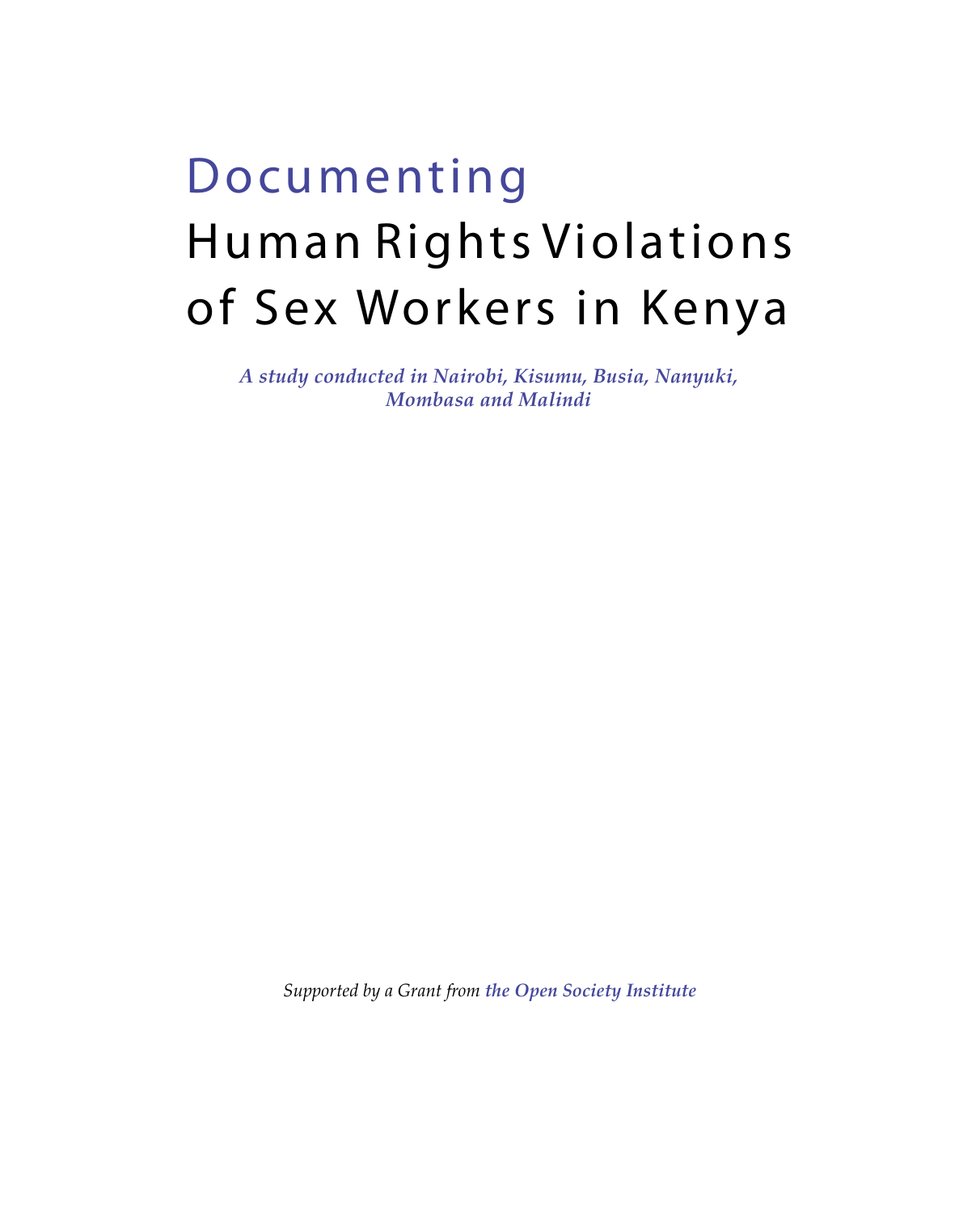© **FIDA Kenya**, 2008

Published by **FIDA Kenya**

Designed & printed by **Noel Creative Media Ltd**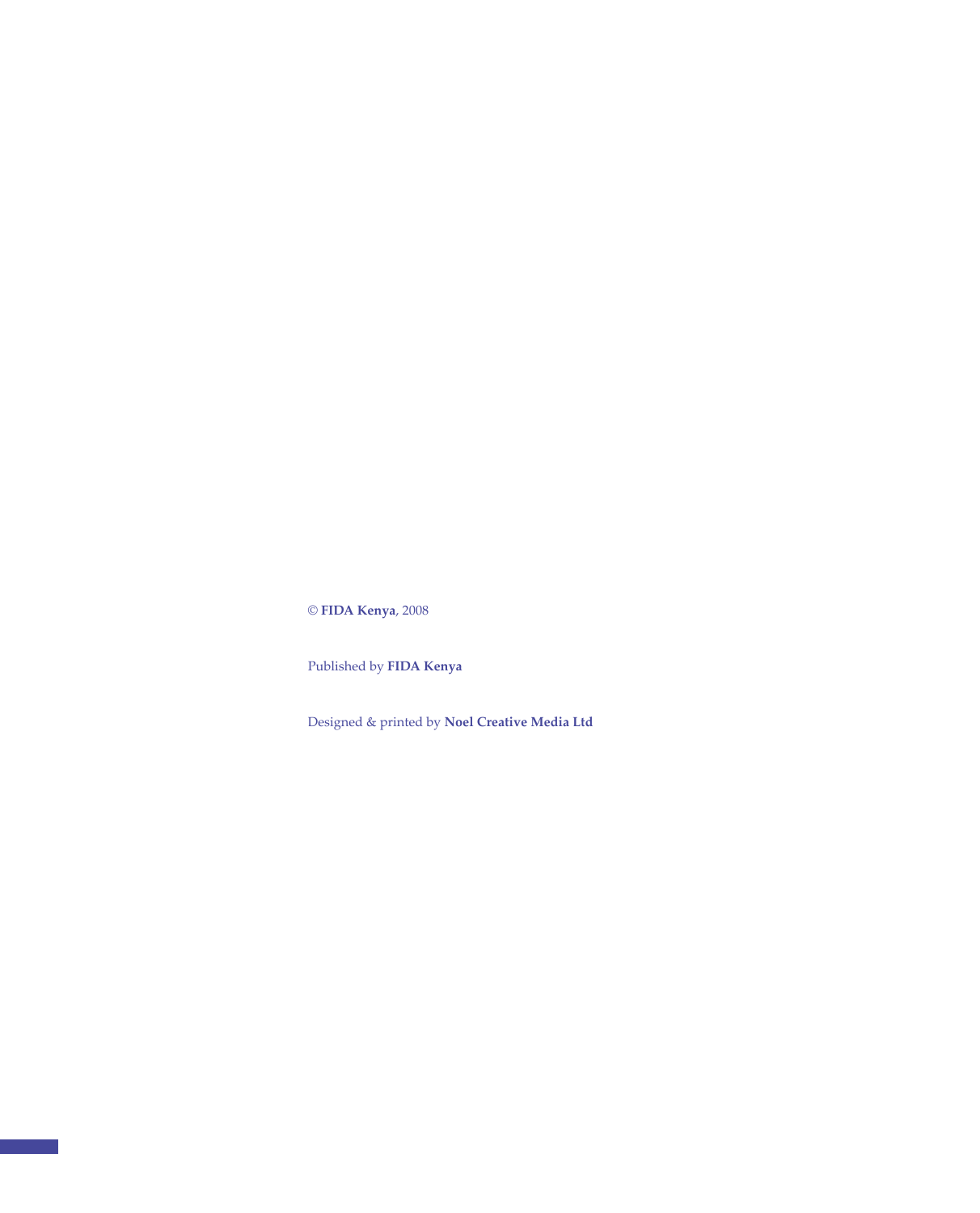# **Acknowledgements**

FIDA Kenya expresses its appreciation to the lead researcher Catherine Muyeka Mumma and our assistant MaryFrances Lukera for undertaking the in-depth research, whose findings form this report.

We appreciate the following organisations for their tremendous contribution to successful completion of this study: Family Health Options Kenya, Kisumu AIDS Self Help Group, Women in Fishing Industry Program, Likii HIV/AIDS Home Based Care, Solidarity with Women in Distress, Solidarity with Girls in Distress, International Center for Reproductive Health, and Ganjoni Municipal Clinic.

We sincerely thank the Office of the Police Commissioner and, in particular, the Director of Community Policing, Gender and Child Protection for mobilizing police officers for the purposes of this research. We also recognise the individual police officers who took part in the focus group discussion for their invaluable input.

We are grateful to the sex workers who participated in focus groups and agreed to have individual interviews. We would also like to thank Penina Wanjiku, Triza Achieng, Tom Odhiambo, Jostina Wanjiku, Violet Kanyanga, Elizabeth Akinyi, Agnes Mailu, Claudette Jolebo, Dr. Geoffrey Lutta, and Dr. Lou Dierick for their support and mobilization of the respondents.

We recognise the invaluable insights of Hon. Njoki Ndung'u, the Attorney General's office, Kenya Law Reform Commission and the Judiciary and sincerely thank them for their support.

We are truly indebted to Open Society Initiative for East Africa (OSIEA) and the Open Society Institute's Sexual Health and Rights Project (SHARP) and Law and Health Initiative (LAHI), Professor Peninah Ogada, Milly Odongo and Mumbi Ngugi, for the invaluable input both to the content and form of the report.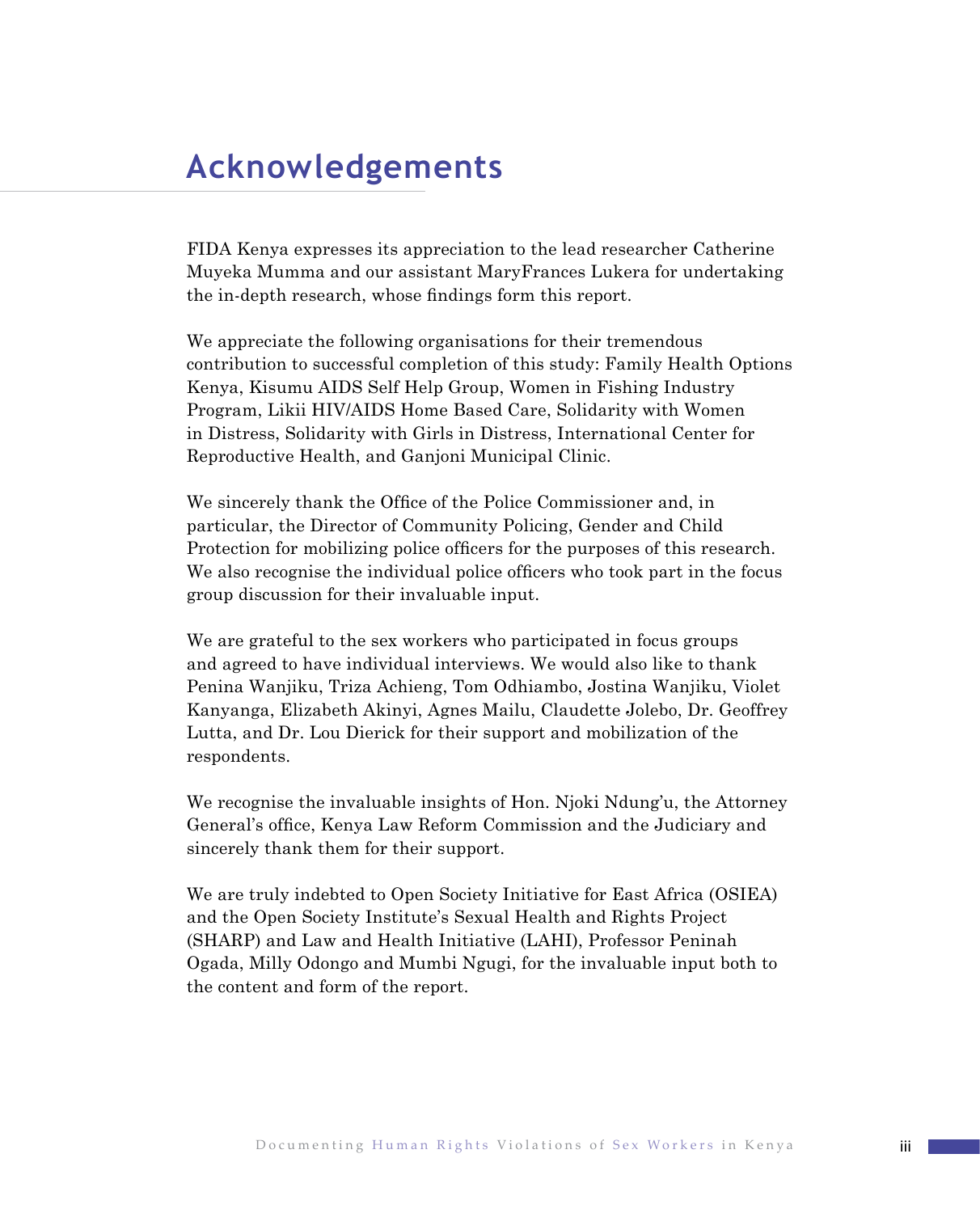We thank the Consultative Committee for this research which consisted of Jane Onyango former Executive Director, Penina Wanjiku, Anne Gathumbi and the researchers for their guidance and insights.

We wish to also thank the Transformative Justice Team in particular, Evelyne Opondo, Alice Maranga, Hilary Muthui for their contributions and ensuring the completion of this report. The contribution made by Anne Amadi, former Deputy Director, Christine Ochieng former Senior Program Officer, Moses Otsieno, Christine Njeru and Lillian Abishai was invaluable.

Our special thanks to FIDA Kenya Council members and entire staff.

FIDA Kenya extends its profound gratitude to the Open Society Institute whose financial support has contributed to the success of this research and publication of this report.

**Patricia Nyaundi** Executive Director - FIDA Kenya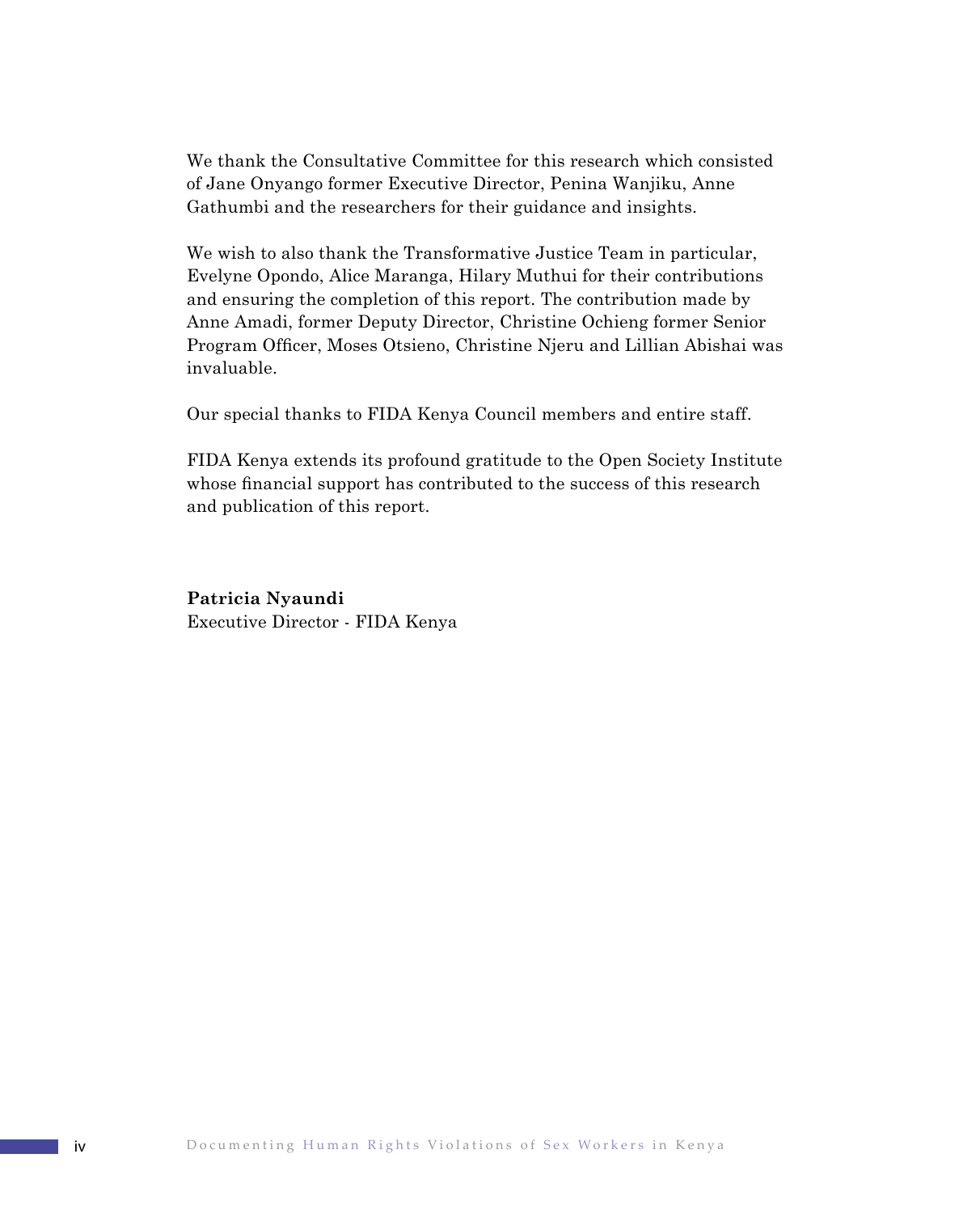# **Table of Contents**

| <b>CHAPTER TWO</b> |                                                              |
|--------------------|--------------------------------------------------------------|
|                    |                                                              |
|                    |                                                              |
|                    |                                                              |
|                    |                                                              |
|                    |                                                              |
|                    |                                                              |
|                    |                                                              |
|                    |                                                              |
|                    |                                                              |
|                    |                                                              |
|                    |                                                              |
|                    | 4.2 Violations of the human rights of sex workers 24         |
|                    | 4.3 Lack of a rights enabling environment for sex workers 27 |
|                    | 4.4 Key issues regarding Kenya's approach to sex work  29    |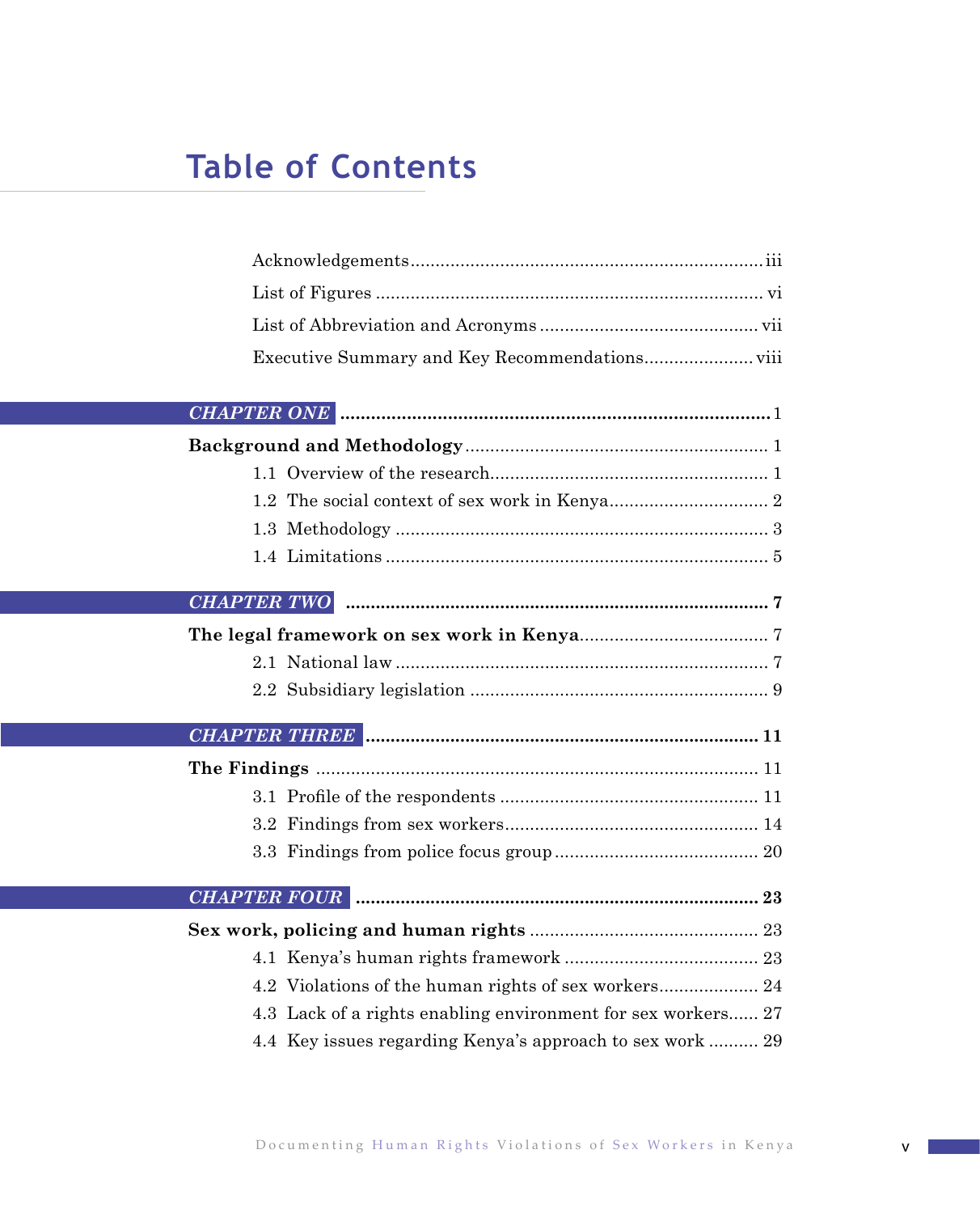| 5.2 To the Office of the Attorney General and the Judiciary 32 |
|----------------------------------------------------------------|
|                                                                |
|                                                                |
|                                                                |
|                                                                |
| Appendix                                                       |

# **List of Figures**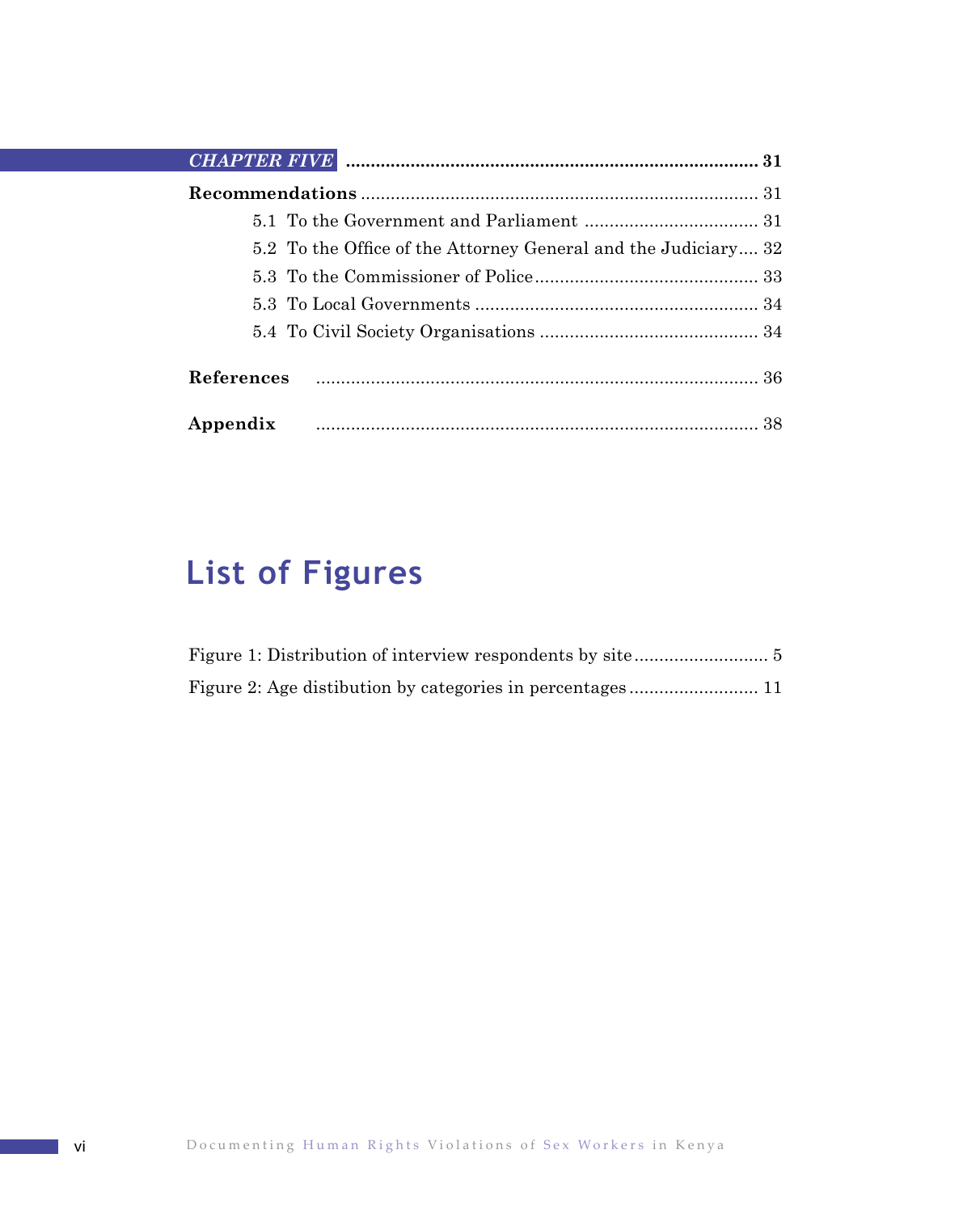# **List of Abbreviation and Acronyms**

| $\rm{ACHPR}$   | African Charter on Human and Peoples Rights                                          |
|----------------|--------------------------------------------------------------------------------------|
| <b>ACRWC</b>   | African Charter on the Rights and Welfare of the Child                               |
| <b>AIDS</b>    | Acquired Immune Deficiency Syndrome                                                  |
| <b>CBO</b>     | Community Based Organisation                                                         |
| <b>CEDAW</b>   | Convention on the Elimination of All Forms of Discrimination<br><b>Against Women</b> |
| <b>CID</b>     | Criminal Investigation Department                                                    |
| COVAW          | Coalition on Violence Against Women                                                  |
| $_{\rm CRC}$   | Convention on the Rights of the Child                                                |
| <b>CSO</b>     | Civil Society Organisation                                                           |
| <b>FHOK</b>    | Family Health Options Kenya                                                          |
| <b>FIDA</b>    | Federation of Women Lawyers                                                          |
| HIV            | Human Immuno-deficiency Virus                                                        |
| <b>ICCPR</b>   | International Covenant on Civil and Political Rights                                 |
| <b>ICESCR</b>  | International Covenant on Economic, Social and Cultural Rights                       |
| <b>ICRH</b>    | International Center for Reproductive Health                                         |
| KASH           | Kisumu AIDS Self Help Group                                                          |
| <b>KHRC</b>    | Kenya Human Rights Commission                                                        |
| <b>KNCHR</b>   | Kenya National Commission on Human Rights                                            |
| NGO            | Non-Governmental Organisation                                                        |
| <b>SOLGIDI</b> | Solidarity with Girls in Distress                                                    |
| <b>SOLWODI</b> | Solidarity with Women in Distress                                                    |
| <b>SPSS</b>    | Statistical Package for Social Science                                               |
| <b>STI</b>     | Sexually Transmitted Infection                                                       |
| <b>UDHR</b>    | Universal Declaration of Human Rights                                                |
| <b>UN</b>      | <b>United Nations</b>                                                                |
| WIFIP          | Women in Fishing Industry Program                                                    |
| YMCA           | Young Men Christian Association                                                      |
|                |                                                                                      |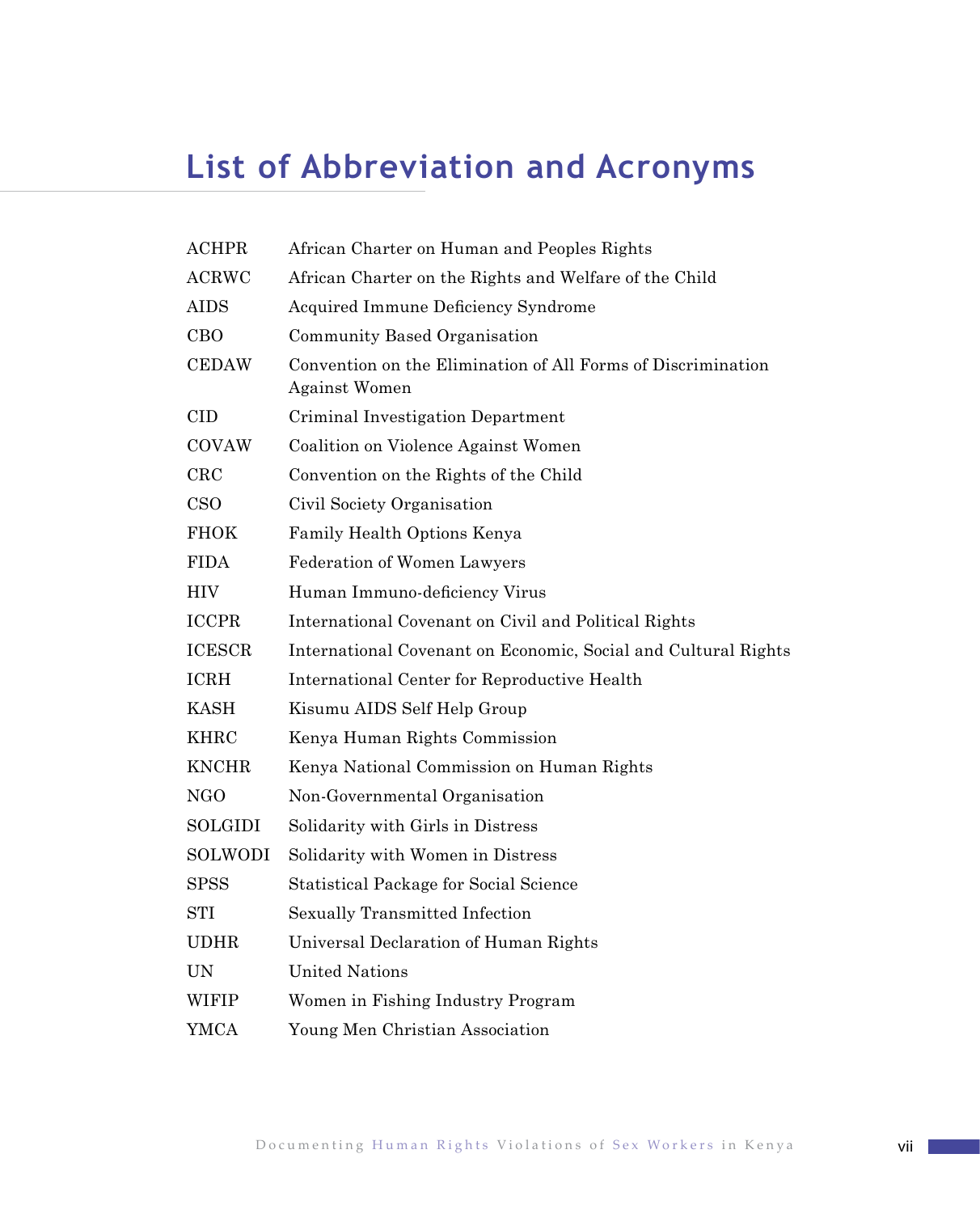# **Executive Summary**

This study investigates the human rights violations experienced by women sex workers in Kenya. This research found that these women have no way to claim their individual human rights under the current operating laws and policy framework. They are unable to keep themselves safe as they seek to support themselves and their families because they are relentlessly subject to police harassment, arrest and abuse. Furthermore, because sex work is viewed as an "immoral activity" rather than as a form of labour, many in society believe that sex workers deserve to be punished for what they do. The information and recommendations contained in this report provide ways for the Kenya Government and state institutions to address the human rights concerns of sex workers. Similarly human and women's rights organisations in Kenya will find many strategies in this report that can be used to advocate for the protection of sex workers' rights.

Currently, Kenyan national law criminalises the involvement of third parties in sex work. Municipal by-laws outlaw "loitering for the purpose of prostitution," "importuning" for the purpose of prostitution and "indecent exposure," criminalizing sex work itself for all intents and purposes. Researchers interviewed 70 women sex workers, held six focus groups with sex workers across Kenya, interviewed public officials and convened a focus group with police in order to find out how this framework affects sex workers. This study found that Kenya breaches, in its law and practices relating to the treatment of sex workers, its own constitutional provisions and standards contained in international human rights instruments. Specifically:

• the current legal framework allows police to arrest women on the basis of how they dress, for being out on the street "too late" and for walking in certain areas. Women are arrested not for anything they may have done but on the basis of their appearance and where they chose to walk. This constitutes a form of gender-based discrimination and violates women's right to equal protection under the law;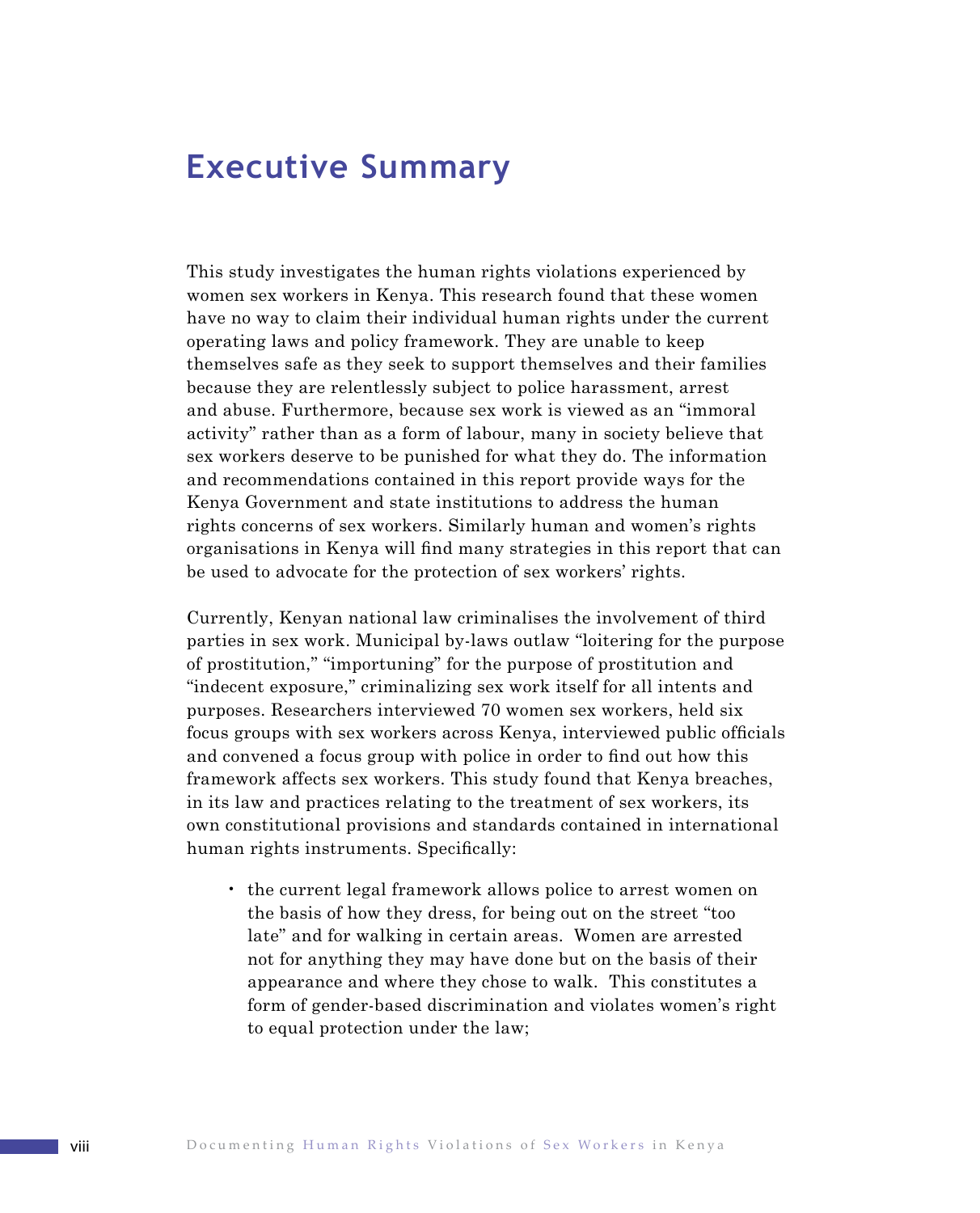- police falsely arrest sex workers in many areas across Kenya purely for the purpose of extorting money from them. This constitutes arbitrary arrest and detention, a human rights violation defined in the International Covenant on Civil and Political Rights (ICCPR), the African Charter and the Kenyan Constitution. In some areas, the system of bribery is so entrenched that sex workers are forced to pay police and other public officials bribes on a weekly schedule;
- police officers beat and humiliate sex workers in their custody. Sex workers held in booking cells were given insufficient food, slept on the bare floor, were forced to perform demeaning "cleaning chores" and were subjected to violating examinations of their bodies by guards. This constitutes cruel, inhuman and degrading treatment, violating Article 7 of the ICCPR, Article 5 of the African Charter and Article 74 of the Kenyan Constitution;
- police officers rape and sexually assault sex workers in their custody. Police also extort sex from women with the promise that they will be released from custody. Some police illegally detain sex workers for days and weeks at a time in order to force them to provide sexual and domestic services in police officers' residences. These activities are considered torture and arbitrary detention under international law and the Kenyan Constitution. Furthermore, Kenyan law explicitly forbids sexual contact between police officers and those in their custody under Section 24 of the Sexual Offences Act of 2006 ;
- the Kenyan Government has failed to ensure that sex workers have access to health services and support. Sex workers are not provided with even the most basic forms of peer education and HIV prevention that would begin to address the serious problem of client demand for unsafe sex. This violates sex workers' right described by General Comment 14 of the International Covenant on Economic, Social and Cultural Rights to a system of health protection that would allow them to enjoy the highest attainable level of health.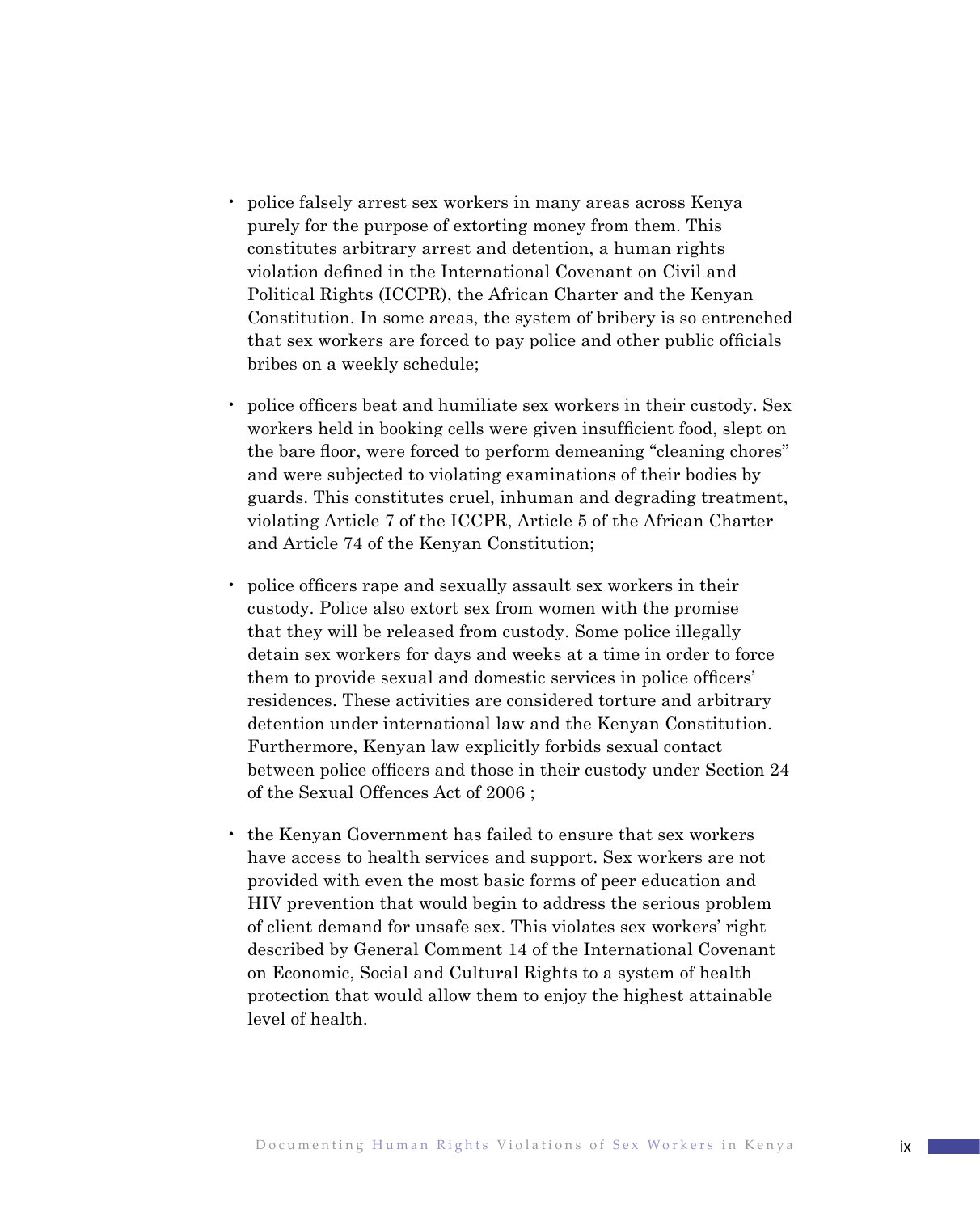These significant violations of sex workers' rights mean that they have no faith that the state will provide them with protection from violence or any other issue. More than half of the sex workers interviewed had been raped or sexually assaulted by members of the general public and the police. These women very rarely report such violations because they fear that they will not get assistance from the police and the court system. They also fear that if they turn to the police for protection they themselves will be arrested.

One of the best ways to end the abuse and human rights violations outlined in this report is to empower sex workers to organise. This study showed that sex workers do not have the information needed about their rights to defend themselves either as individuals or to organise as a group. Sex workers do not understand the laws under which they are arrested and were unaware of their right, occupation not withstanding, to claim protection from the government against abuse of their human rights. The sex workers who participated in this study form support associations covertly because they believe—incorrectly—that they are not permitted to organise as sex workers under Kenyan law. Consequently, these groups cannot openly advocate for their collective interests and concerns as sex workers.

Civil society organisations in Kenya, especially those working on women's issues and human rights concerns, are well placed to take actions to support the human rights of women sex workers. This report revealed indications that some police officers are open to change. For example, during a focus group with officers in Nairobi some participants said that it was important to acknowledge the violations perpetrated by some on the police force and to take steps to address the problem. This report highlighted numerous actions that can be taken to hold the Kenyan Government accountable to respect, protect and fulfill the human rights of women sex workers.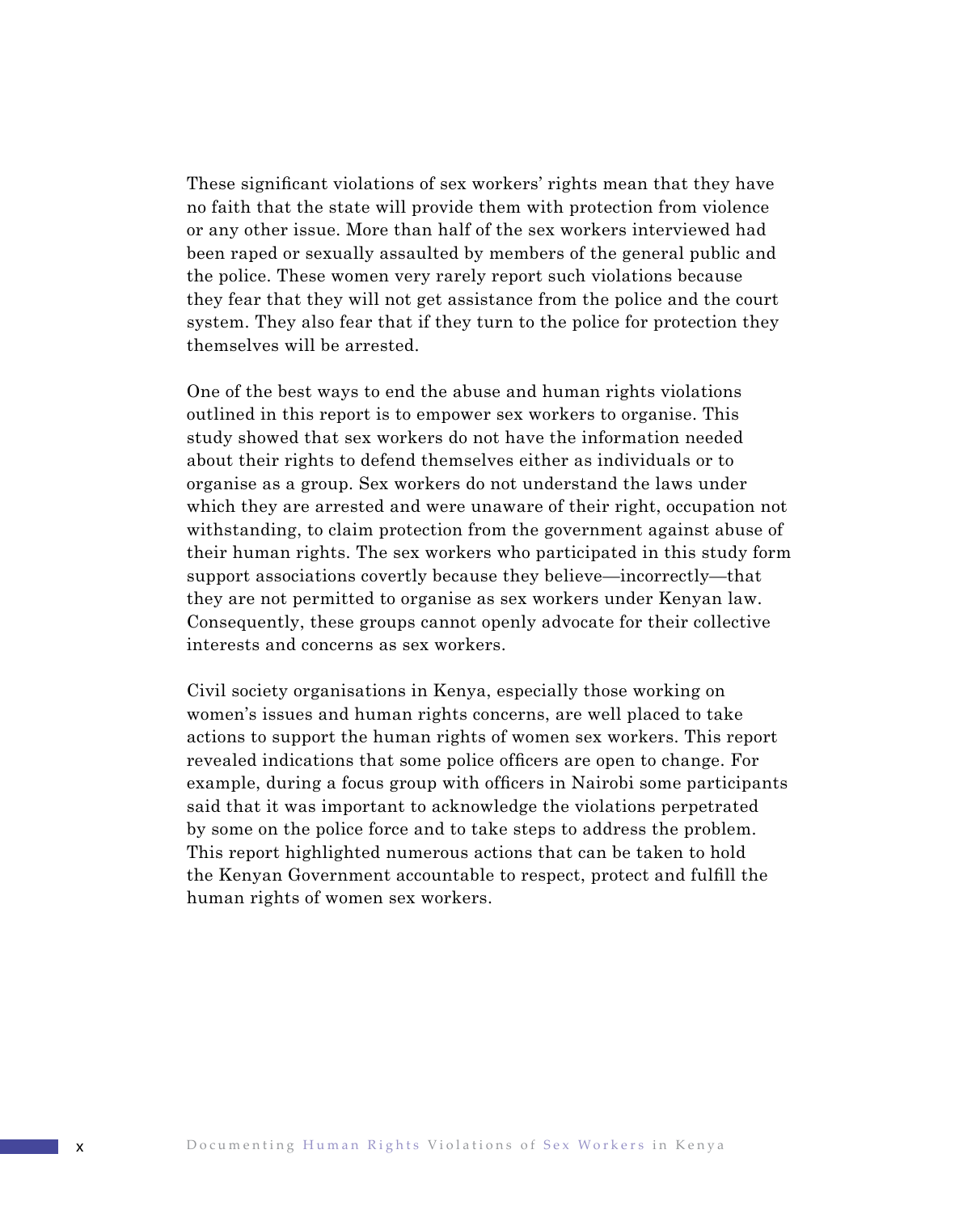### **Key Recommendations**

To ensure the protection of the human rights of sex workers, this report recommends the following:

To the Government and Parliament of Kenya

- Review and change the existing laws to adequately address issues of protection and respect for human rights of Kenyans, especially marginalised groups such as sex workers.
- Ensure availability of legal aid to all persons, especially marginalised groups such as sex workers.
- Support appropriate and quality health programmes, including HIV prevention, for sex workers using evidence-based and human rights-based approaches.

To the office of the Attorney General and the Judiciary

• Facilitate the interpretation and implementation of the Sexual Offences Act to ensure the protection of the survivors of sexual violence, including sex workers.

To the Commissioner of Police

- Implement rigorous training of law enforcement officials on legal and human rights standards with regards to sex work.
- Institute mechanisms that allow sex workers to find redress for human rights violations and hold police officers accountable for their actions.
- Initiate partnerships between the police and civil society organisations, such as FIDA Kenya, to address violence perpetrated against sex workers and violations of sex workers' human rights.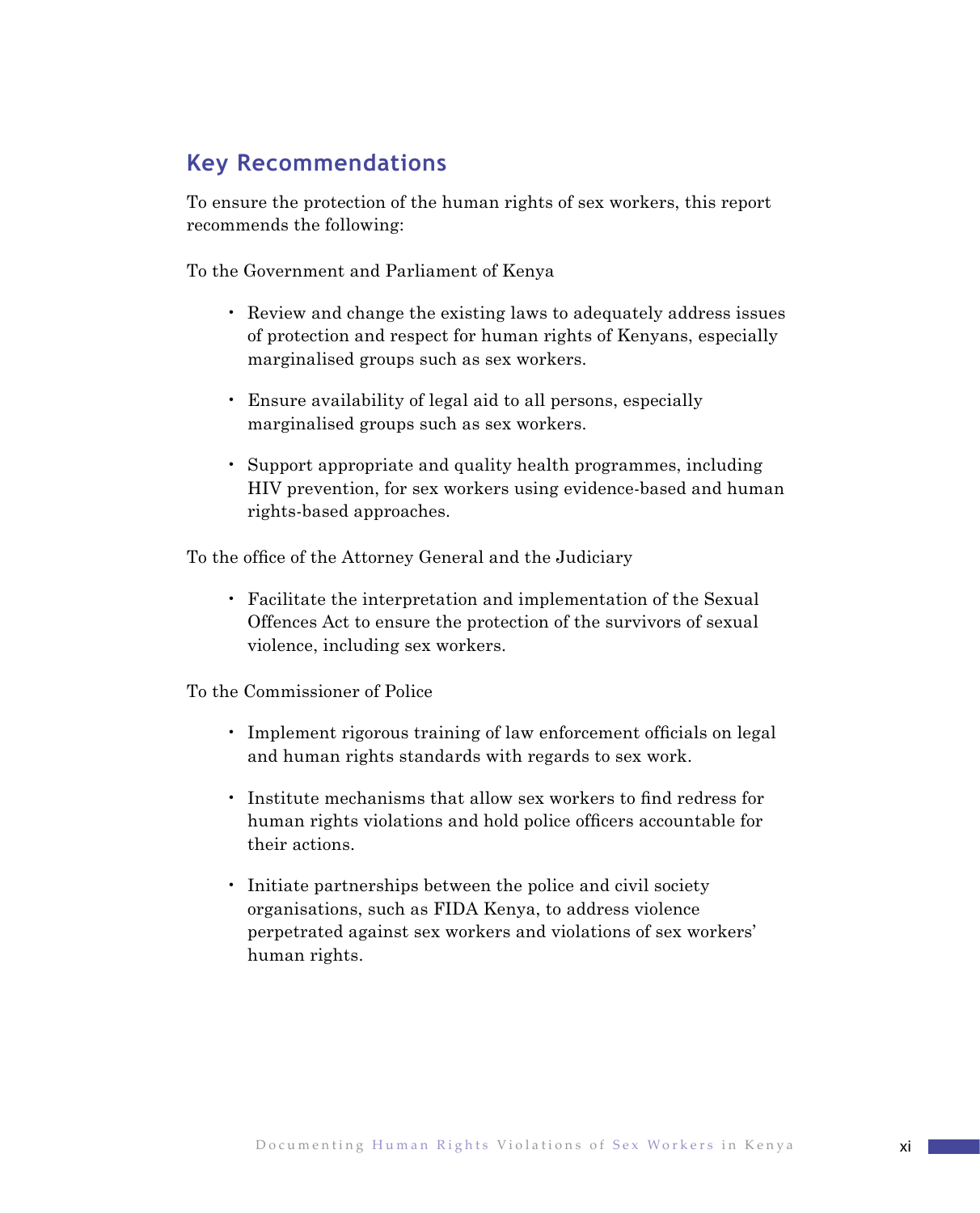To local governments

• Repeal the existing by-laws that undermine protection and respect for human rights of sex workers and other marginalised groups.

To civil society organizations

- Encourage mainstream human rights organisations such as the Kenya National Commission on Human Rights (KNCHR), Kenya Human Rights Commission (KHRC) and FIDA Kenya to take on the agenda of marginalised populations including sex workers and advocate for awareness about and protection of their rights.
- Support sex worker-led projects to empower them and enable them to both prevent and protect themselves from violence and other human rights abuses.
- Invest more time and resources in educating about and advocating for the protection of the rights of the marginalised women engaged in sex work.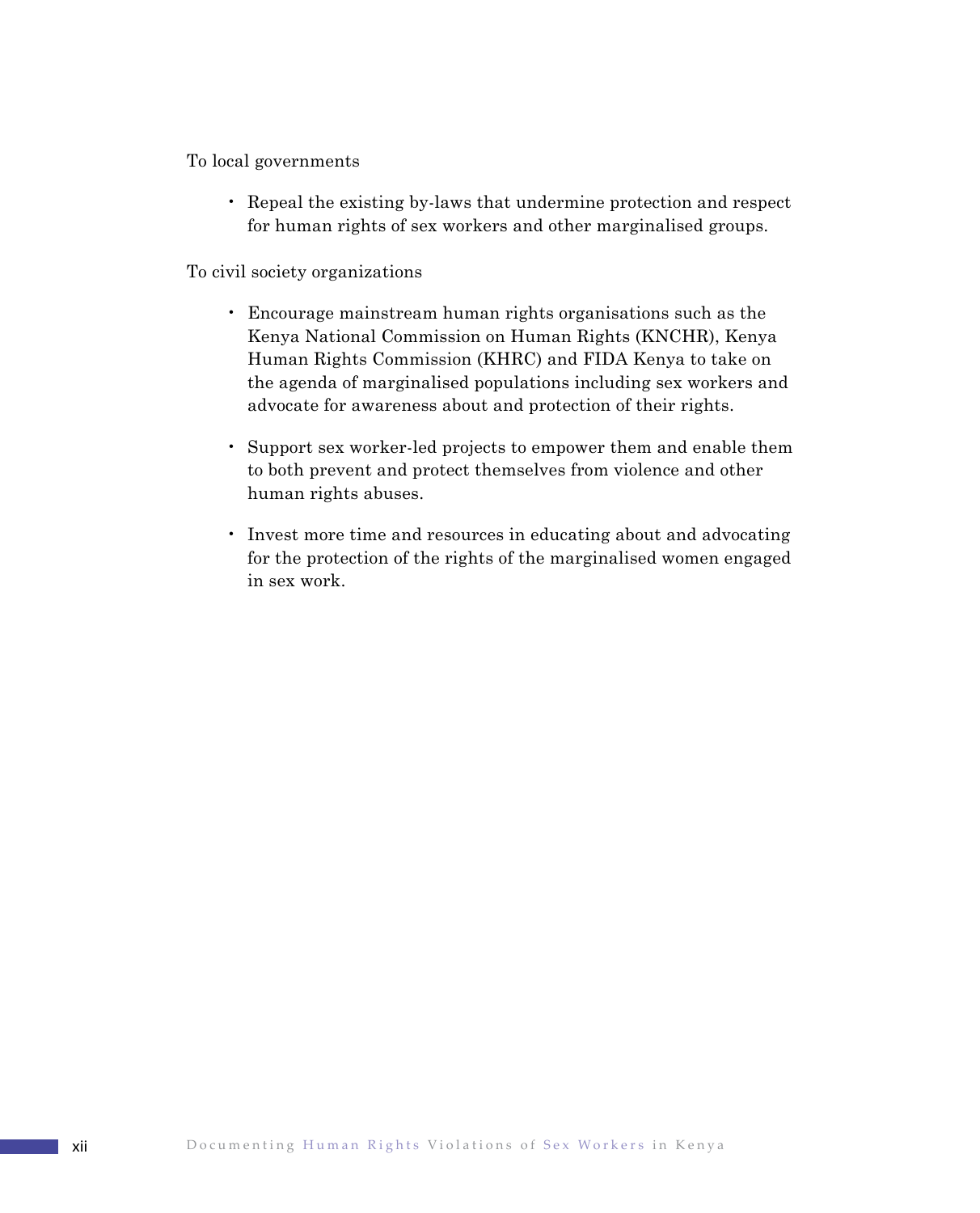

# **Background and Methodology**

# **1.1 Overview of the research**

This study documents a wide range of human rights violations experienced by women sex workers in Kenya. The ways in which state agents and institutions address, or fail to address, the human rights concerns of sex workers are also described. In addition, the study explores sex workers' perceptions of the legal restrictions regarding their work and their understanding of legal protection that they are able to claim for themselves from the state.

This study focuses on women sex workers because the mandate of FIDA Kenya, the organisation that commissioned the research, is to advocate for the rights of women. Women who engage in providing sexual services to male clientele on a full time basis, in exchange for money and other material benefits, were selected for participation in focus groups and individual interviews. Participants selected engage in sex work as their own independent choice—not as employees of any other entity.

FIDA Kenya hopes that the findings of the study will: inform the public discourse on the human rights of sex workers; equip FIDA Kenya with data for work in promoting and protecting the rights of women sex workers; and enhance FIDA Kenya's capacity to engage with policy makers and law enforcement to safeguard the rights of sex workers.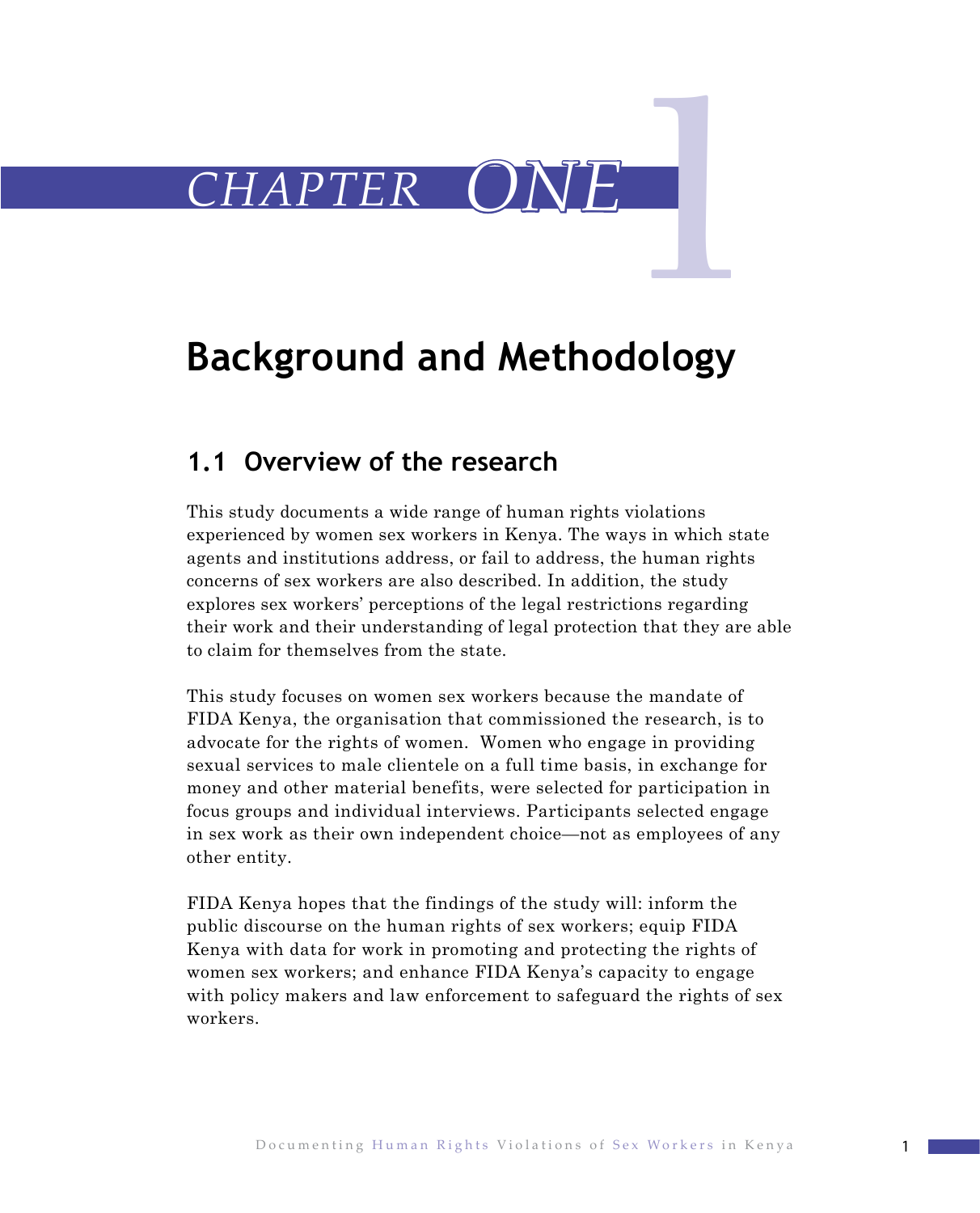### **1.2 The social context of sex work in Kenya**

In this report the term "sex work" refers to the practice of providing sexual services in exchange for money and other material compensation. Sex work in Kenya has, for the most part, been practiced primarily in major cities and towns such as Nairobi and Mombasa. More recently, sex work has begun to occur in other localities in Kenya including smaller towns and rural shopping centers.

The sex trade in Kenya is driven by factors that vary from place to place, and region to region. In Kenya's coastal towns, tourists are a significant part of the market for sex work. Long distance truck drivers and transporters as well as cross border traders make up much of the clientele of sex workers in border towns like Busia, Malaba and Namanga. In the rural market centres, sex work is shaped by the type of business that predominates in the town and patterns of seasonal payment for cash crops such as coffee, tea and wheat.

Sex work is a highly stigmatised occupation within the Kenyan cultural milieu. Cultural attitudes towards sex work and sex workers are predominantly negative and conservative. Sex work is categorised as an offence against morals, a threat to the moral fabric of society and a nuisance under Kenyan law.<sup>1</sup> The frequent arrest of women who law enforcement officers consider to be dressed "immorally" bolsters the negative social perception of sex workers. In some countries police officers may only arrest a woman when she accepts cash in exchange for sex. In Kenya any woman found out late at night, or walking along certain streets or wearing short and/or revealing clothes will be arrested and charged with "prostitution."

Societal attitudes are also reflected in the approaches adopted by many civil society organisations working with sex worker communities in Kenya. Some organisations attempt to "rehabilitate" sex workers without considering whether or not these women want to discontinue sex work. Other groups adopt a "disease control" approach in misguided attempts to achieve public health outcomes. Their work aims to identify

The Penal Code (Chapter 63 of the Laws of Kenya), the Sexual Offences Act and local municipal by-Laws.

See Chapter 3 for the arguments advanced by police officers for such arrests.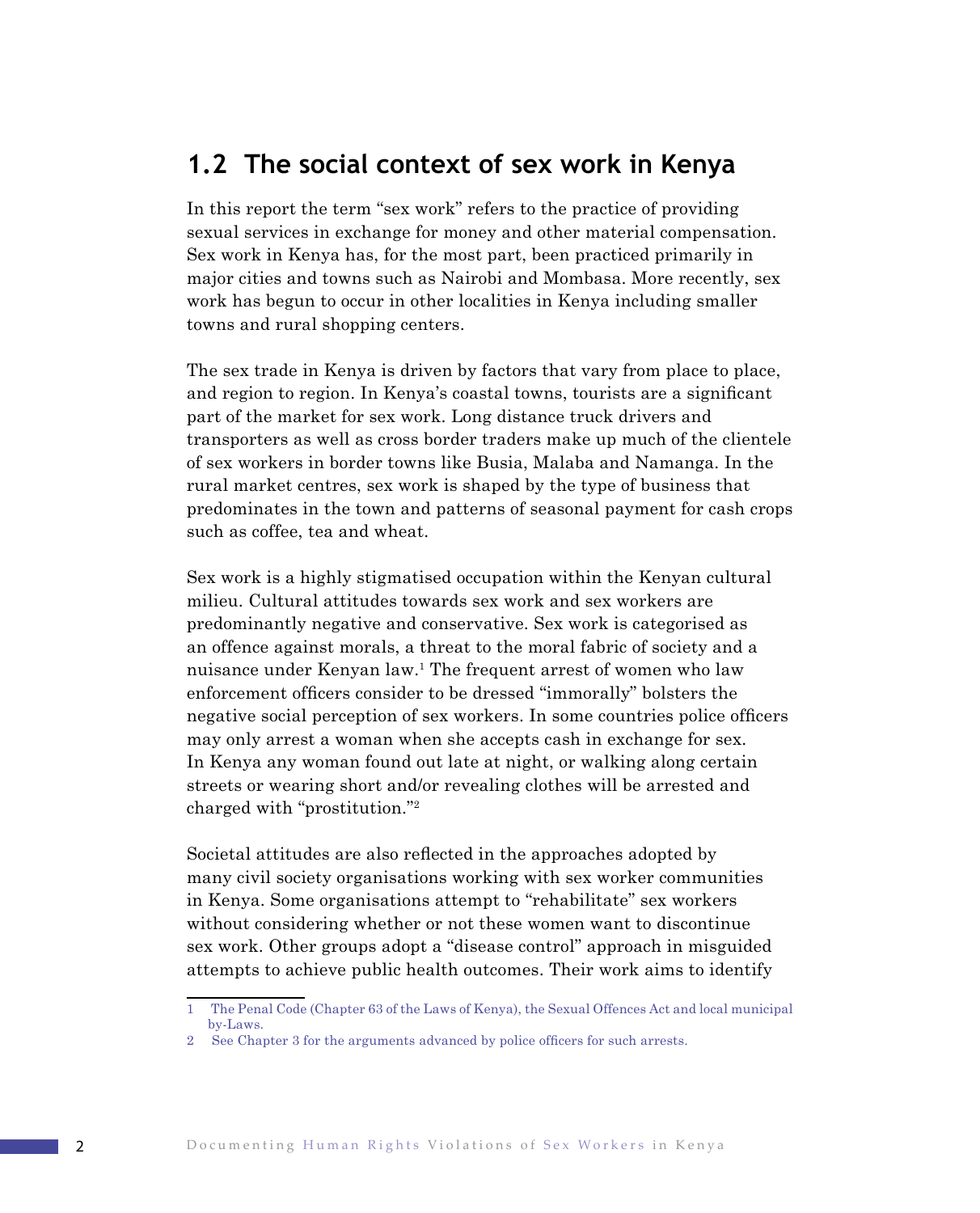interventions and preventive activities to control of the spread of sexually transmitted infections (STIs) and HIV/AIDS. Uncritical emphasis on STIs can propagate the notion that sex workers are vectors of disease and a threat to the health of the general public. Although STI prevention activities are required and should be provided to sex workers, this should be done with a human rights approach as part of a comprehensive health and social services plan. Mainstream human rights and women's rights organisations in Kenya have, to a degree, ignored the needs of sex workers. None are on record as having carried out studies that investigate the status of the human rights of sex workers.

# **1.3 Methodology**

Women sex workers' first hand expressions of personal experiences give the most accurate account about the realities of their daily lives and provide the basis for developing strategies for the protection of their human rights. In this study, FIDA Kenya set out to get testimonies from female sex workers about their experience in the course of their trade. The perspectives of public officials, specifically police officers and members of the criminal justice system, are also essential to understanding how law and policy affects sex workers. Strategies were designed to obtain information from these officials. Similarly, information from other civil society actors such as organisations working with sex workers was obtained to describe the services, support and other resources available to sex workers.

Data was collected in the period between June and October 2007. Material about legal and policy frameworks affecting sex workers was obtained by reviewing international human rights documents, Kenyan laws, municipal by-laws and official policies concerning sex work and workers. The team also collected reports regarding sex work-related issues from the print media.

The FIDA Kenya team selected six distinct research sites to assess the environments in which sex workers operate in Kenya. These urban centers were purposely chosen for their geophysical uniqueness, diversity of commercial activities and population profile. The sites are: Nairobi, the cosmopolitan capital city of Kenya; Kisumu, the regional headquarters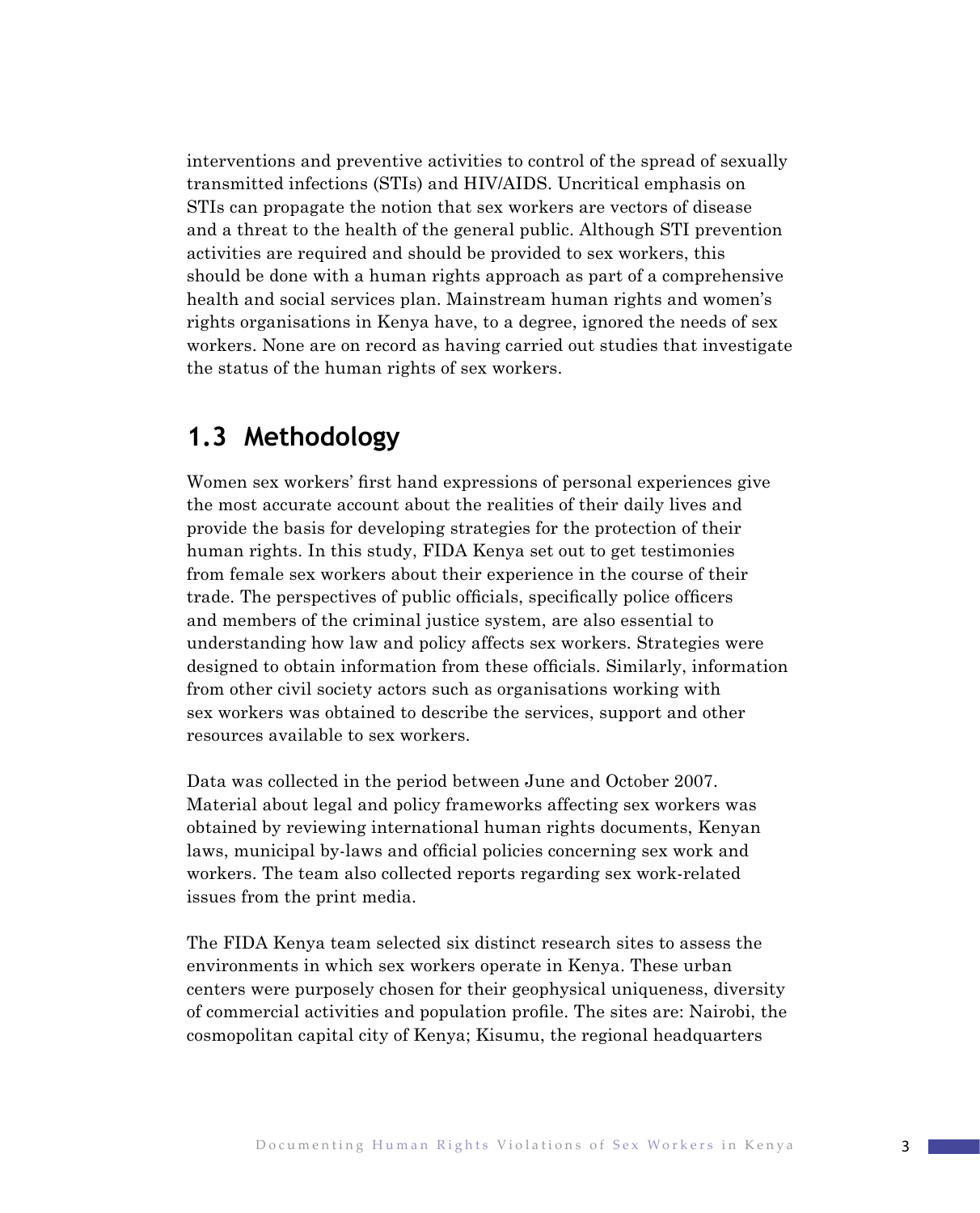of Nyanza province and a center for the fishing industry; the town of Busia on the Kenya-Uganda border; the coastal cities of Mombasa and Malindi that are also significant tourism centers; and finally, Nanyuki, an army base both for Kenyan and foreign armies who visit the country for training purposes.

Data was gathered in the sites by interviews with individual respondents and by focus group discussions. Researchers used the snowballing method to recruit participants from sex worker communities*.* This method allows researchers to identify a community member willing to participate in the research, who then introduces the researchers to other individuals known to engage in the target activity. The research team for this study worked closely with local civil society organisations (CSOs), such as Bar Hostess Empowerment Programme for the Nairobi site and similar organisations found in other research sites, to locate key community representatives. Initial contacts could be made through these local CSOs that work among sex worker communities because these CSOs have earned the trust of the sex workers. The contacts for the focus group discussion with the police were facilitated by FIDA Kenya.

A total of six focus group discussions with sex workers occurred during the research period. Four focus groups were carried out in Nairobi, Kisumu, Nanyuki, and Mombasa.<sup>3</sup> Two focus groups were held with sex workers at the Nanyuki research site: one group consisted of individuals who provide sexual services to foreign troops and the other included sex workers whose clients were members of the Kenyan army. No focus group was held in Malindi. Each focus group contained approximately 15 to 20 people. All group discussions were guided by a set of pre-determined openended questions, which formed part of the questionnaire.

The intended total sample for individual interviews was 90 sex workers (approximately 15 sex workers from each of the six sites). In one site, the city of Busia on the Kenyan border, no willing individual respondents for interviews were located. Eventually 70 sex workers availed themselves

In Busia, the focus group formation was facilitated through the district hospital, and the discussions took place in the Blue York Hotel. In Kisumu, the Kisumu AIDS Self Help group facilitated the group formation and the discussions at the YMCA premises. In Nairobi, the discussions were held at The Blue Hut hotel in Ngara. In Nanyuki, the two focus groups were facilitated by the Likii HIV/AIDS Home-Based Care Group at the Likii Primary School. The Mombasa group meetings were facilitated by the organization Solidarity with Women in Distress (SOLWODI) and held in the organization's offices in Mtwapa.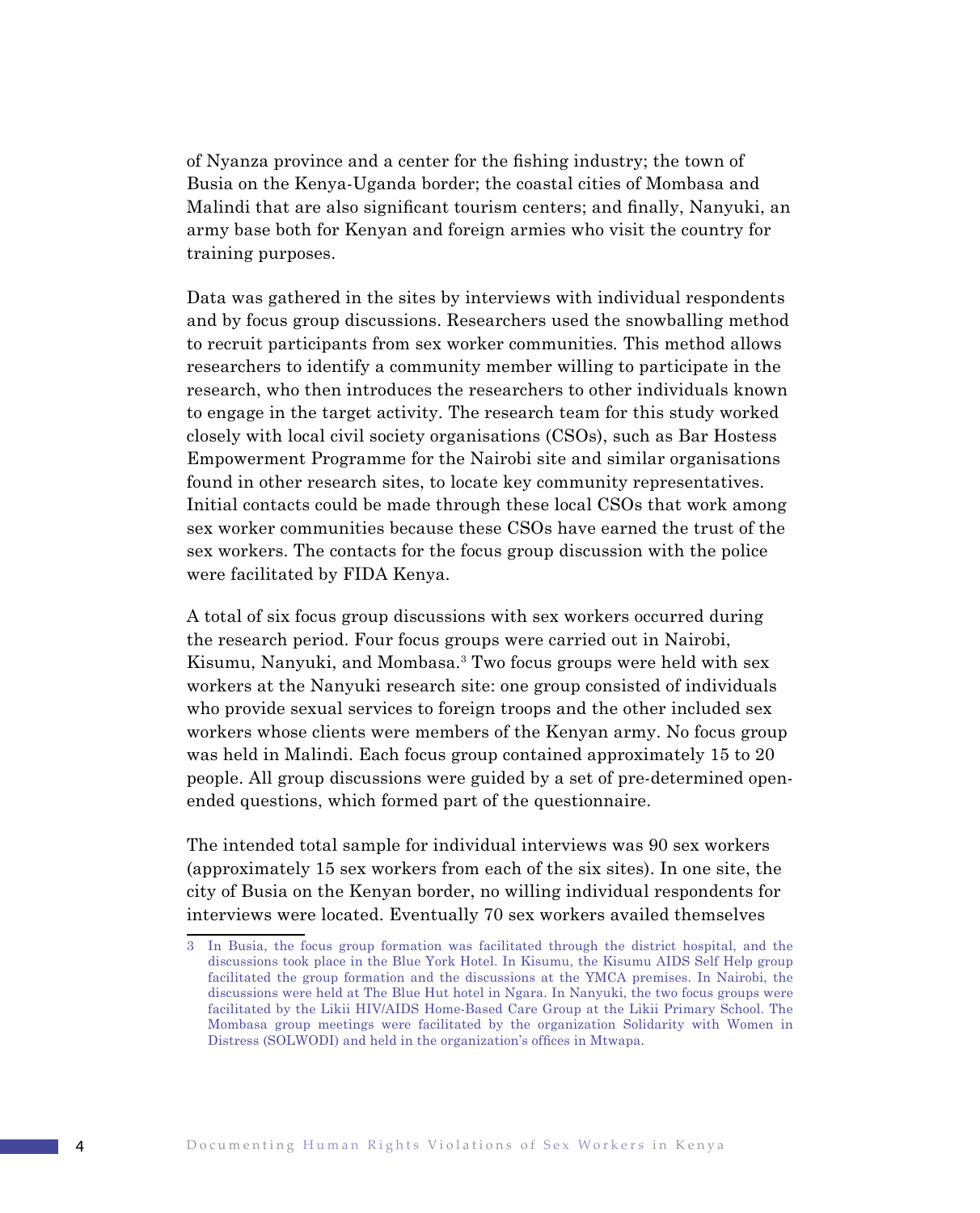for in-depth interviews at five of the six sites (see Figure 1). All interviews were carried out by the researcher and one trained assistant.

One focus group was carried out with police officers. Ideally, police officers would have been interviewed at all the six research sites. This did not occur because of difficulties obtaining the required permissions for field visits. Furthermore, it was not possible at some sites to converse with the officers in a free atmosphere. The researcher was able to convene one focus group discussion with 30 policemen at the Central Police Station in Nairobi. The officers were drawn from Kamukunji and Central Police Stations and the CID Headquarters.



#### **Figure 1: Distribution of interview respondents by site**

# **1.4 Limitations**

Many sex workers interviewed did not respond to all questions on the survey. This may be due to many factors including the sensitive nature of the questions and the heavy burden of stigmatization that sex workers bear in Kenya.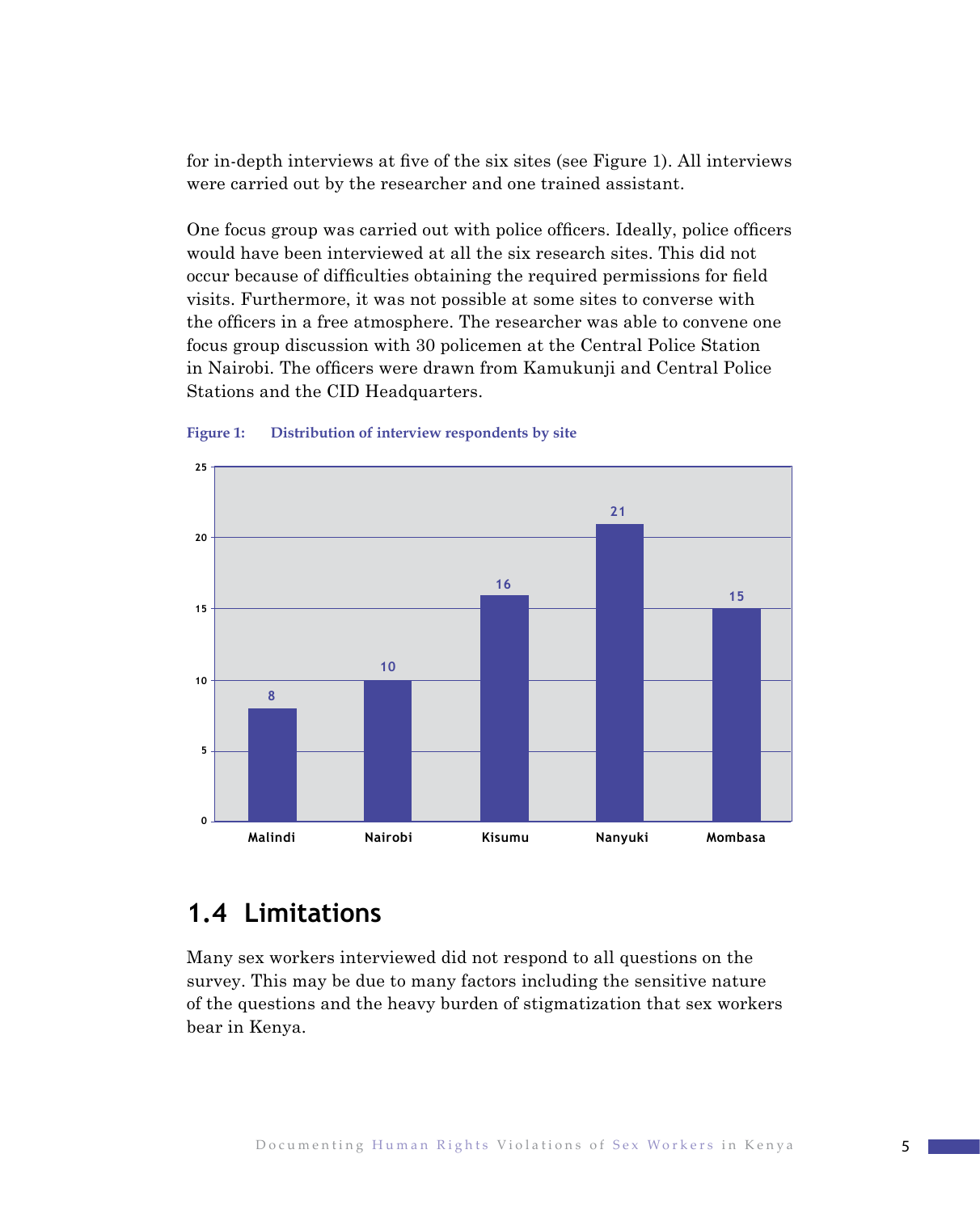The study was initially intended to include interviews with the police, officials from the ministries of health and tourism, local government, the Judiciary, and other stakeholders among the primary sources of data. Due to time and financial constraints, however, and, more importantly, the reluctance of the public service sectors mentioned above, it was not possible to get the input to the degree originally planned. However, the study did manage to collect views from the Attorney General's office, Kenya Law Reform Commission, a magistrate, some health workers in Kisumu and Busia and civil society organisations. The study acknowledges the police department in Nairobi for facilitating focus group discussion with officers based in Nairobi.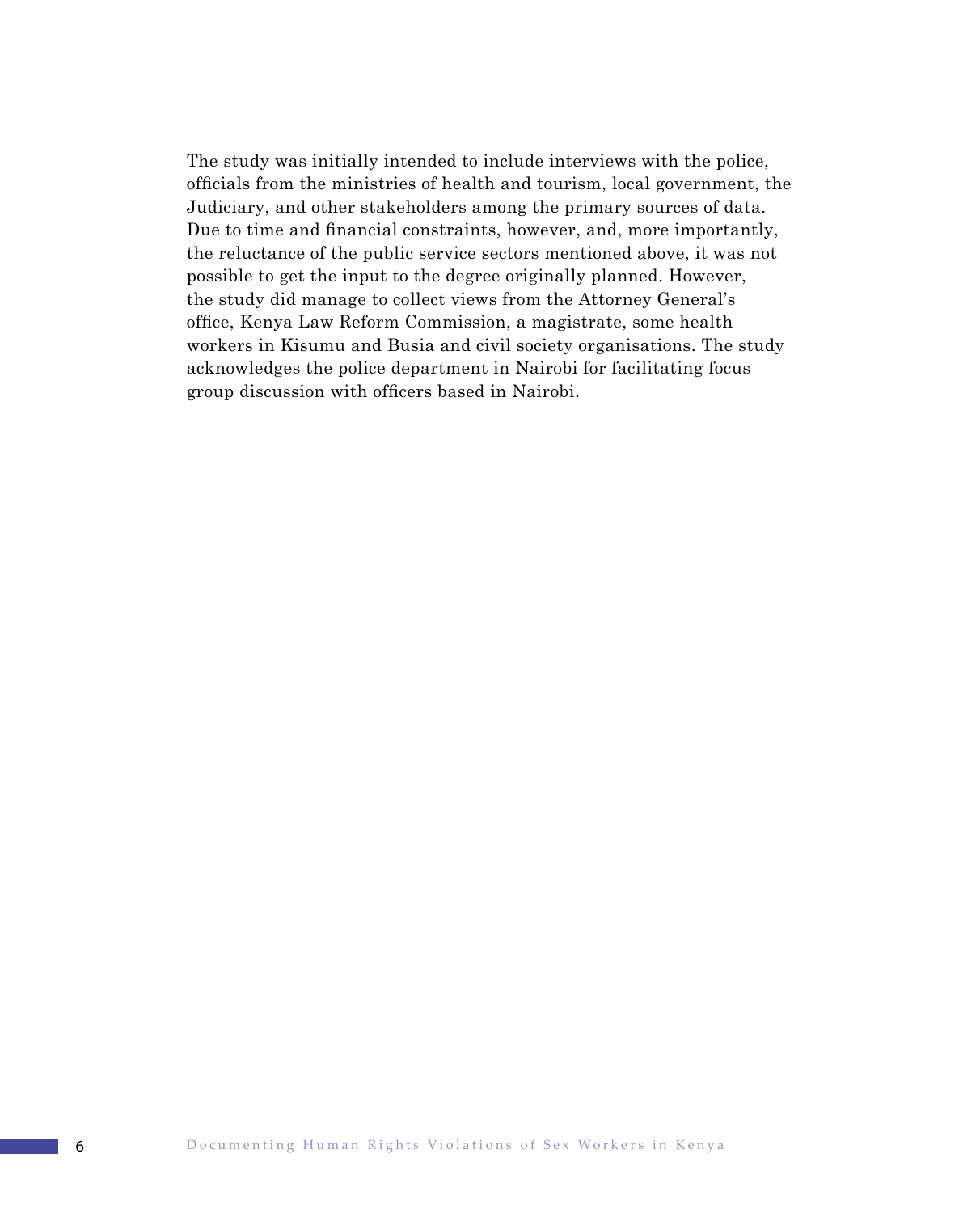

# **The legal framework on sex work in Kenya**

The Kenyan Penal Code and the Sexual Offences Act do not criminalise sex work per se. These codes criminalise the actions of third parties associated with sex work, rather than focusing on sex workers themselves. Municipal by-laws across the country do directly criminalise sex work through articles outlawing "loitering for the purpose of prostitution," "importuning" for the purpose of prostitution and "indecent exposure."

## **2.1 National law**

The legal framework governing sex work in Kenya is a combination of the criminal law that was inherited from the British colonial government, $4$  recent legislation (such as the Sexual Offences Act) passed to address emergent crimes such as trafficking and local urban and municipal councils' by-laws. The manner in which these laws are implemented is also relevant in understanding the whole framework.

The Penal Code, the only substantive law dealing with sex work before the passage of the Sexual Offences Act in 2006, defines two types of offences with respect to sex work namely "*living on the earnings of prostitution"* and "*soliciting or importuning for immoral purposes."*

The Penal Code Chapter 63 of the Laws of Kenya. $\overline{A}$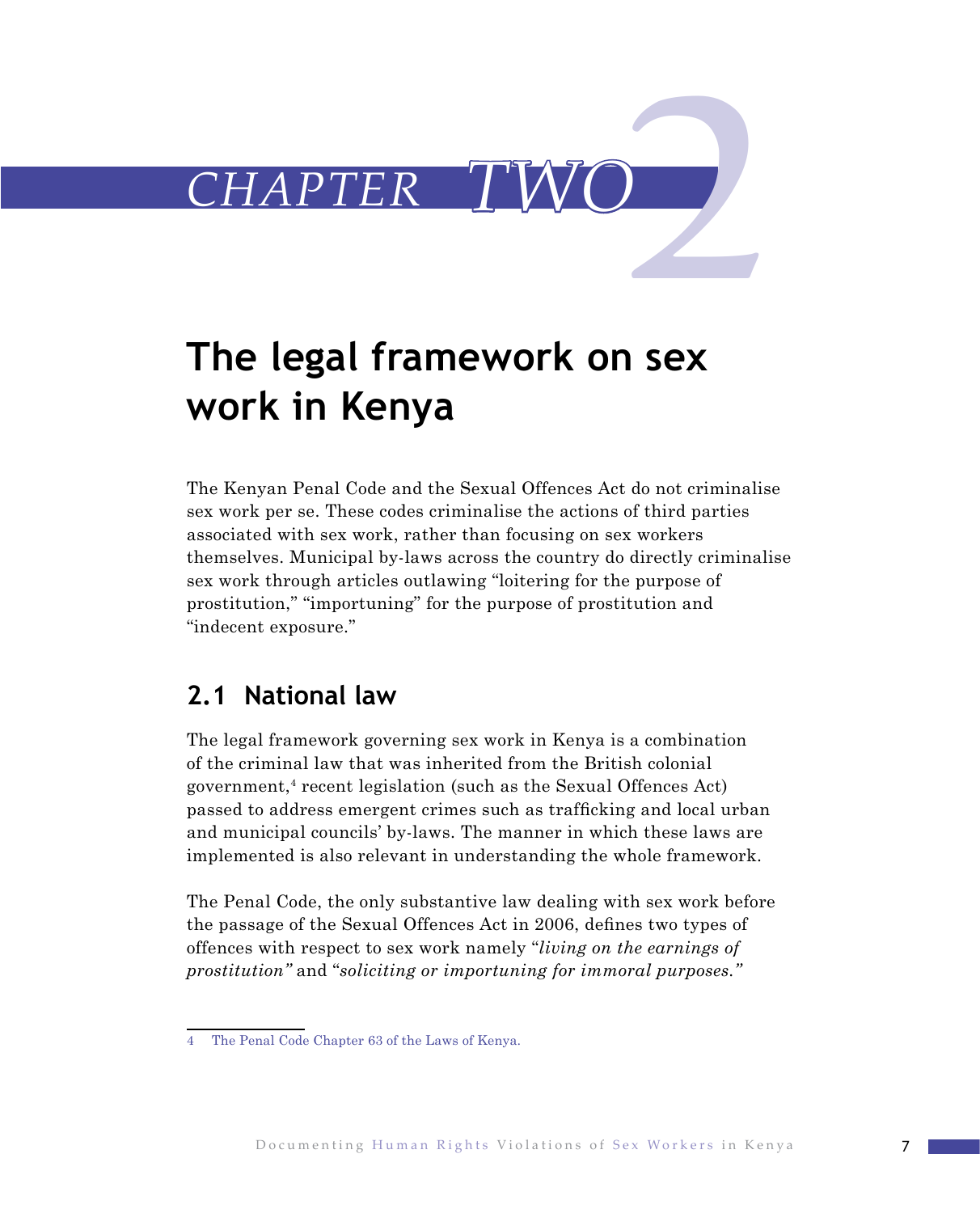#### **Section 153 provides that:**

- **(1)** *Every male person who-*
	- (a) knowingly lives wholly or in part on the earnings of prostitution; or
	- (b) in any public place persistently solicits or importunes for immoral purposes, is guilty of a felony
- *(2) Where a male person is proved to live with or to be habitually in the company of a prostitute or is proved to have exercised control, direction or influence over the movements of a prostitute in such a manner as to show that he is aiding, abetting or compelling her prostitution with any other person, or generally, he shall unless he satisfies the court to the contrary be deemed to be knowingly living on the earnings of prostitution.*

#### **Section 154 provides that:**

Every woman who knowingly lives wholly or in part on the earnings of prostitution, or who is proved to have, for the purpose of gain, exercised control, direction or influence over the movements of a prostitute in such manner as to show that she is aiding, abetting or compelling her prostitution with any person, or generally, is guilty of a felony.

The Penal Code does not provide a legal definition of "prostitution" nor does it directly prohibit "prostitution." Rather, Penal Code provisions criminalise the actions of third parties who benefit from sex work and prohibit promoting the act of prostitution, for example by willingly and knowingly offering the use of premises for sex work. These provisions imply that a sex worker can only be a female. Male and female third parties can be charged with *"knowingly living"* off the earnings of sex work and/or aiding, abetting or compelling a woman to engage in sex work. Only men can be charged with solicitation and for "living with and being habitually in the company of a prostitute."

Even though the Sexual Offences Act was enacted recently in 2006, its provisions concerning sex work retain the general spirit of the criminal law contained in the Penal Code. "Prostitution" is not defined nor is it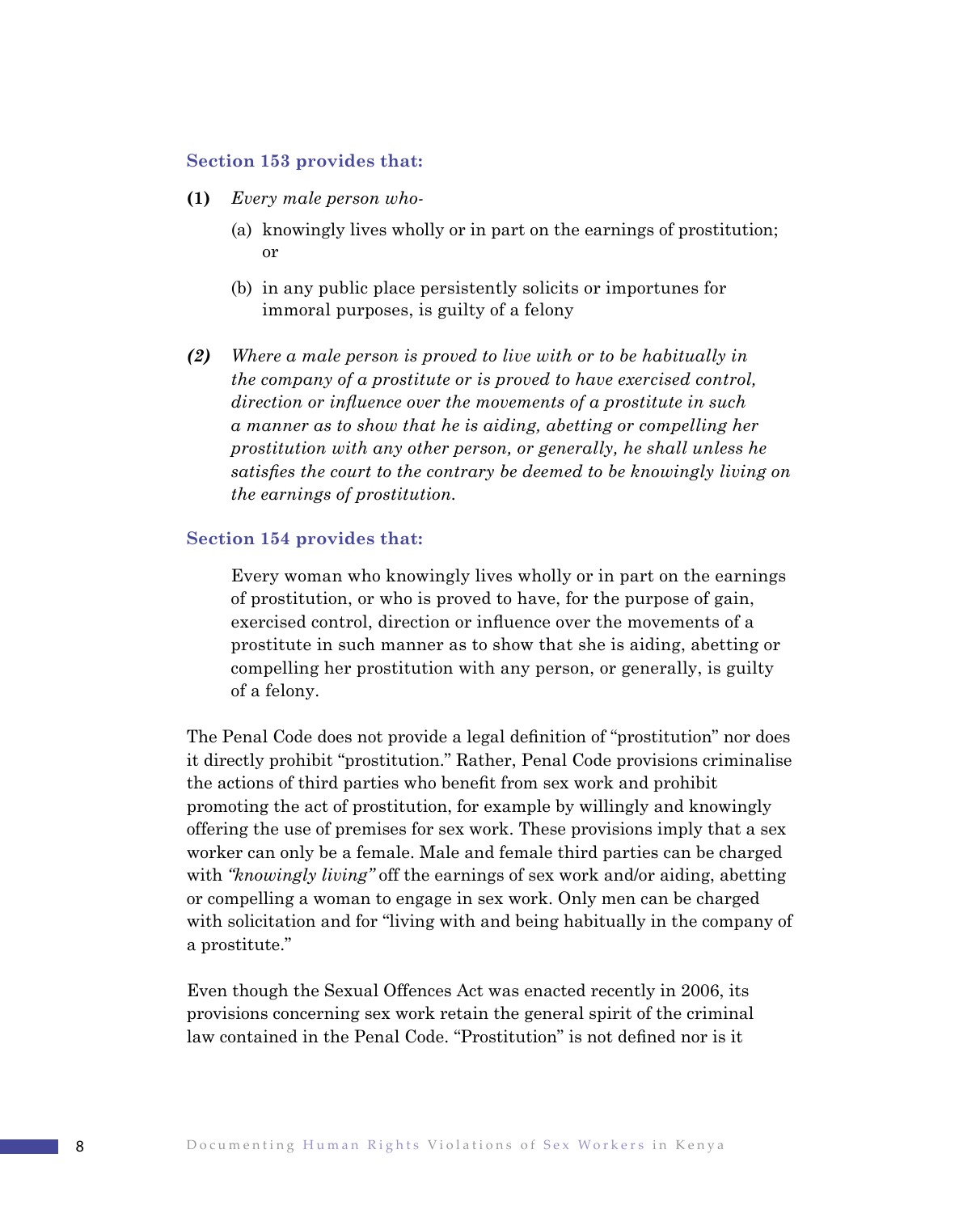criminalised per se. Section 17<sup>5</sup> of the Sexual Offences Act defines the offence "*exploitation of prostitution."* This section indicates that anyone encouraging sex work with the expectation of gain for himself or herself is guilty of an offence. Section 15 of the Act refers to the offence of "*child prostitution*" and criminalises the procuring of, or permitting, children under the age of 18 "*to be sexually abused or to participate in any form of sexual activity or in any obscene or indecent exhibition or show*." Section 19 criminalises all aspects of engaging of persons with mental disabilities in sex work. Overall, the Sexual Offences Act criminalises any action compelling anyone, including a child or person with mental disabilities, into sexual intercourse for purposes of gaining from it, or supporting sex work in any way such as by offering premises for sexual acts to take place.

In summary, the provisions of both the Penal Code and the Sexual Offences Act do not criminalise the practice of sex work in and of itself. Third parties obtaining financial gain from sex work are the focus of legislation. It bears emphasizing that it is only third parties, and not sex workers, who can commit the offences relating to sex work under these statutes.

### **2.2 Subsidiary legislation**

Across Kenya many local authorities have elected to address sex work under their subsidiary legislation or by-laws.<sup>6</sup> The following by-laws of selected local authorities illustrate how this occurs.

Section 19(m) of the Nairobi General Nuisance By-laws (2007) provides that*"[a]ny person who in any street – loiters or importunes for purposes of prostitution is guilty of an offence."* This by-law goes beyond the provisions of the Penal Code and Sexual Offences Act to include sex workers among the contemplated offenders.

<sup>5</sup> Any person who-

<sup>(</sup>a) intentionally causes or incites another person to become a prostitute; and

<sup>(</sup>b) intentionally controls any of the activities of another person relating to that person's prostitution; and does so for or in expectation of gain for him or herself or a third person, is guilty of an offence and is liable on conviction to imprisonment for a term of not less than five years or to a fine of five hundred thousand shillings ( USD 7575) or both.

The Penal Code and the Sexual Offences Act are Acts of Parliament and By-laws are administrative rules and regulations for the running of local councils. Examples include the Nairobi General Nuisance By-laws of 2007, formerly the By-laws of the city of Nairobi of 1960, the By- laws of the Municipal Councils of Mombasa, Kisumu and Kakamega.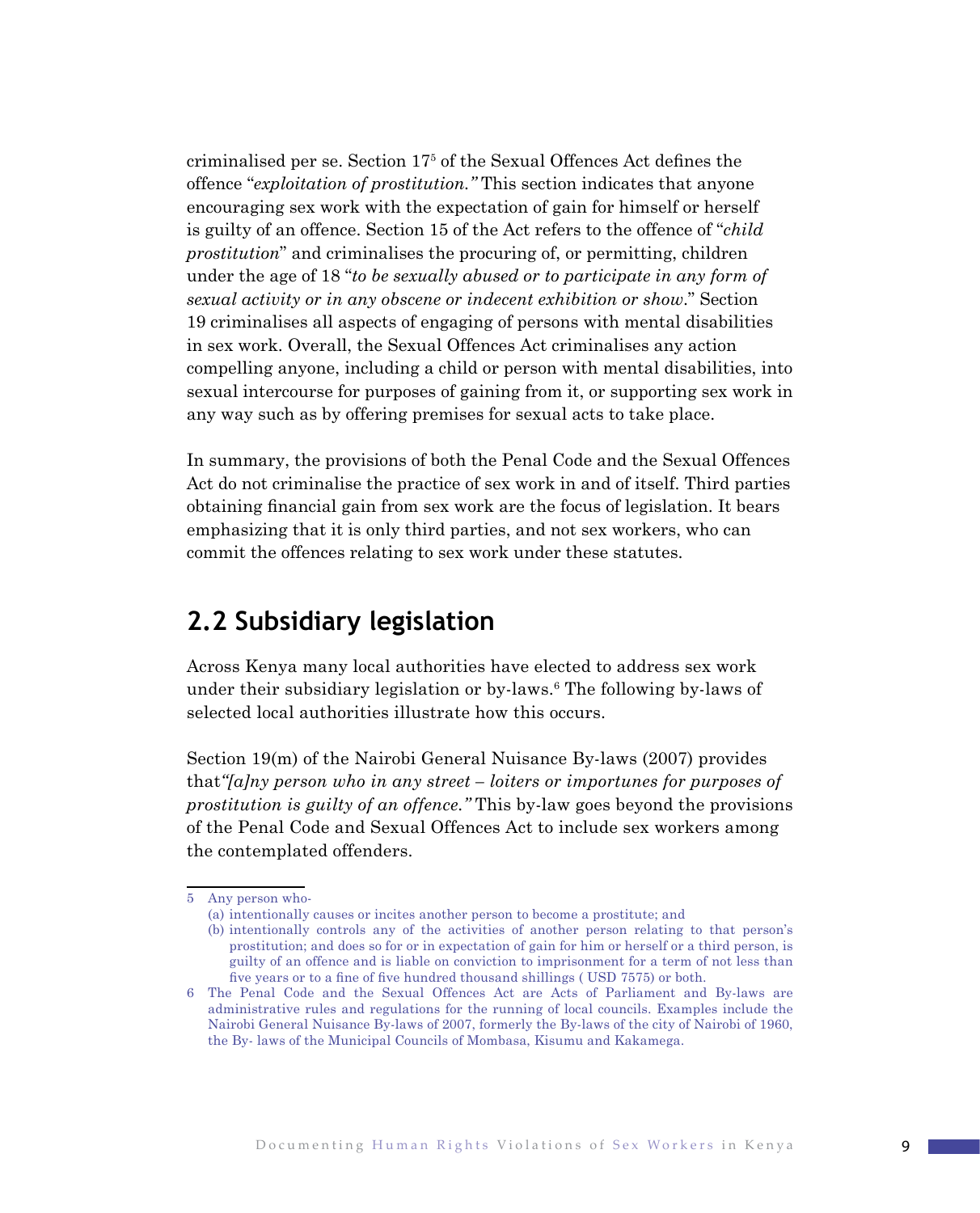Sections 258 (m) and (n) of the Mombasa Municipal Council By-laws (2003) state that:

*Any person who shall in any street or public place-*

*(m) Loiter or importune for the purpose of prostitution*

(n) Procure or attempt to procure a female or male for the purpose of prostitution or homosexuality … shall be guilty of an offence.

The by-laws in Mombasa, therefore, criminalise loitering. A unique feature of By-law 258 (n) of the Mombasa Municipal Council is that it also criminalises homosexuality and thereby covers consensual sex among men.

Part VIII of the Kisumu Municipal Council By-laws deals with public health concerns, and describes "nuisances" as offences in the following two categories:

*A person shall not-*

- (m) molest, solicit or importune any person for the purposes of prostitution or loiter on any street or public place for such purposes; or
- (n) willfully and indecently expose his person in view of any street or public place;

The Kisumu by-laws introduce the offence of *"molesting for purposes of prostitution"* in the same section that covers "*soliciting for prostitution."* Sections of the code, specifically By-law (n) concerning "*indecent exposure*," are vague and are used to arrest sex workers for the way they dress.

In summary, offences relating to sex work in municipal by-laws provide police officers with broad justification to arrest sex workers for "loitering for the purposes of prostitution." Some by-laws are so vague that it is left to the imagination and discretion of the arresting officers for interpretation. That by-laws are unique to the local authorities under which they operate means that sex workers are subjected to different (and often discriminatory) operating regulations in the different locations of Kenya.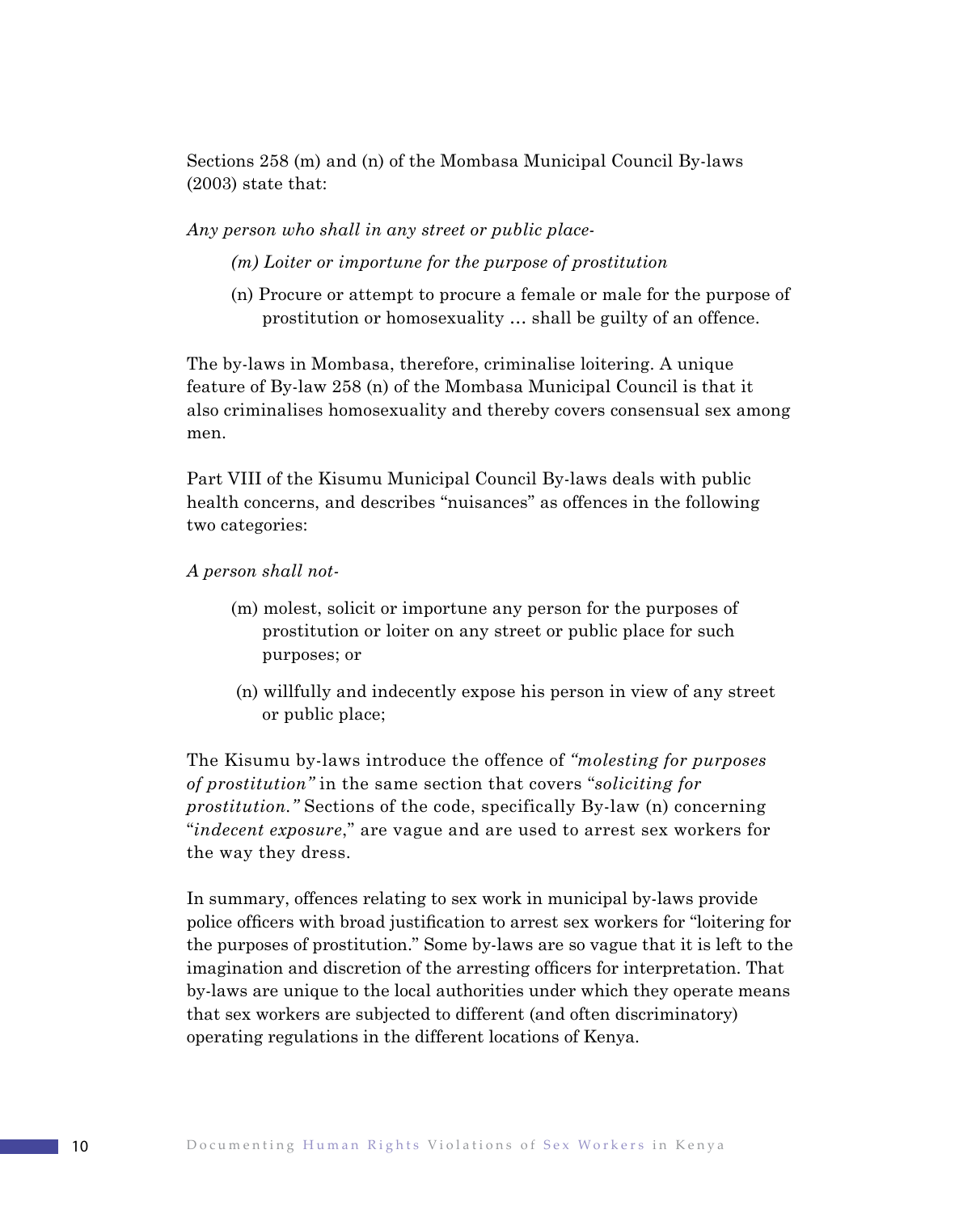

# **The Findings**

The findings of the study are organised into three sections. The first section provides demographic information about the sex workers interviewed. The second section presents data from individual interviews with sex workers. Focus group information is included in both of these sections to illustrate key themes. The third section summarises findings from the focus group with police officers.

# **3.1 Profile of the respondents**

70 sex workers were interviewed at five of the six sites.<sup>7</sup>

### **Age of respondents**

The age of respondents ranged between 15 and 53 years, with five in the 15 to 18 years age range, and three in the range of 40 to 53 years (see Figure 2). **40**



7 As noted in the methodology section, no sex workers in Busia consented to individual in-depth interviews.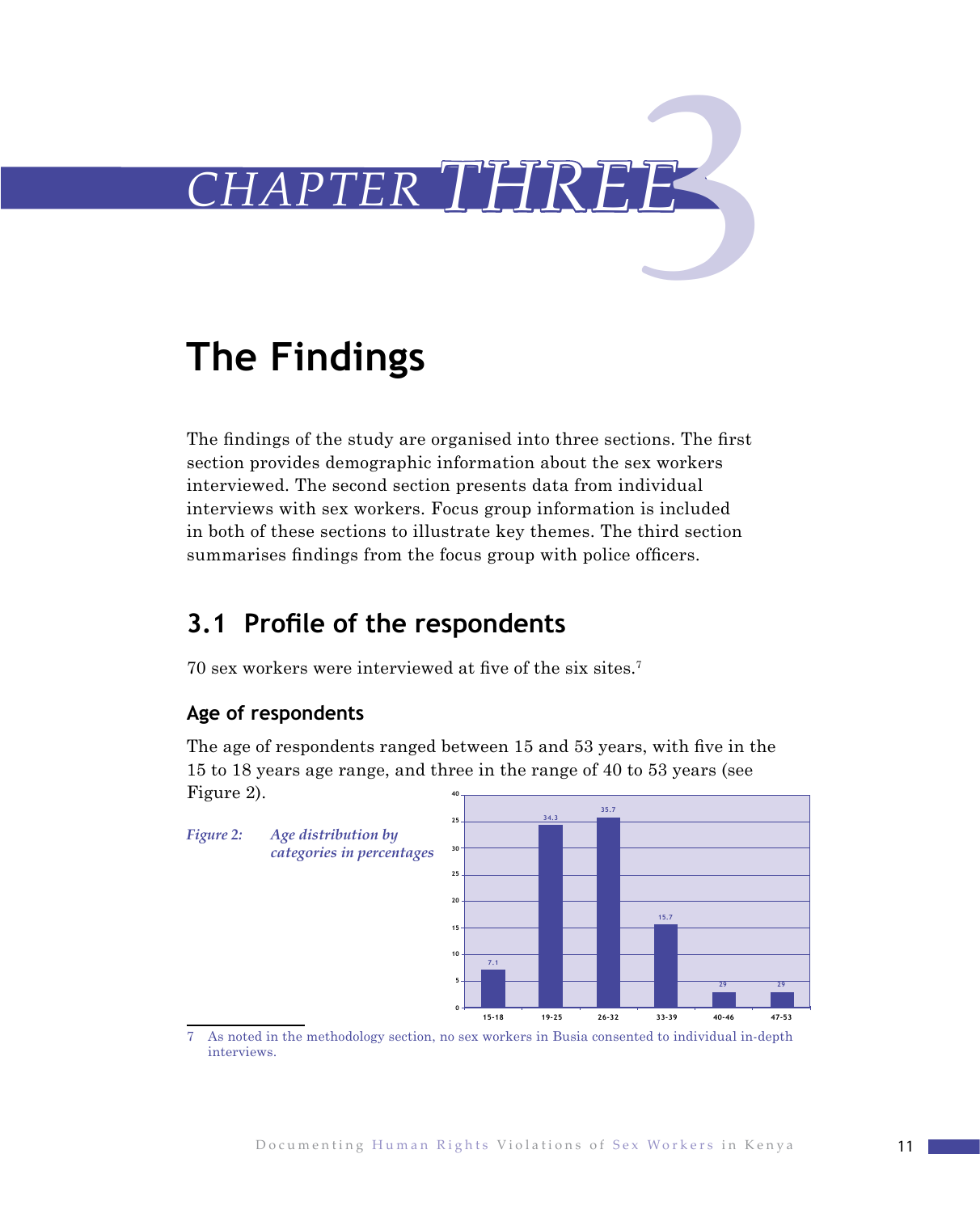### **Education level of sex workers**

The majority (54%) of sex workers interviewed had a primary school level of education. 39% had a mid-secondary level of education and 4 respondents had no formal education. This level of education is similar to the overall population of Kenya.<sup>8</sup> It is noted that no respondent indicated concerns about linguistic challenges arising from limited exposure to formal schooling, even though clients come from varied linguistic backgrounds.

### **Family and community relationships**

Sex workers interviewed were almost all heads of households and provide for several dependents. At the time of the study, almost all (97%) were not married. 28 respondents were single, 34 were separated, 3 were divorced, and 3 were widowed. 94% of sex workers interviewed had dependants, including children, aged parents and grandparents, siblings, and orphaned nephews and nieces, for whom they provide materially. Sex workers in this study had an average of two children. Four respondents did not have children of their own, but were supporting aged parents and grandparents.

We sought to know whether the family members of the respondents knew that they were sex workers. 86% of the respondents answered the question. More than half of those who answered affirmed that their families (mostly parents and siblings) know about their occupation. On the other hand, only a few sex workers had shared information about their profession with their neighbours primarily because of negative views held by others in society about the work they do. Participants noted that neighbours are often negative, some despising and insulting, about sex work. Sex workers can find support amongst others involved in sex work. Focus group participants discussed building friendships and support networks with fellow sex workers.

### **Sex work experience**

76% of respondents indicated that they had been in sex work for five years or less. 24% had been in the business for between 6 and 21 years.

<sup>8</sup>  Free primary school education was introduced in 2003. Before this change approximately two thirds of Kenyan children enrolled in primary school and only 23.5% enrolled for secondary education. Accessed from http://www.itcltd.com/icts/KENYA\_COUNTRY\_PROFILE.HTM September 30, 2008.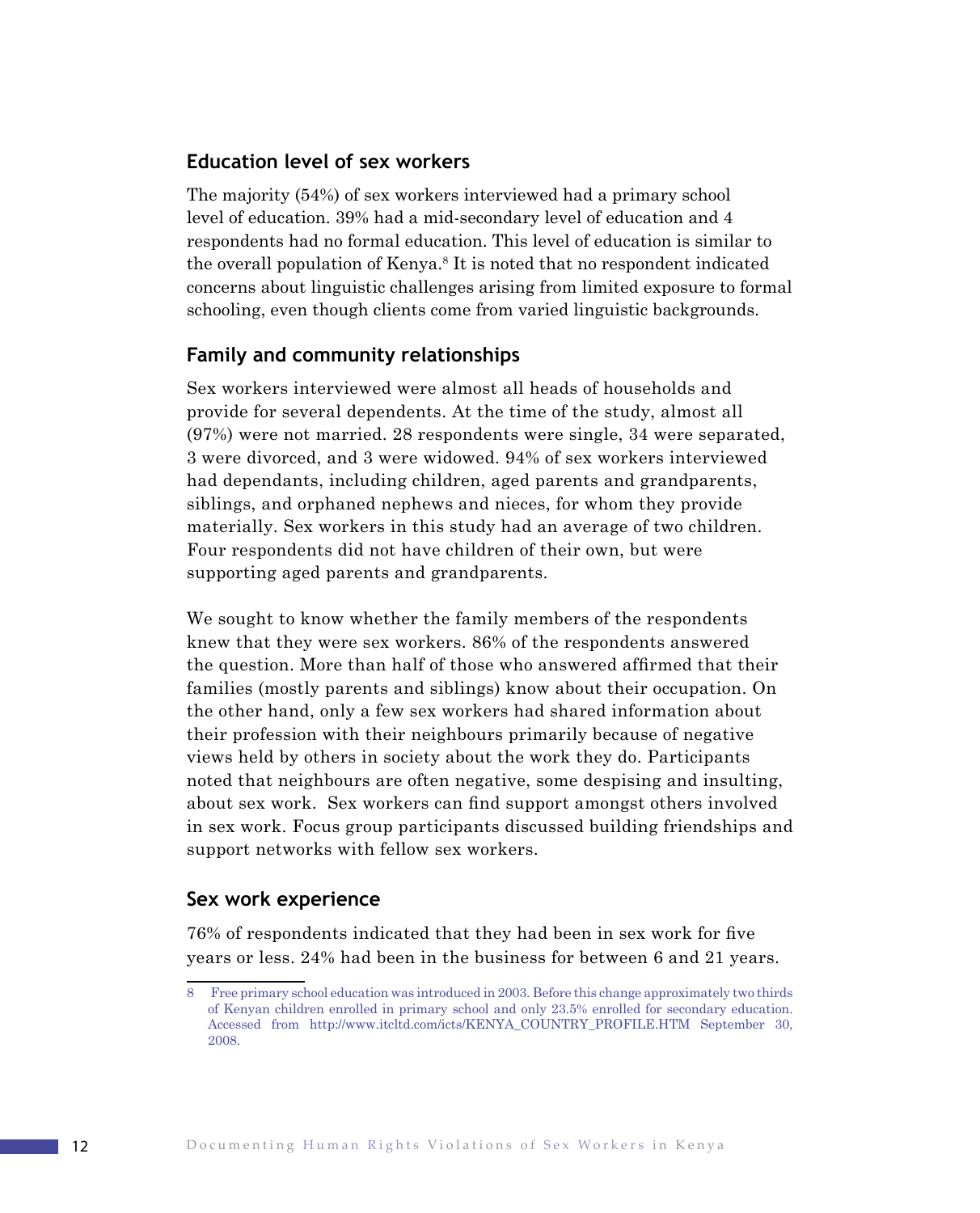90% of respondents engage in paid sex between 3 and 7 days per week. A number of respondents reported having regular/seasonal clients who had become trusted and supportive friends over a period of time. 70% of respondents meet with their clients in their own private spaces**.** 

Some respondents provided more information about why they became involved in sex work. Sex work provided women with a way to address economic needs with flexible work schedules that allow them to juggle childcare and head of household responsibilities. During focus groups sex worker respondents concurred that they engage in sex work in order to be able to provide for themselves and for their families' material needs. Prominently mentioned among the family needs were: schooling needs for the children, payment of rent for accommodation, food, and providing for the needs of aged parents and other dependants from the extended family. A significant portion of women interviewed also noted that they had heard about sex work as a possible form of employment from a trusted person in their lives (such as a sister).

### **Earnings from commercial sex**

Income from sex work varies widely. 69% of respondents earn between Kshs. 1001.00 (USD 15) and 10,000.00 (USD 151) per week. Estimates of average incomes in Kenya for the overall population range from \$7 to \$30 per week.<sup>9</sup> Ten respondents said they did not keep records of their earnings and therefore could not answer this question. These respondents also noted that their earnings were often spent immediately on their daily needs and the needs of family members.

Only 18 respondents answered the question about individual property ownership and operating savings accounts. Of these, six respondents reported owning buildings (acquired from their savings from sex work) for rental and income generation, and ten operate personal savings accounts.

Chebutuk Rotich, D. (2004) The affordability of school text books in Kenya: Consumer experiences in the transformation to a liberalizing economy. *Nordic Journal of African Studies* 13(2): 175– 187. Clemens, M. and Pritchett, L. (2008) *Income per natural: Measuring development as if people mattered more than places*. Working Paper Number 143, Center for Global Development.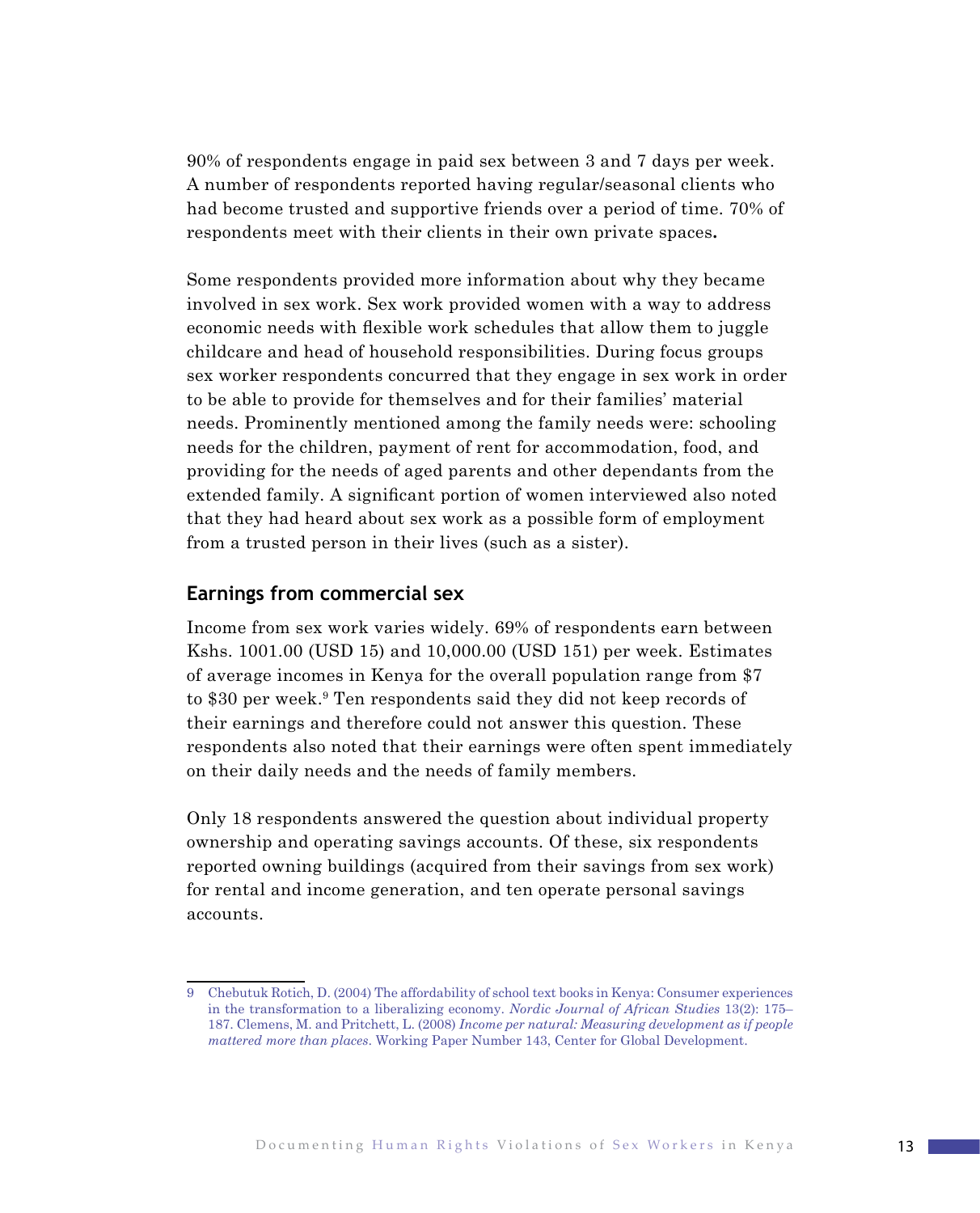### **3.2 Findings from sex workers**

### **Negotiations with clients**

About half the respondents entertained both known regular clients and occasional unknown newcomers as their customers. Slightly more than half of the respondents said that they negotiate for charges for their services at the time of being picked up, or just before they provide the services. An engagement with a client, called a "shot," typically lasts between 30 minutes and 1 hour.

The study sought to find out what happens should a client refuse to pay for services rendered. Even when fees have been negotiated and agreed, clients may sometimes renege on the agreements.

*I have met many clients who have refused to pay me and I have done nothing about it because even if you report, the police will do nothing. They will tell you that an agreement for payment for sex is illegal and are likely to end up forcing you to have sex with them… One client paid me before the service and then asked for his money back after… he assaulted me saying he couldn't see what he had bought.*

36 respondents answered this question about client refusal to pay and almost all of them (92%) felt that they had no recourse to address the situation. Three respondents listed some ways in which they could individually resolve this issue with clients.

Sex workers in Nanyuki, a city that hosts both local and foreign troops, reported some significant problems with clients from the army bases. They reported that Kenyan soldiers are known to refuse to pay once the service has been rendered. Some use army vehicles to take sex workers into lonely forested areas. The soldiers then rape the sex workers and abandon them in the forested areas. If culprits are officially reported, their colleagues and seniors defend them and police take no action against the offenders. Individual foreign soldiers from the West, called *Johnys* by sex workers*,* may negotiate a one on one engagement with a woman, then several turn up demanding sexual services for all at the price of one. Foreign soldiers sometimes demean sex workers or order them to perform services that the sex workers had not initially negotiated. Despite these abuses, Western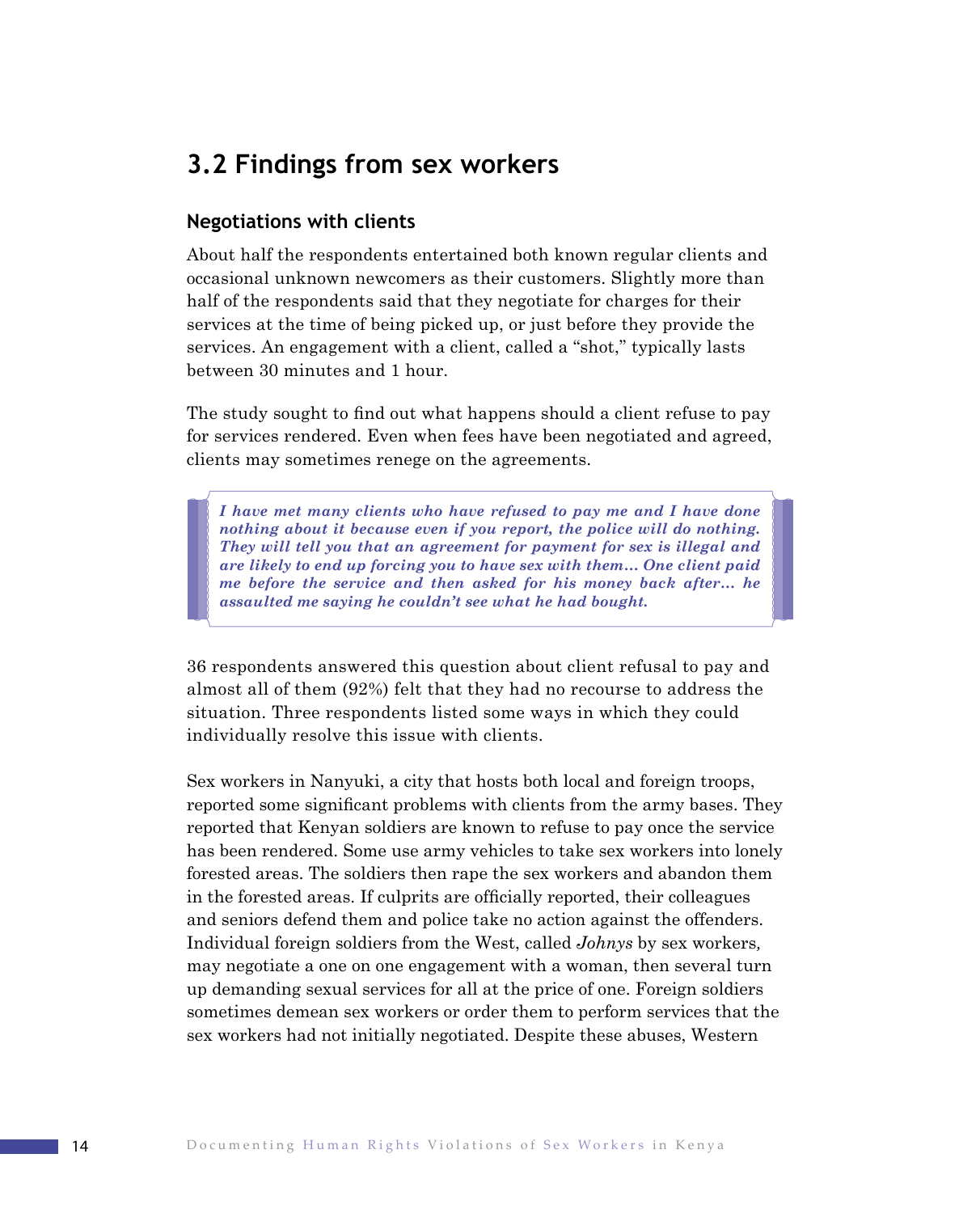soldiers pay well and sex workers still opt to do business with them. Focus group participants report that troops from other nations, such as China, prefer under age girls (ages 14 to 15 years old). Although these activities are common knowledge in the locality, no action is taken by the local administration or police against the offenders.

### **Safe sex, unsafe sex and condom use**

49 sex workers, 70% of the sample, said that they always insist on the use of condoms when providing sexual services. Respondents reported that they know from their experience that most customers would offer to pay at higher rates to have sex without the use of condom. Most sex workers interviewed were categorical that they would not have unprotected sex even if they were offered substantially more money.

However, some men insist or force sex workers to have unsafe sex. A significant majority (77.1%) of respondents have met clients who insisted on, or preferred having, unprotected sex. About 39% of those with this experience reported having successfully opted out of having unprotected sex. Others willingly complied for a higher fee and, the rest were forced to have unprotected sex. Sex workers in Nanyuki, Malindi and Mombasa, tourist areas where women often meet with foreign clients, reported some very high price offers for unprotected sex. One woman in Malindi accepted Kshs. 30 000 (USD 454) for unprotected sex with a tourist. She felt it was an excellent offer that she could not turn down. On the other end of the scale, a sex worker in Majengo in Nairobi had unprotected sex for Kshs. 100 (USD 1.50) because it was 11 am and her child was going to get back home for lunch and find no food. She explained that many of her clients pay as little as Kshs. 40 (US 60 Cents) for a shot so when a client offered Kshs. 100 (USD 1.50) she could not turn it down.

Use of female condoms appears to have an empowering effect for some sex workers as is illustrated by the following statement from one of the interviewees:

*I use female condom and I put it before . . .. I have had a situation where I have done it without a condom because of money. Without condom the payment is Kshs 2000 (USD 30) and above.*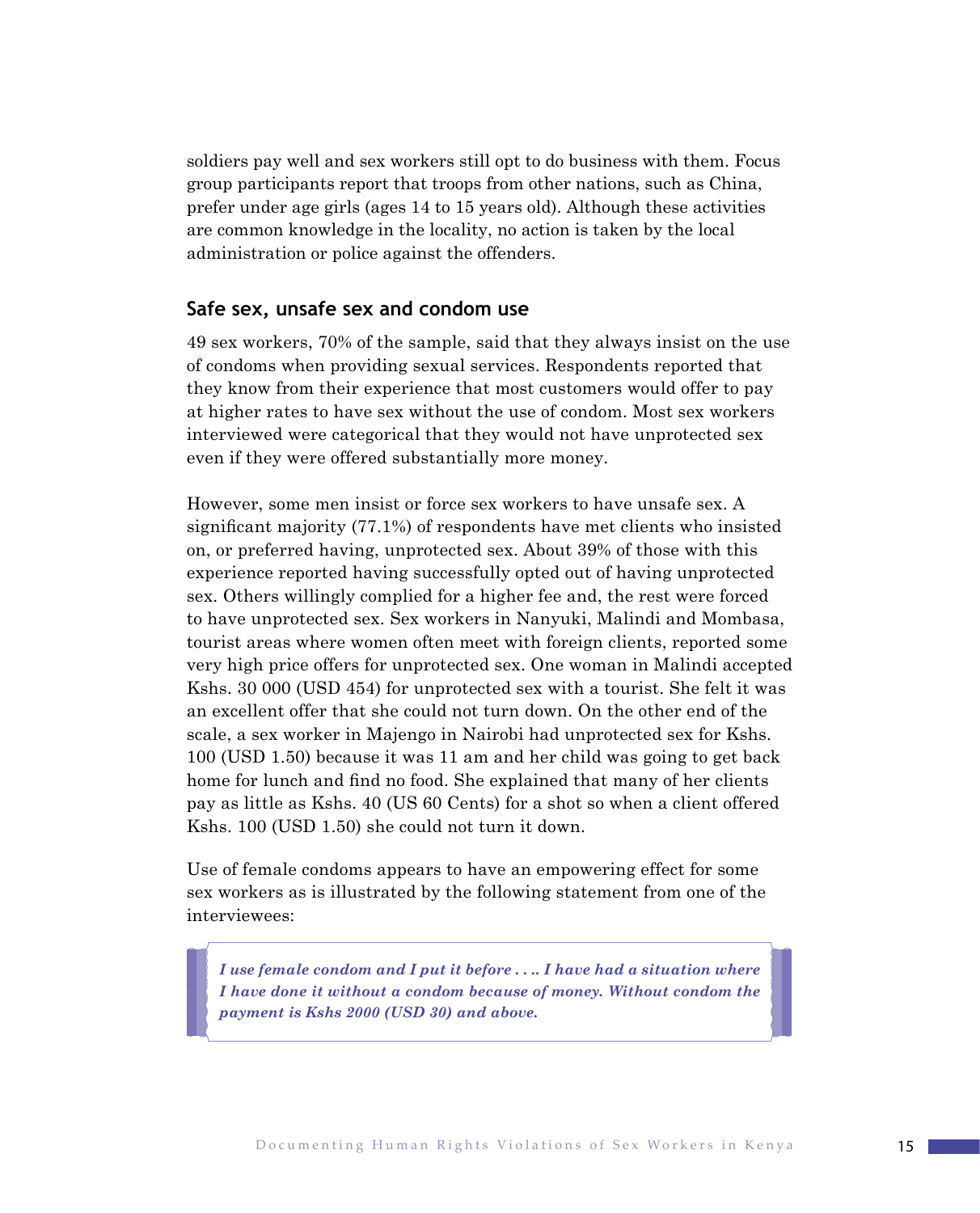Female condoms can be placed before sex workers meet with clients and can help sex workers safely address client requests for sex without using a male condom.

### **Rape and sexual assault**

41 respondents answered the question "have you ever been forced to have sex against your will?" 59% of those who responded had experienced forced sexual encounters. Respondents noted that sex workers are unlikely to report these violations to the police for fear of further violations and/or public condemnation because of their occupation.

### **Understanding of the Kenyan law concerning sex work**

Slightly more than half of the group of interviewees, 36 respondents, provided information about their knowledge of the law. The majority of those who responded thought that the law prohibits sex work. A third of those answering the question did not know anything about the laws affecting them. Similarly participants in focus groups said that they did not know the relevant laws that affect them as sex workers, but were simultaneously cognizant of the negative labels and condemnation of sex work in the public mind-set. The majority assumed that sex work is illegal based on the frequent arrests and treatment they experience at the hands of law enforcement officers. Focus group discussions revealed that almost all sex workers were unaware of their right, occupation not withstanding, to claim protection from the government against abuse of their human rights.

### **Associations and professional support systems**

22 of the respondents indicated that they belonged to social support groups. They said, however, that these support have been registered under pseudonyms because sex work is presumed to be illegal. Consequently these groups cannot openly advocate for their collective interests and concerns as sex workers.

The respondents said that they support one another in these groups financially through revolving loan schemes (popularly known as merrygo-rounds, in which friends or neighbours contribute funds to a common kitty which goes to each of them in turn). They also look out for one another during financial hard times such as during arrests, sickness or bereavement.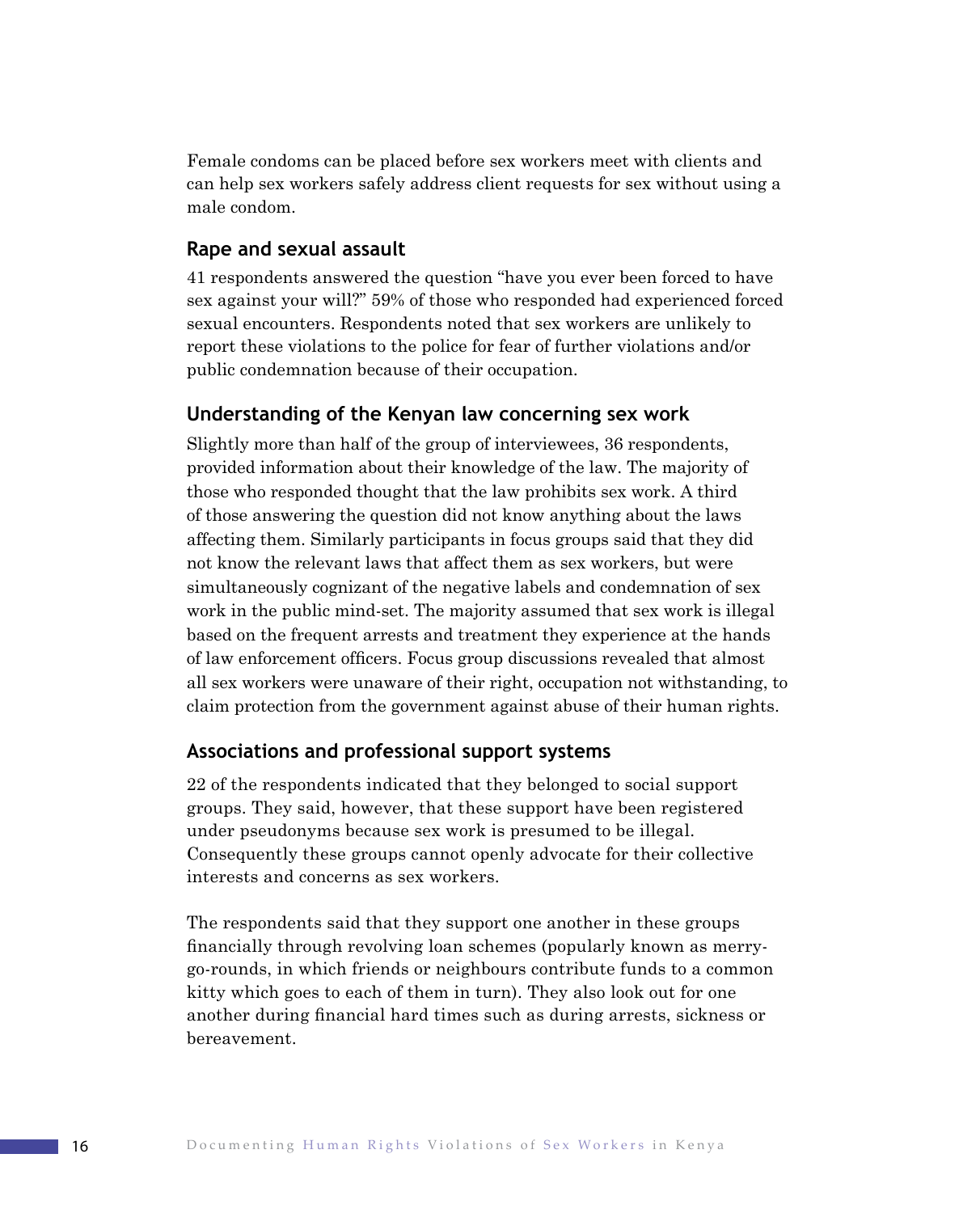Sex workers protect each other against bad clients in various ways: by sharing their stories, ganging up against the perpetrators of physical violence, or walking in groups to back up each other for safety. Sex workers also support each other in regards to screening new/unknown clients. Sex workers who were interviewed noted that there are risks associated with new/unknown clients such as non-payment for services and physical abuse. Respondents said that they inquire about the stranger/new customer from friends, do not get into the stranger's car, let friends know of their whereabouts, and operate during daylight hours and within familiar environments in order to increase safety.

Focus group discussions revealed some additional barriers to sex worker organizing. In the border town of Busia, for example, high mobility and the competitive nature of sex work in the border area makes it difficult for the sex workers to belong to regular support groups in fixed localities for personal support. In the interviews with sex workers in this town, respondents expressed concerns over the competition they experience from sex workers from the Ugandan side of the border.

### **Sex workers' experience with police**

Individual interviews provided ample information about the negative experiences sex workers have with law enforcement. Participants in all six focus groups affirmed that sex workers suffer more abuse and disruptions of their activities at the hands of the police than from any other source.

Respondents noted that many police officers detain sex workers either on the basis of their dress or the time of day in which they encounter with the police. For example, focus group participants in Nairobi said that some police officers considered it an offence for women to dress in certain ways and walk along Luthuli Avenue or Koinange Street.

Many police officers arbitrarily arrest sex workers to demand bribes from them. 12 respondents who were individually interviewed said they were forced to pay a bribe to the police in order to secure their release. Only one respondent reported being arrested, taken to court within 24 hours of her arrest, and set free by the court without paying a fine or bribe. Participants in focus groups revealed that they have learnt that it is more expedient to negotiate with and pay the arresting officer an agreed bribe, than to be arrested and taken to a court of law where the fines for the trumped up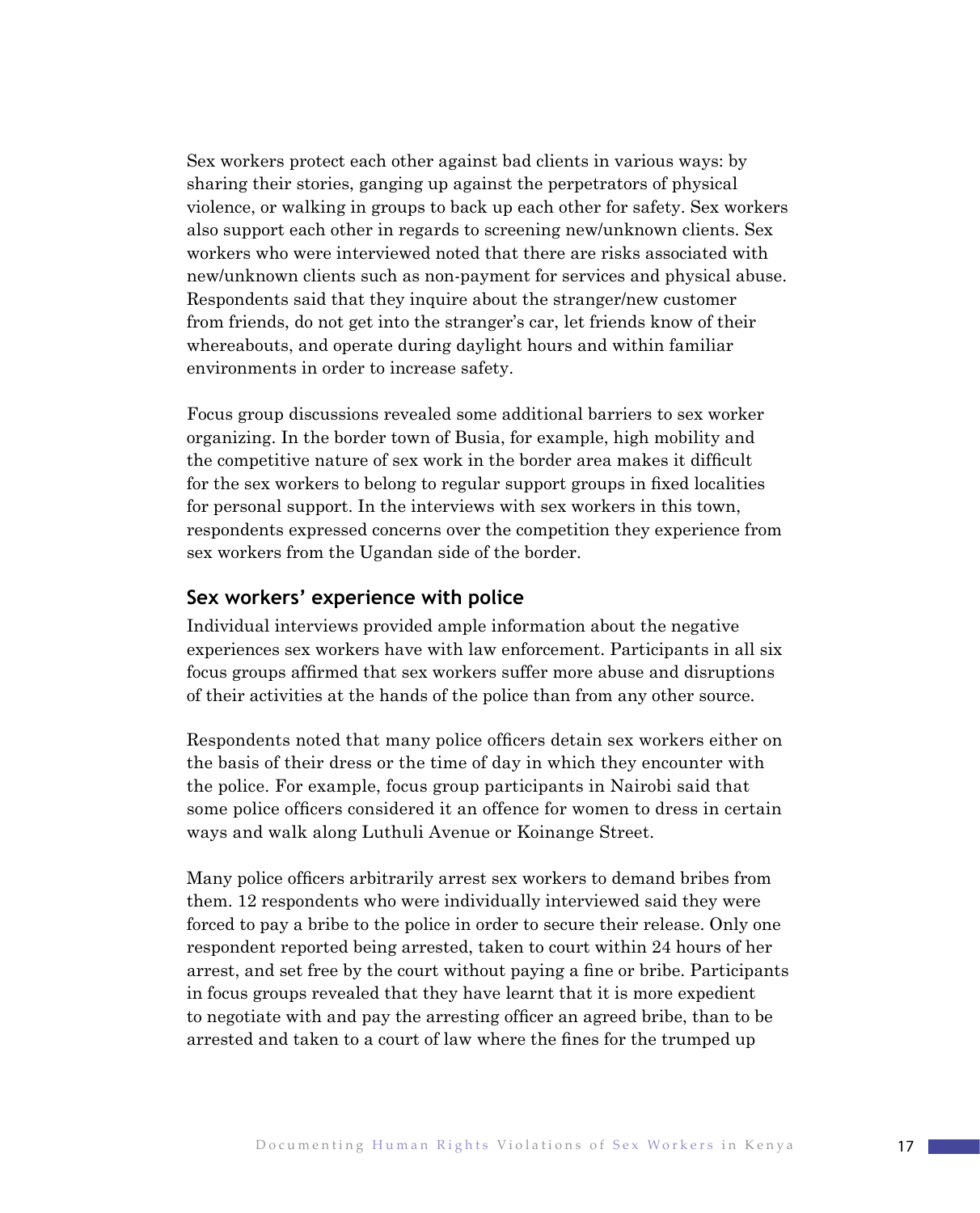charges may be higher than the bribe that the officers ask for. Additionally, sex workers who are arrested risk other forms of abuse while in custody. They also lose valuable work time when they are locked up. The system of bribery is so entrenched for certain sex workers that they pay on a regular schedule. Street sex workers in Nairobi pay police officers and the City Council of Nairobi's law enforcement officers set amounts on certain days of the week in order not to be arrested.10

Patrol officers may also purport to arrest sex workers, but instead of taking them to the station to be booked, they take the sex workers to other locations such as isolated areas of the city or even to officers' own quarters. In these isolated situations officers rape sex workers and/or demand sex in exchange for their freedom. Nairobi focus group participants shared that some officers from Kamkunji police station arrest sex workers, force them into having sex, rob them, drive them into the dark alleys in Gikomba area and abandon them there. Nine respondents who were interviewed individually reported being raped by police officers.

Rape may also occur at the police station and booking cells provide no protection from sexual abuse. One of the respondents shared information about the experience of a close friend whose 17-year old daughter was arrested in Thika allegedly for loitering. The young woman was booked into a cell at the station. During the evening, the corporal asked the officer in charge of booking to bring the girl to him in the early hours of the morning. The corporal raped the girl until 5 a.m. when she was finally returned to the cell. Two other male police officers engaged in the same pattern of activities for the two days that followed. Focus group participants in Kisumu reported that some senior officers call booking officers and ask for sex workers to be released directly into their hands. In one instance, a sex worker was locked in an officer's house for over four days, forced to provide sexual services and perform domestic chores. She was released only when another victim was arrested and directed to replace her in the officer's quarters.

Interview respondents said that when they were kept in custody they were given insufficient food, slept on the bare floor, and were forced to perform cleaning chores. In Kisumu, focus group participants said that officers

<sup>10</sup> Sex workers working along a particular street contribute Kshs. 100 (USD 1.50) every Tuesday to be paid to the police and Kshs. 50 each every Thursday to be paid to the City Council of Nairobi's law enforcement officers. This protects them from frequent arrests but from time to time police arrest them anyway.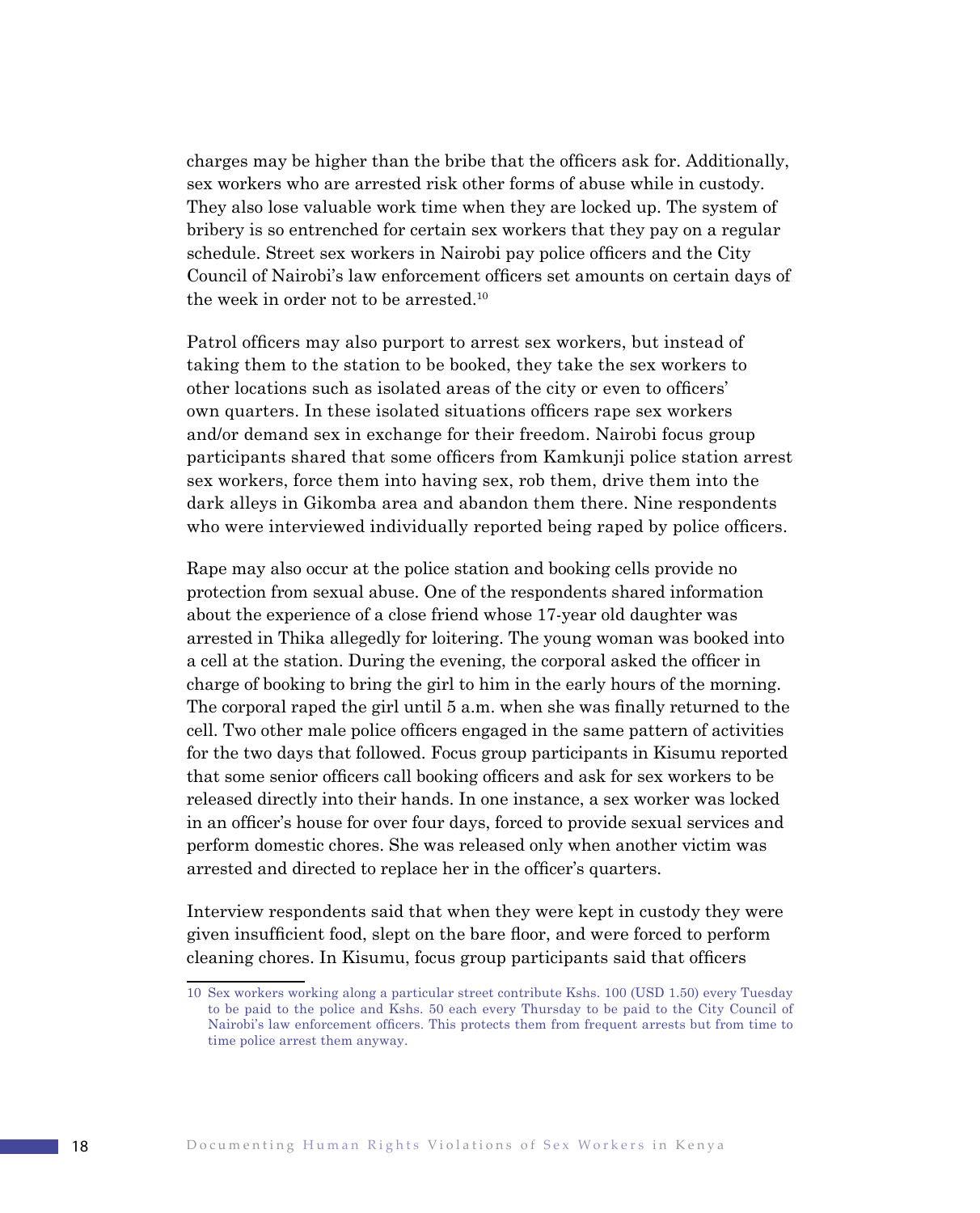make the sex workers mop the floor to the cells at 5 in the morning using water mixed with urine in order to punish them. Others reported physical violence and some were verbally taunted and humiliated. Respondents noted that female police officers and female prison warders were often no better than their male counterparts. Focus group participants said that female officers forced remandees to perform domestic chores in the officers' houses. Sometimes female officers order remandees to crawl on fours on rough surfaces. Some officers forced remandees to strip naked in order to ridicule them and female officers carried out mock examination of the sex workers' bodies in order to humiliate them.

### **Experiences with the criminal justice system**

Approximately one half of the respondents reported having the experience of being charged with an offense in a court of law. 20 respondents provided more information about the offences they were charged with: 14 had been charged with "loitering," four for "drunk and disorderly" conduct, one for touting and one for "prostitution." All 20 (100%) sex workers arrested and charged in court pleaded guilty. 13 respondents provided reasons for pleading guilty in court: almost all (12) pleaded guilty so that they could gain quick release. Some sex workers had paid fines as a result of arrests; more than half of them had been fined more than three times.

15 respondents provided information about their experience in prison. 11 had served jail terms for sex work. Some sex workers were unable to pay fines and served prison time instead. Seven respondents provided more information about their access to legal representation. All said that they had no access to legal representation during the mentions and hearings of their cases and while in prison.

### **Suggestions from sex workers to defend their rights**

Sex workers were asked for their suggestions about what it would take to stop the violations of their human rights. The majority favoured decriminalizing sex work as this would give them the basis to go to court, standardise and regulate activities of the trade openly, and give grounds to prosecute violators of their rights.

Some sex workers suggested civic education targeting police would be helpful. Two sex workers said that violators of sex workers' rights should be prosecuted.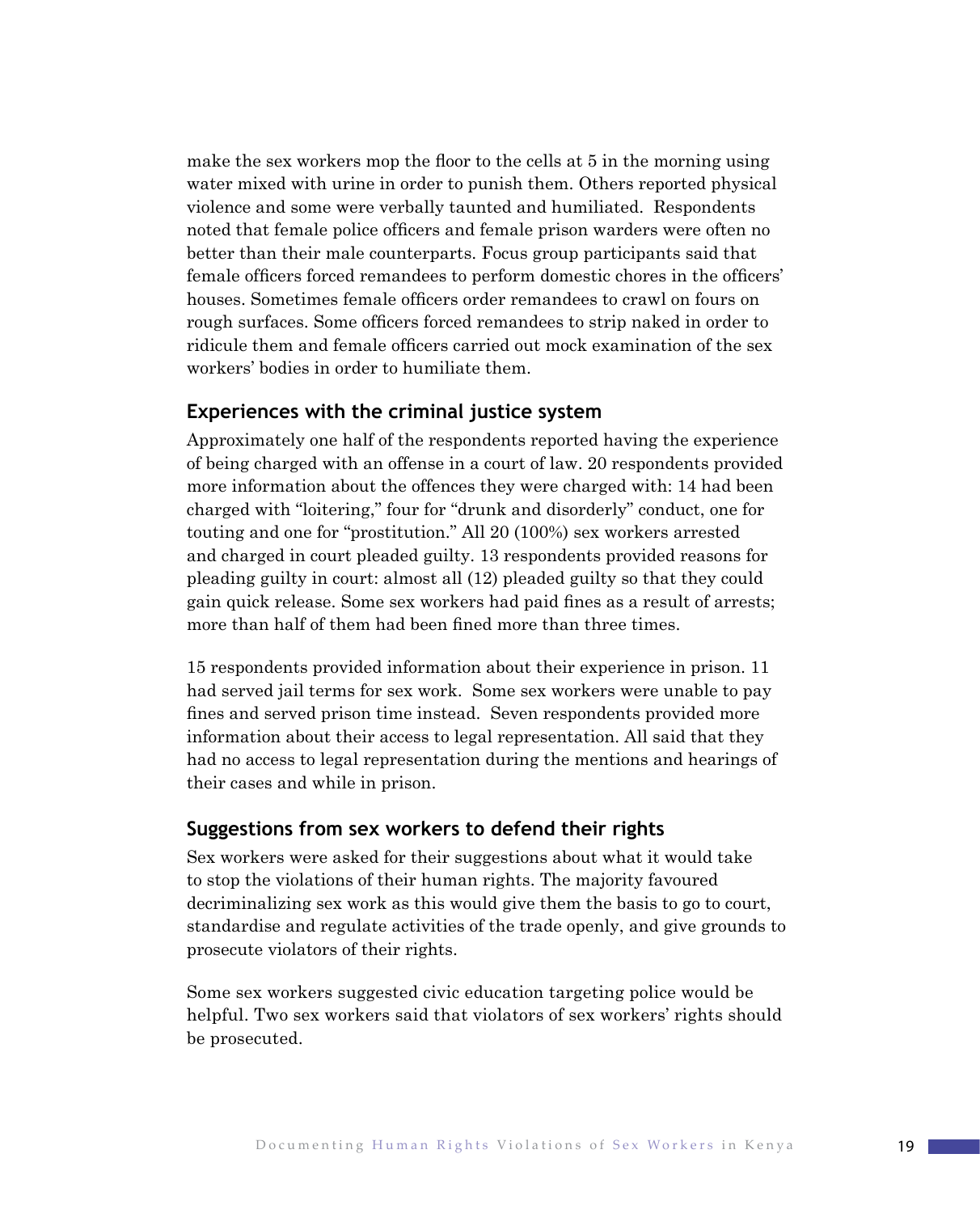Other responses were that FIDA Kenya should be more visible in its support of sex workers' human rights, and that the government should give financial support and other public funded welfare safety nets to the unemployed of Kenya.

## **3.3 Findings from police focus group**

During the focus group with police held in Nairobi, the facilitator asked whether officers had ever had the opportunity to internally discuss issues around the enforcement of laws against sex work. Participants said that this was the first discussion they had ever had on issues of this kind.

Officers explained that "offences against morality" are difficult for them to prove. Official procedure requires that offences "must be reported and investigated" in order for arrest to occur. However, offences relating to sex work are never reported, so police are compelled to "look for it ourselves and arrest those we think are acting in violation." Participants indicated that much sex work occurs indoors making police observation and investigation more difficult. Periodically officers enter buildings and arrest women found in circumstances that suggest their engagement in sex work. Asked whether they have ever arrested and charged owners of lodgings for facilitating sex work, they answered in the negative. Police also said that they never arrested the customers of sex workers.

Police said that they arrest women on the streets who they suspected to be engaged in sex work almost daily. These women are arrested and charged with "soliciting for immoral purposes or loitering." Evidence for women's engagement in "soliciting for immoral purposes and loitering" included:

- manner of dress (provocative dress, short skirts and see-through garments, tight clothing, a lot of make up);
- walking along certain streets like Koinange Street and Luthuli Avenue in Nairobi;
- being on these streets at late hours (after 10pm);
- stopping cars on the streets;
- walking in the streets aimlessly.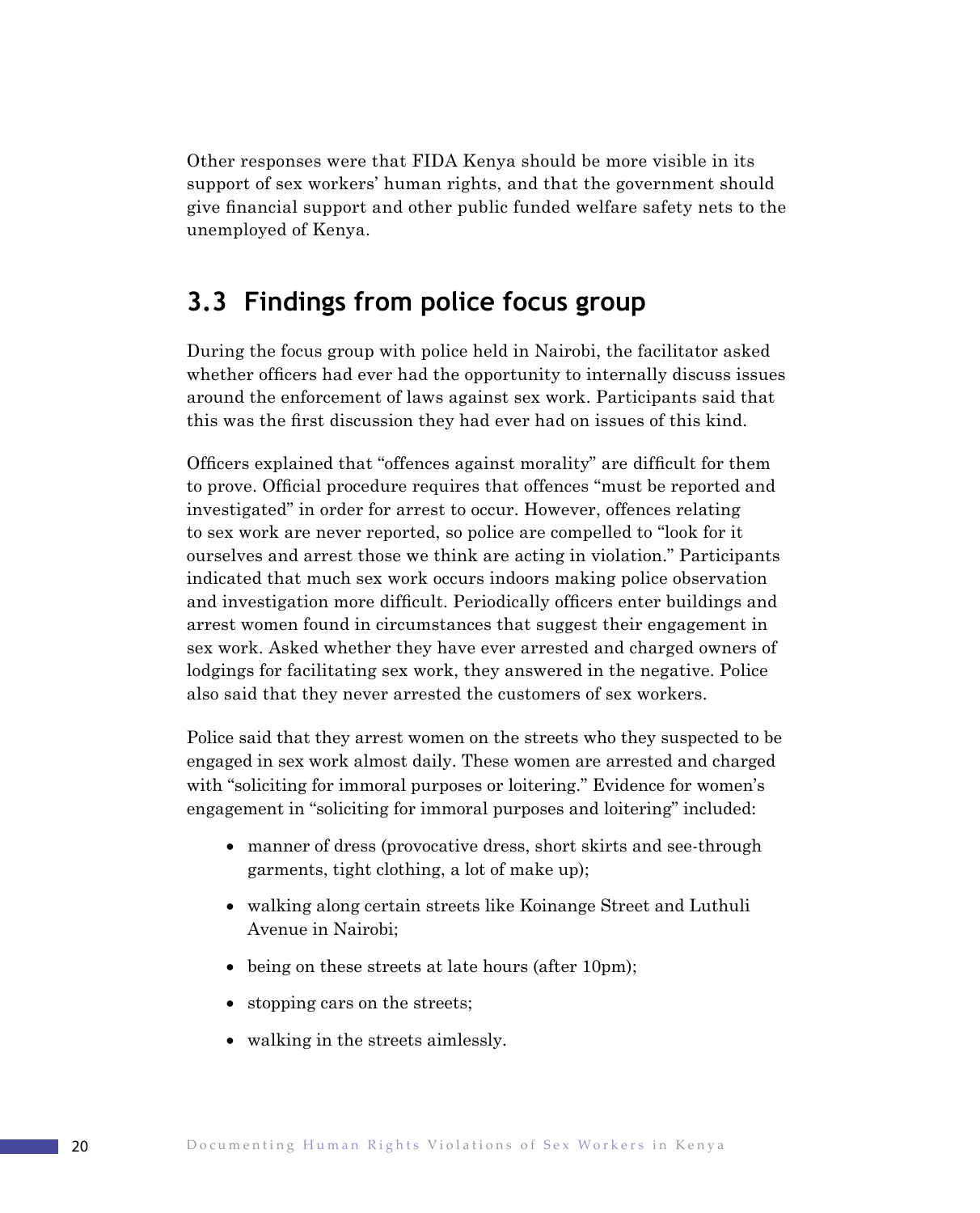When questioned further about the rationale police used to determine the above criteria, the officers were not able to give any explanation other than, *"every one knows that short tight skirts are only worn by women with immoral purposes who want to attract men for sex."*

Officers indicated that the women they arrested for soliciting or loitering for immoral purposes plead guilty. The officers were not aware of any incident where the arrested individual pleaded not guilty and the case was heard and determined by the court. The facilitator shared with the police that sex workers had indicated that they normally plead guilty in order to pay the fine expeditiously and escape problems associated with a full hearing of a case. The police officers were happy that the sex workers usually plead guilty. The police hold the view that this makes their work easier and demonstrated that they had successfully prosecuted an offence. When asked how effective the laws on sex work are in keeping "law and order," police admitted that the current approach has not decreased the number of women coming into the streets to engage in sex work.

The facilitator asked whether or not sex work was illegal under Kenyan law the police officers unanimously answered "yes." However, most officers were not able to quote the citation that makes sex work illegal. When the facilitator explained that the national law only prohibits the actions of third parties in regards to prostitution most officers were surprised. Discussions then focused on the meaning of "living on the earnings of prostitution." The following issues emerged:

- 1. those who live on the earnings of sex work must include the dependants of sex worker e.g. children of sex workers, their parents, relatives and anyone that they financially support with their earnings.
- 2. given that the government receives revenue from all other business transactions some involve money earned from sex work (including purchase of consumer goods on which taxes are levied), to what extent can it be said that the government is *'living'* on the earnings of sex work?
- 3. it is difficult to determine the evidence for "living on the earnings of prostitution" particularly in cases where a person is simultaneously involved in other occupations. To what extent can a police officer determine that the finances from sex work bought the meal being eaten by a family?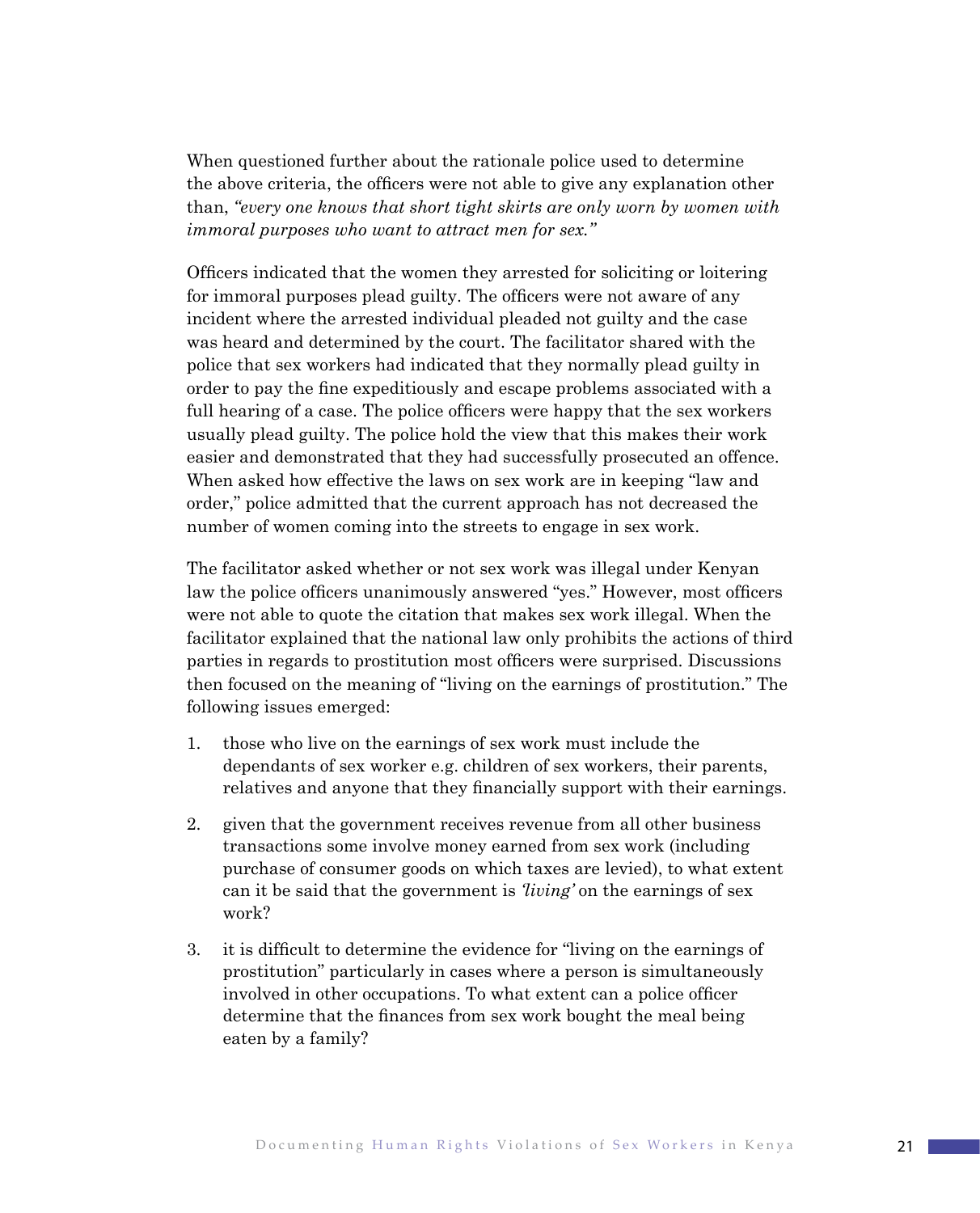The facilitator informed the participants about the reports of violations of sex workers' human rights by the police officers. Violations discussed included:

- 1. extortion of bribes from the sex workers. In some regions, sex workers regularly pay the police a "protection from arrest fee;"
- 2. extortion of sex from sex workers so that they are not arraigned before the courts;
- 3. gang rape of sex workers by police officers;
- 4. officers negotiating engagement with sex workers for an agreed charge and threatening the women with arrest if they request to be paid after the officers have had sex with them;
- 5. violent assaults, such as beatings, perpetrated by police officers;
- 6. illegal detention of sex workers in officers' own houses for several days, a week, or more. Sex workers have been forced to provide domestic and sexual services in these situations;
- 7. abuses perpetrated by female officers including physically beating sex workers, verbally abusing them and saying that the sex workers should be engaged in other occupations.

The police officers' initial reaction to these accusations was outright denial. After a few minutes of discussion some officers softened their stance and agreed that some of these violations have occurred. These participants said that it was important for the officers not to deny the violations but to discuss the problem. It was also agreed that not all officers are engaged in these violations, but that since the issues were raised, it was prudent to discuss them and suggest a way forward. Some officers thought that the sex workers "should not complain of being violated" because sex workers "know that what they are doing is wrong and illegal." When asked if violators of the law have no right to be protected from violations by others, a few officers reluctantly agreed that violators had basic human rights, which should be protected.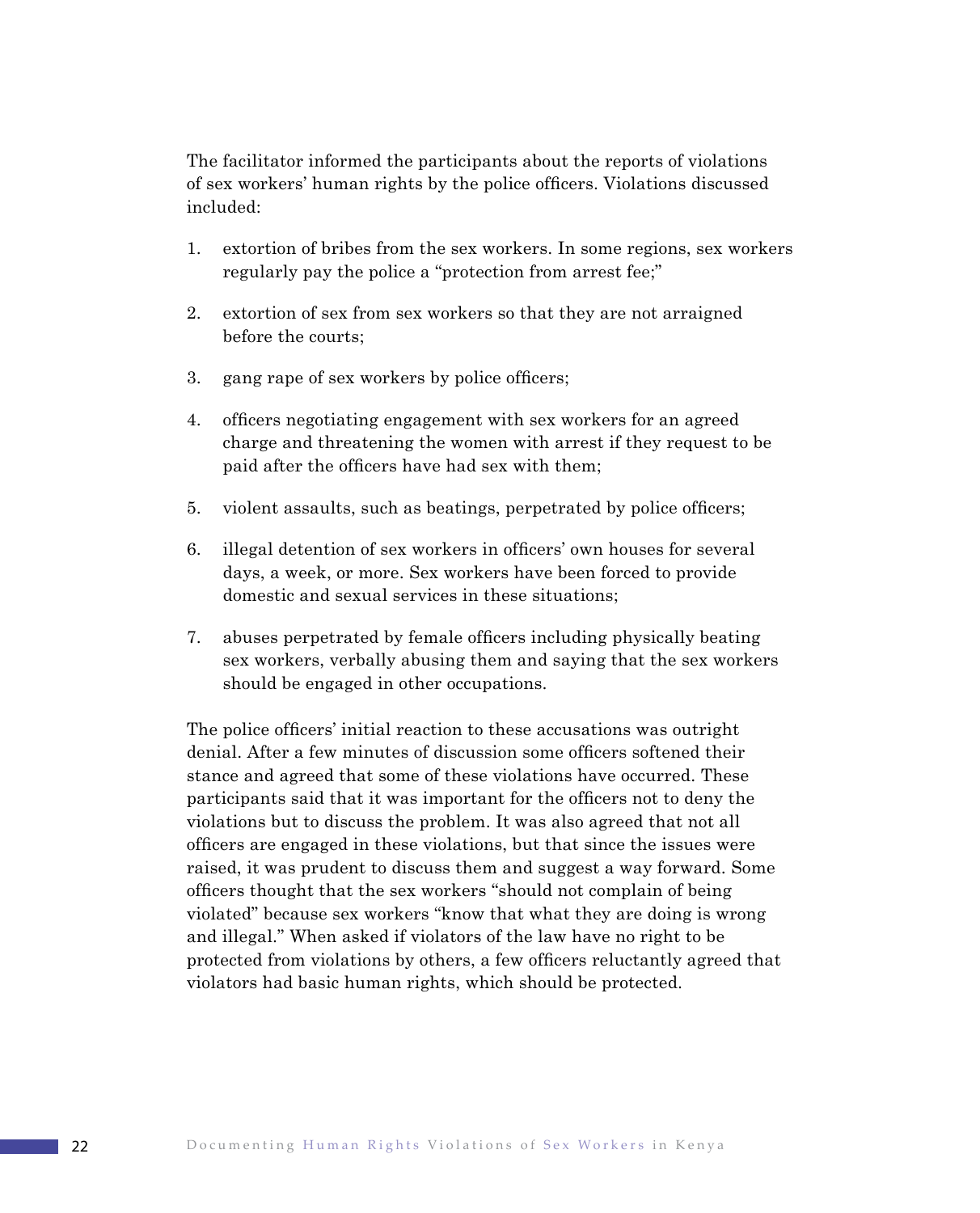

# **Sex work, policing and human rights**

The findings of the study illustrate how the current law and policy approach to sex work in Kenya allows for serious violations of sex workers' rights. Overall sex workers in Kenya have no way to claim their individual human rights under the current operating laws. Culturally, the public mindset denies Kenyan sex workers even basic social capital and support because of stigma and social marginalization based on their profession. This chapter explores how Kenya breaches, in the law and practices relating to the treatment of sex workers, its own constitutional provisions and international standards as contained in international human rights instruments.

# **4.1 Kenya's human rights framework**

Kenya's Constitution makes no reference to issues relating to commercial sex and does not specifically mention sex workers in any way. The Constitution does, however, provide for protection of all citizens from inhuman treatment and discrimination. $11$ 

Kenya has ratified several international human rights instruments that have direct bearing on sex workers' human rights. These are the: International Covenant on Civil and Political Rights (ICCPR),<sup>12</sup> the International Covenant on Economic, Social and Cultural Rights (ICESCR);13 African Charter on Human and Peoples Rights ("African

<sup>11</sup> Section 82 of Constitution of Kenya.

<sup>12</sup> Acceded to by Kenya on March 23, 1976.

<sup>13</sup> Kenya ratified the ICESCR in 1972.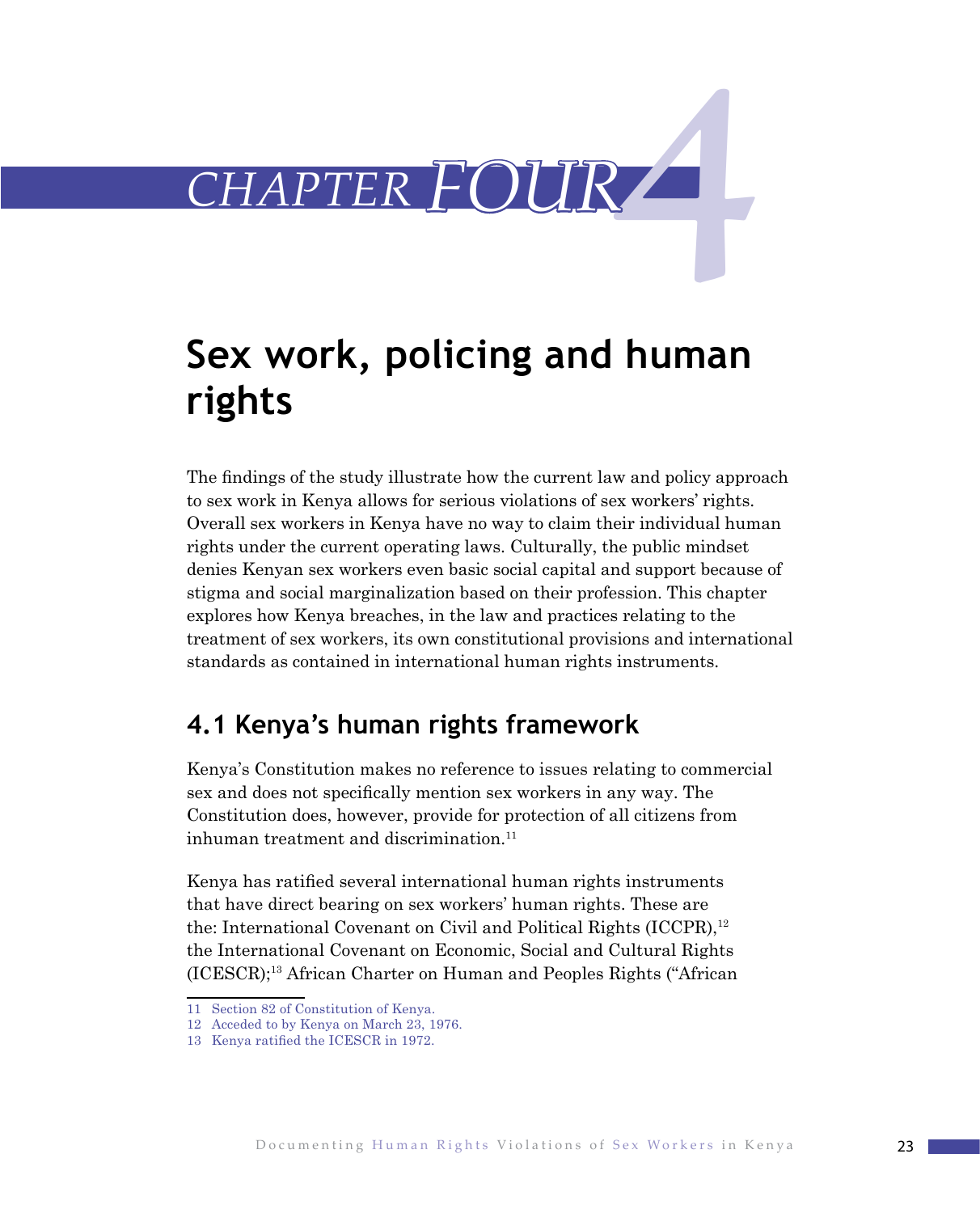Charter");<sup>14</sup> Convention on the Elimination of All Forms of Discrimination Against Women (CEDAW);15 and the Convention Against Torture and Other Cruel, Inhuman or Degrading Treatment or Punishment.16

The instruments set out above, to which Kenya is party, advocate for the protection of rights that have specific reference to situations confronted by sex workers. These include: the right to equal protection of the law; freedom from arbitrary arrest and detention; freedom from torture, cruel, inhuman and degrading treatment; the right to information; freedom of movement; the right to enjoy just and favorable conditions of work; the right to organise; the right to adequate standard of living; equal access to public services, including the right to healthcare; and the right to be free from discrimination. Many of these rights are also included in the Kenyan Constitution.

## **4.2 Violations of the human rights of sex workers**

The Kenyan Government has obligations arising from the Constitution and international human rights agreements. The serious violations against sex workers by the police and other officials detailed in this research illustrate how the government is not fulfilling its duty to respect, protect and promote the rights of all citizens, including sex workers.

### **The right to equal protection of the law**

Article 26 of the ICCPR states that "all persons are equal before the law and are entitled without any discrimination to the equal protection of the law." Article 3 of the African Charter and Section 70 of the Kenyan Constitution provide for similar protection. General Recommendation No 19 of the UN Committee on CEDAW requires states to ensure equal protection under the law for sex workers because they "are especially vulnerable to violence because their status, which may be unlawful, tends to marginalise them."17 The Kenyan Government must therefore ensure that sex workers are treated equally and without discrimination and protected against crimes committed against them.

Sex workers who participated in this study were very reluctant to seek protection or remedies from the authorities. They were unlikely to report

<sup>14</sup> Ratified by Kenya in 1992.

<sup>15</sup> Acceded to by Kenya on September 2, 1990.

<sup>16</sup> Acceded to by Kenya on February 21, 1997.

<sup>17</sup> The full text of General Comment 19 is available at: http://www.un.org/womenwatch/daw/cedaw/ recommendations/recomm.htm.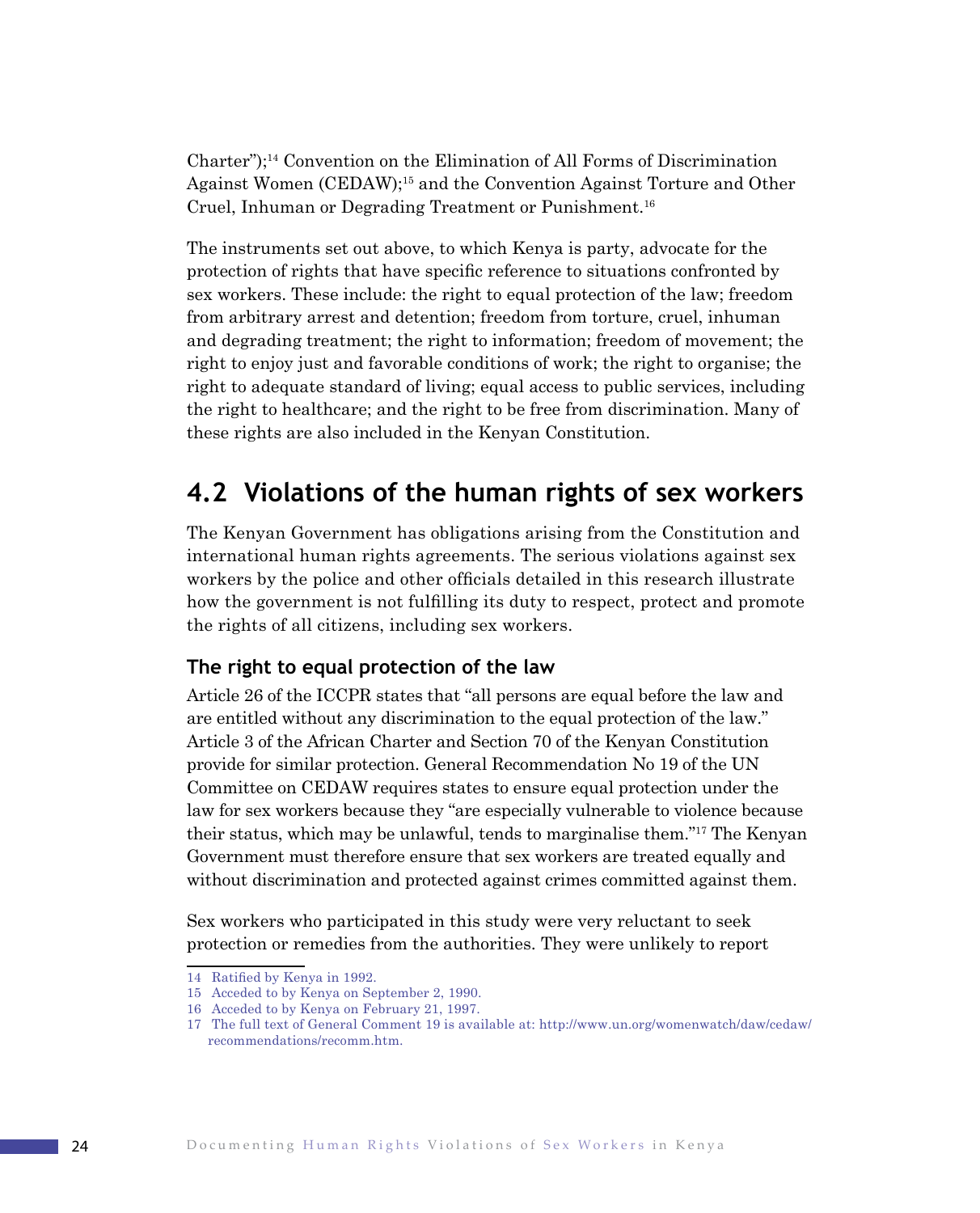instances of rape and sexual assault to the police for fear that they would be further harmed by the police and humiliated because of their profession. Sex workers do not expect justice to be done and they fear that if police become aware of their engagement in sex work that they will be targeted for future arrests. Some Kenyan police are aware that all people, even if they are violators of the law, have the right to be protected from violations by others. However, sex workers' belief that police do not view them as worthy of protection is borne out by information emerging during the focus group with police officers. Some officers thought that the sex workers "should not complain of being violated" because sex workers "know that what they are doing is wrong and illegal."

### **Freedom from arbitrary arrest and detention**

Article 9 of the International Covenant on Civil and Political Rights (ICCPR) states that, "No one shall be subjected to arbitrary arrest or detention. No one shall be deprived of his liberty except on such grounds and in accordance with such procedures as are established by law." Article 6 of the African Charter and section 72 of the Kenyan Constitution provide similar protections. Police are not at liberty to arrest people they believe to be sex workers in street sweeps simply to remove them from an area, all arrests should be carried out under strict judicial control, and sex workers should be informed, at the time of arrest, of the specific reasons for their arrest. Kenyan police are not at liberty to keep sex workers for longer than the legal limit of 24 hours without being brought before a court.

This study has revealed that sex workers' right to be free from arbitrary arrest and detention is routinely violated by the Kenyan police. Police falsely arrest sex workers in many areas across Kenya purely for the purpose of extorting money from them. Some police illegally detain sex workers at their residences for days and weeks at a time in order to force them to provide sexual and domestic services. These violations are so frequent that this research found only one instance in which a sex worker was treated in accordance of the law when she was arrested. Sex workers very rarely have access to legal representation to challenge their arrest and detention.

### **Freedom from torture, and other cruel, inhuman and degrading treatment**

Article 7 of the ICCPR states that "No one shall be subjected to torture or to cruel, inhuman or degrading treatment or punishment." Article 74 of the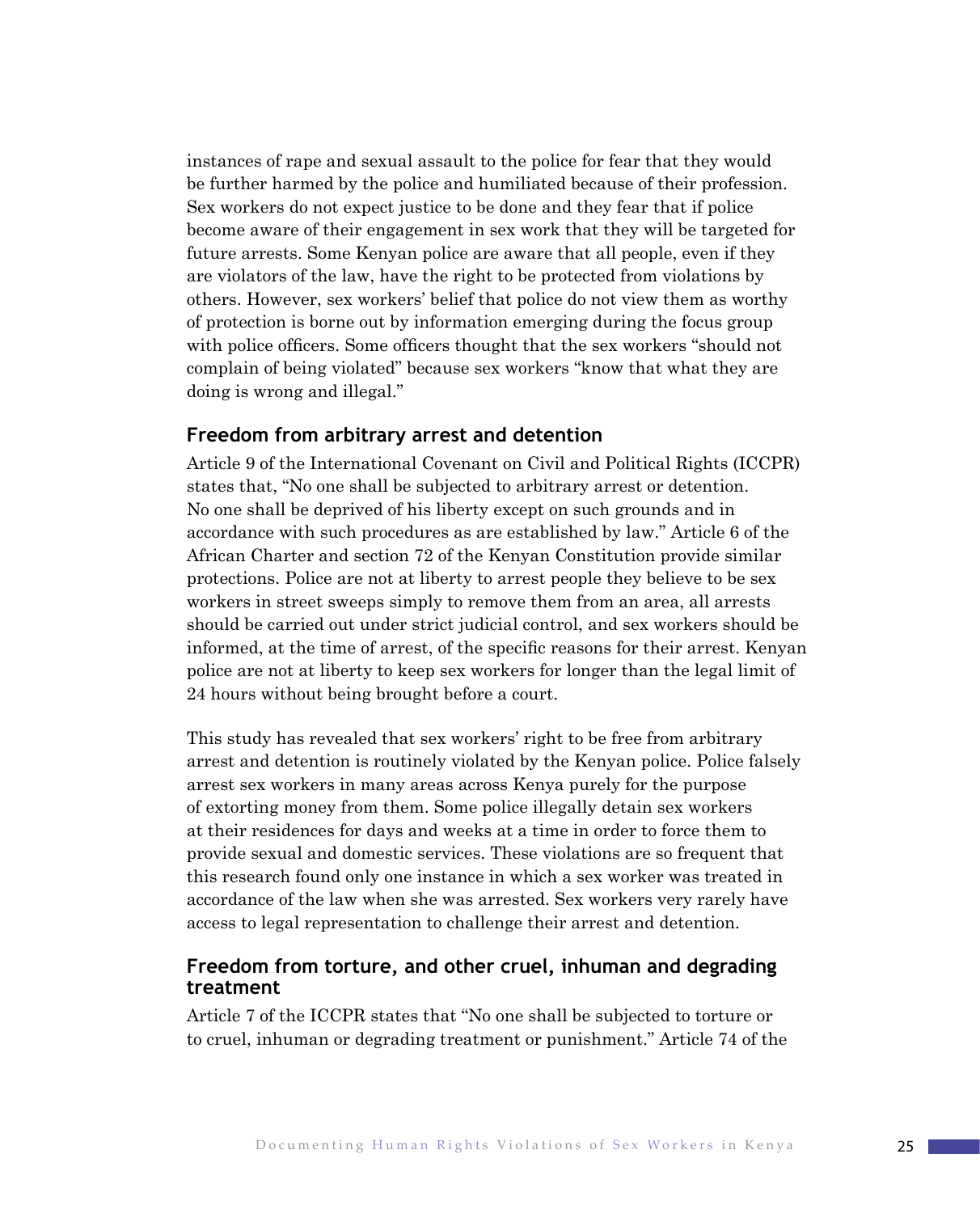Kenyan Constitution and article 5 of the African Charter provide similar protection. The Convention Against Torture provides extensive guidance on these issues. Article 10 of the ICCPR further provides that "all persons deprived of their liberty shall be treated with humanity and respect for the inherent dignity of the human person."

This research reveals that the agents of the Kenyan State frequently violate sex workers' right to be free from torture and cruel, inhuman and degrading treatment. Rape and sexual assault in custody is torture.18 Interviews and focus group discussions reveal that police officers rape and sexually assault sex workers in their custody. Kenyan law explicitly forbids sexual contact between police officers and those in their custody under Section 24 of the Sexual Offences Act of 2006.<sup>19</sup>

Police officers beat and humiliate sex workers in their custody. Sex workers held in booking cells were given insufficient food, slept on the bare floor, were forced to perform demeaning "cleaning chores" and were subjected to violating examinations of their bodies by guards.The Standard Minimum Rules for the Treatment of Prisoners,<sup>20</sup> a UN resolution that is considered the authoritative explanation of standards relating to prisoners, categorises all of these actions as cruel, inhuman or degrading treatment.

### **The right to non-discrimination**

This human rights principle provides for equal treatment of persons, including ensuring the application of the rule of law and fair trial. CEDAW states that governments should not discriminate against women. The current law and policy framework in Kenya allows police to target women for arrest using highly subjective criteria. Criteria such as manner of dress, walking along certain streets, or being on streets at odd hours are so subjective they could

<sup>18</sup> Human Rights Watch, *Torture and Other Cruel, Inhuman or Degrading Treatment*, accessed at http://www.hrw.org/about/projects/womrep/General-86.htm October 1, 2008.

<sup>19</sup> Paragraph 2 of Section 24 states that, "Any person who being a law enforcement officer takes advantage of his or her position and has sexual intercourse or commits any other sexual offence under this Act -(a) within the limits of the station to which he or she is appointed; or (b) in the premises of any station house whether or not situated in the station to which he or she is appointed; or (c) on a person in his or her custody or in the custody of a law enforcement officer subordinate to him or her, commits an offence of abuse of position of authority and is liable upon conviction to imprisonment for a term of not less than ten years."

<sup>20</sup> The Standard Minimum Rules for the Treatment of Prisoners was approved by the Economic and Social Council by resolutions in 1957 and 1977. The Standard Minimum Rules does not constitute a binding agreement but is considered an authoritative explanation of standards in the ICCPR, other treaties, and customary law that are binding. Human Rights Watch, *Torture and Other Cruel, Inhuman or Degrading Treatment*, accessed at http://www.hrw.org/about/projects/womrep/General-86.htm October 1, 2008.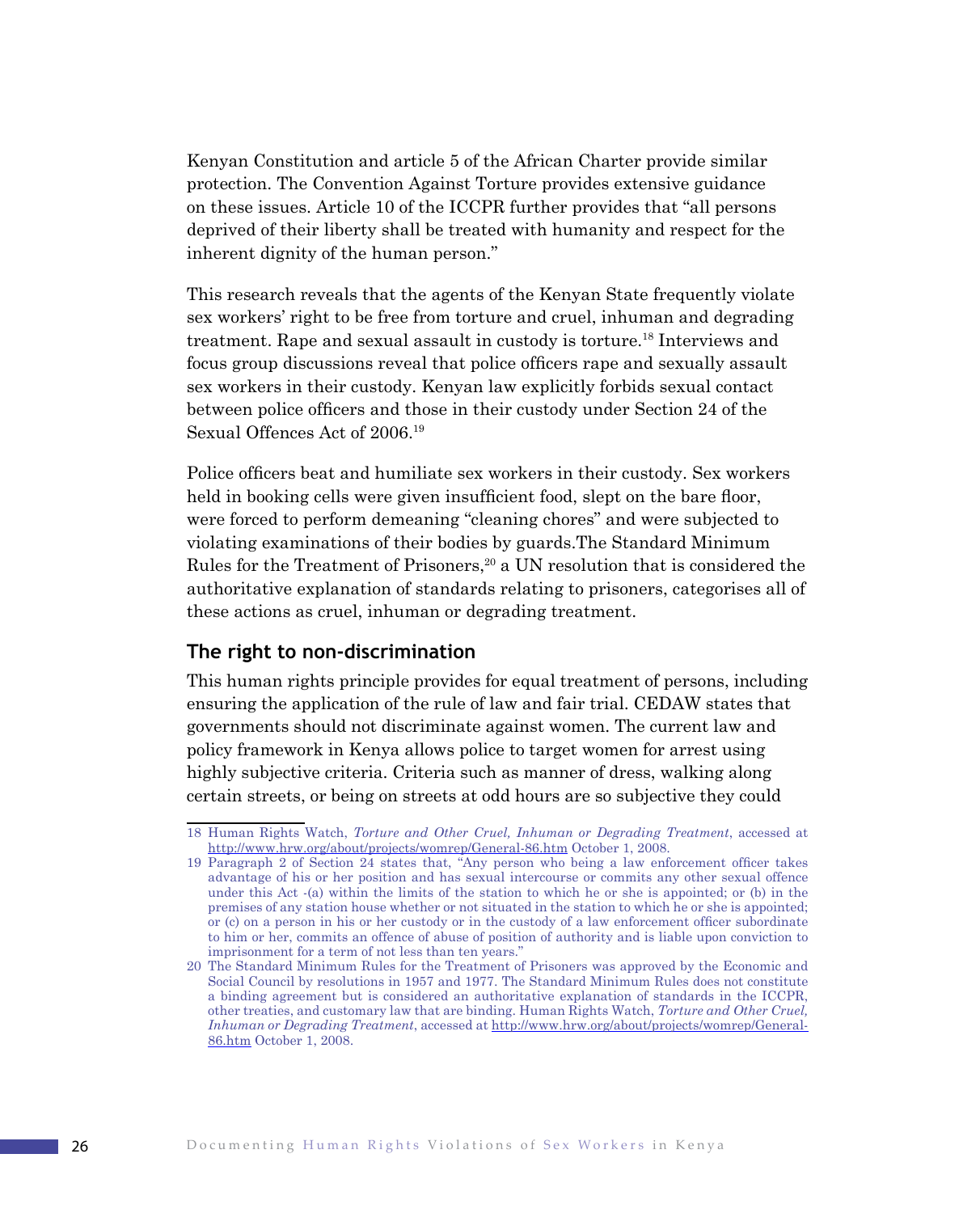translate into anything depending on who is in charge; this fact appears to bestow an unjustifiable amount of power and control to the law enforcing agencies over the individual sex workers, while simultaneously denying the sex workers access to the due process of the law. Furthermore, the criteria used by police are inherently discriminatory in regards to gender. Women are criminalised not for what they do but for how they dress.

### **4.3 Lack of a rights enabling environment for sex workers**

In order to fully address the human rights needs of sex workers, governments should protect them from the kinds of violations enumerated above and create the conditions in which sex workers can live freely and enjoy their human rights. In this formulation, several different rights, such as the right to enjoy just and favorable conditions of work, the right to organise, the right to adequate standard of living, and the right to be free from discrimination, are interconnected and interdependent. This study reveals several ways in which the Kenyan Government has failed to create the conditions in which sex workers can enjoy their human rights. Kenya's current approach to sex work also prevents sex workers from participating in actions to address human rights issues affecting them.

### **The right to just and favourable conditions of work**

Article 7 of ICESCR recognises the "right of everyone to the enjoyment of just and favourable conditions of work" including "safe and healthy working conditions." Article 15 of the African Charter on Human and Peoples' Rights also recognises these rights, emphasising conditions and pay. Sex workers in Kenya are unable to enjoy just and favorable working conditions because they are relentlessly subject to police harassment, arrest and abuse as listed above, and because sex work is viewed as an "immoral activity" rather than as a form of labour. Consequently, many in society believe that sex workers are immoral, lazy, dangerous and "disposable" people who deserve to be punished for what they do. Sex workers have no recourse if customers refuse to pay or if they experience violence and other problems in the workplace. The Kenyan Government has failed to create the conditions for sex workers' to enjoy safe and healthy working conditions because it has not reformed the law and policy that allows for police abuse, nor has the government addressed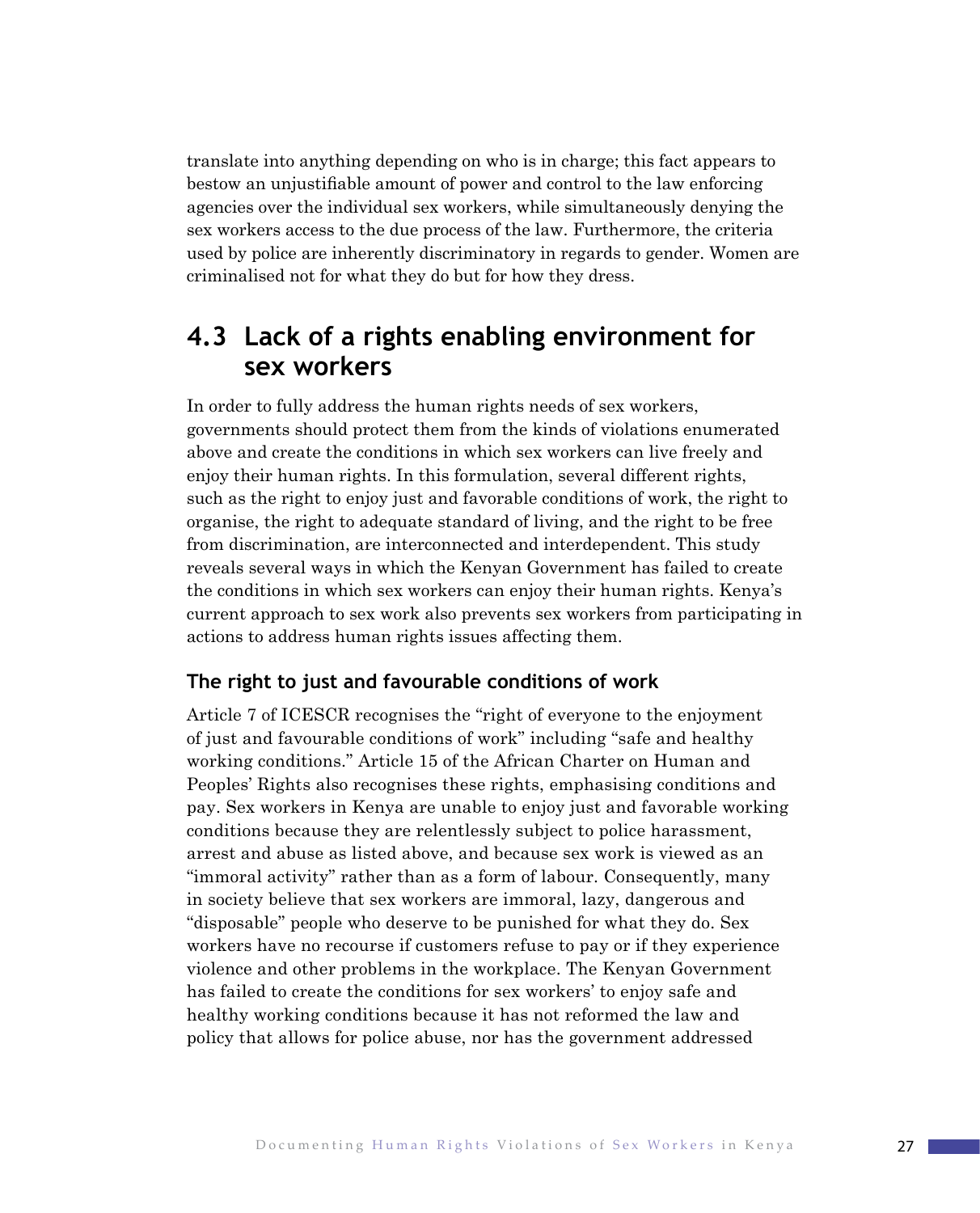discrimination that bolsters the view that sex workers are not deserving of safe and healthy working conditions.

### **Equal access to public services, including the right to healthcare**

This study did not focus on health issues and access per se. However, the research did gather information that illustrates the ways in which sex workers are pressured to engage in practices that affect their health (such as client requests for sex without condoms and clients forcing sex workers to have sex without condoms). Article 12 of ICESCR describes states' responsibilities to "recognize the rights of everyone to the highest attainable standard of physical and mental health." General Comment 14 adds this includes the "right to a system of health protection which provides equality of opportunity for people to enjoy the highest attainable level of health."21 No programs provide comprehensive health services, counseling and support for sex workers in Kenya. The few organisations that work with sex workers do in fact focus on HIV/AIDS prevention and the supply of condoms. Unfortunately, these organisations do not have the logistical capacity to cover all the geographical areas where sex workers work. Their work on HIV and sex workers is on an ad hoc basis and not entrenched in a public policy framework. Consequently, even access to condoms is very limited and most sex workers must buy them—at considerable expense—rather than receive them from NGOs or government health programs.<sup>22</sup> The Kenyan Government has failed to ensure that sex workers have access to health services and support. The government has failed to provide even the most basic forms of peer education and HIV prevention that would begin to address the serious problem of client demand for unsafe sex.

### **Right to organise**

The participation of individuals and groups in the determination of issues affecting them is a central element of a human rights approach. This study showed that sex workers do not have the information needed about their rights to defend themselves as individuals or as a group. Sex workers do not understand the laws under which they are arrested and were unaware of their right, occupation not withstanding, to claim protection from the government against abuse of their human rights. The sex workers who

<sup>21</sup> The full text of General Comment 14 is available at: http://www1.umn.edu/humanrts/gencomm/ econ.htm

<sup>22</sup> Male condoms cost between 50 and 100 Kenyan Shilling (Ksh) for three while a single female condom is 100-150 Ksh.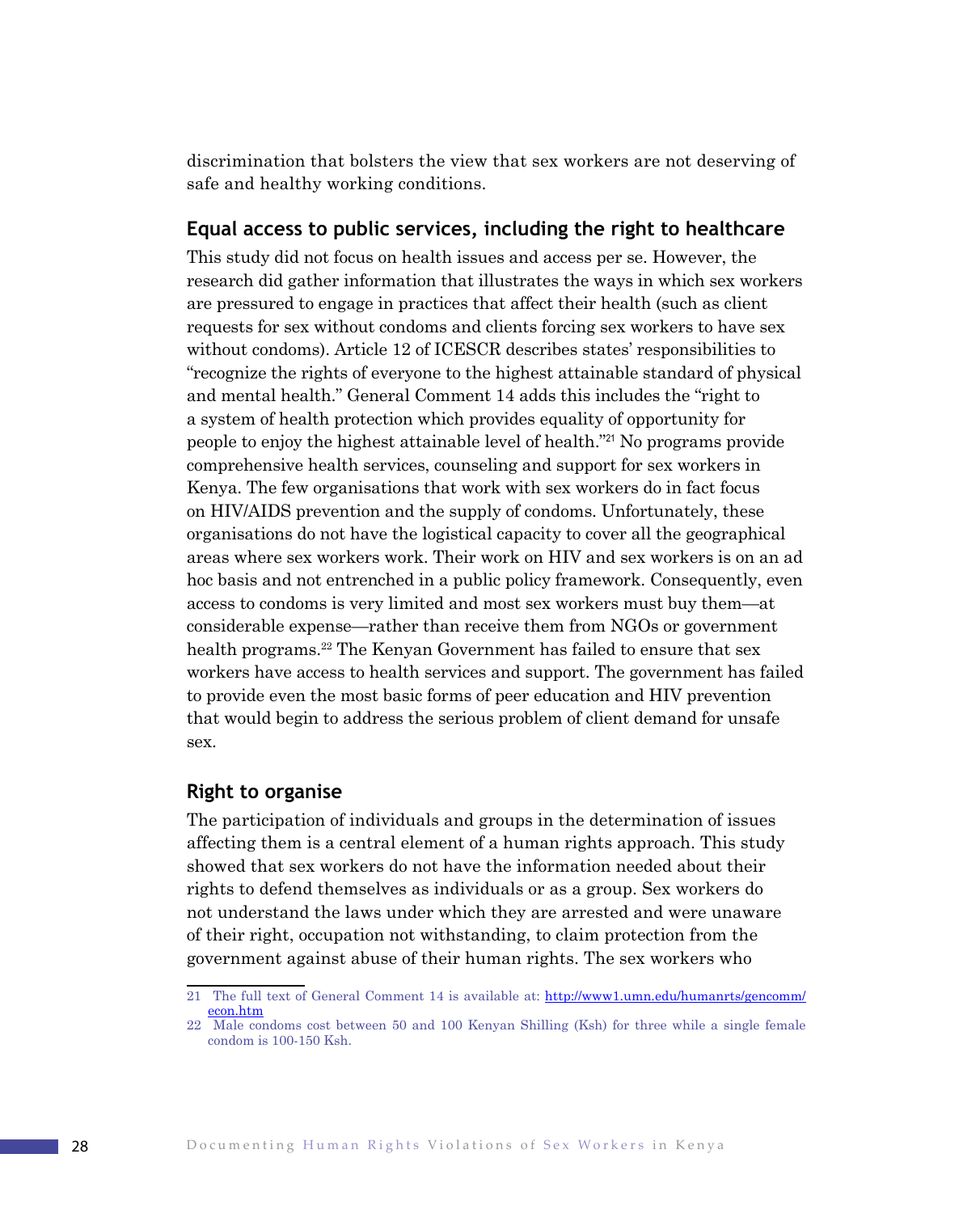participated in this study have only been able to form support associations covertly because they believe that they are not permitted to organise as sex workers under Kenyan law. Consequently these groups cannot openly advocate for their collective interests and concerns as sex workers. Article 26 of ICCPR recognises the right to "freedom of association with others" and article 80 of the Kenyan Constitution provides similarly. Sex workers, therefore, have the right to form organisations to defend their rights, the right to work together and form working relationships with each other to improve their working conditions. The Kenyan Government has not created the conditions for sex workers to enjoy this right.

### **4.4 Key issues regarding Kenya's approach to sex work**

Kenyan national law does not prohibit sex work per se but municipal by-laws that outlaw "loitering for the purpose of prostitution," "importuning" for the purpose of prostitution and "indecent exposure," criminalise sex work at local levels for all intents and purposes.

Police use broad criteria to arrest sex workers such as style of dress or for walking "aimlessly" on the street. Furthermore, police simply arrest women who they believe are sex workers without any evidence. Several factors support this system of arbitrary arrest:

- municipal by-laws provide the police with extremely broad justifications to arrest sex workers;
- police officers' limited understanding of the law, operating rules, lack of adequate civic education and in-service training creates room for subjective interpretation and application of the law;
- the pervasive sense in Kenyan society that sex work is both immoral and illegal means that police feel justified in taking any action against sex workers at any time.

Providing the police with training would be a step forward but is not a sufficient action to bring about fundamental change. Police routinely abuse sex workers in a myriad of ways, violating both Kenyan and International law. A major issue emerging from this report is a lack of oversight in regards to police behaviour. As demonstrated in the findings, the police have exercised the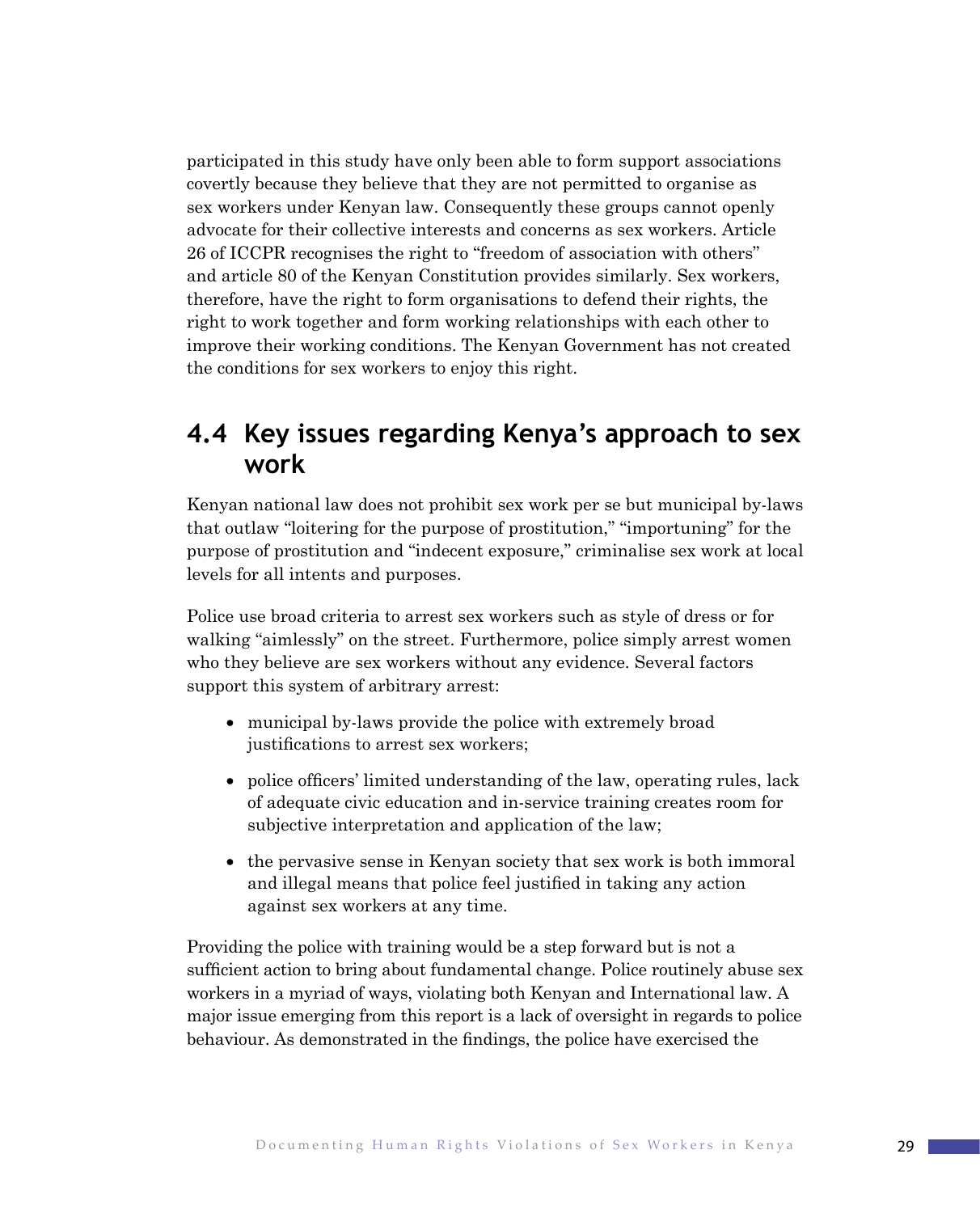powers of the arresting agent, prosecutor, moral judge, and the implementer of the law with no checks and balances. Currently, no safe way exists for sex workers to report violations committed by police and there is no responsive system to hold police accountable for violating the rights of sex workers. These issues of police corruption and misconduct are of concern to many in Kenyan society in general.<sup>23</sup>

Law enforcers admit that the current approach has not decreased the number of women engaging in sex work. These women rely on sex work to provide for themselves and their families and will find ways to continue to sex work in order to do so.

*"We cannot stop the sex work because it is our livelihood; how can we eat and pay our rent if we leave?"*

The current approach to sex work in Kenya not only criminalises sex workers means of livelihood, but also punishes them for providing for their vulnerable dependants. Furthermore, sex workers are denied human capital (a sense of belonging), when the community ostracises them. Most sectors of the Kenyan society exercise moral judgment collectively and individually on sex workers on account of their occupation rather than their humanity.

Even though it is the responsibility of the State to protect all of its citizens, the findings of this study demonstrate that law enforcement agents in Kenya are the greatest violators of sex workers' human rights. Despite its obligations under international law, Kenya, as noted above, has not created a system of accountability for its law enforcement officers and has not created the conditions for sex workers to be safe from human rights violations. It would serve the interests of sex workers and be in conformity with international human rights standards for lawmakers to decriminalise sex work. During the research process it was found that senior officials also believed that the current approach to sex work in Kenya needs to be reconsidered. Senior state counsel from the Office of the Attorney General, and the Chairman of the Law Reform Commission, both opined that the Kenyan laws on commercial sex work need to be reviewed.

<sup>23</sup> Kenyans are extremely distrustful of the police believing them to be corrupt, to use excessive force and to be responsible for extra-judicial killings. Commonwealth Human Right Initiative and Kenyan Human Rights Commission (2006) *The police, the people, the politics: Police accountability in Kenya*: 19-23.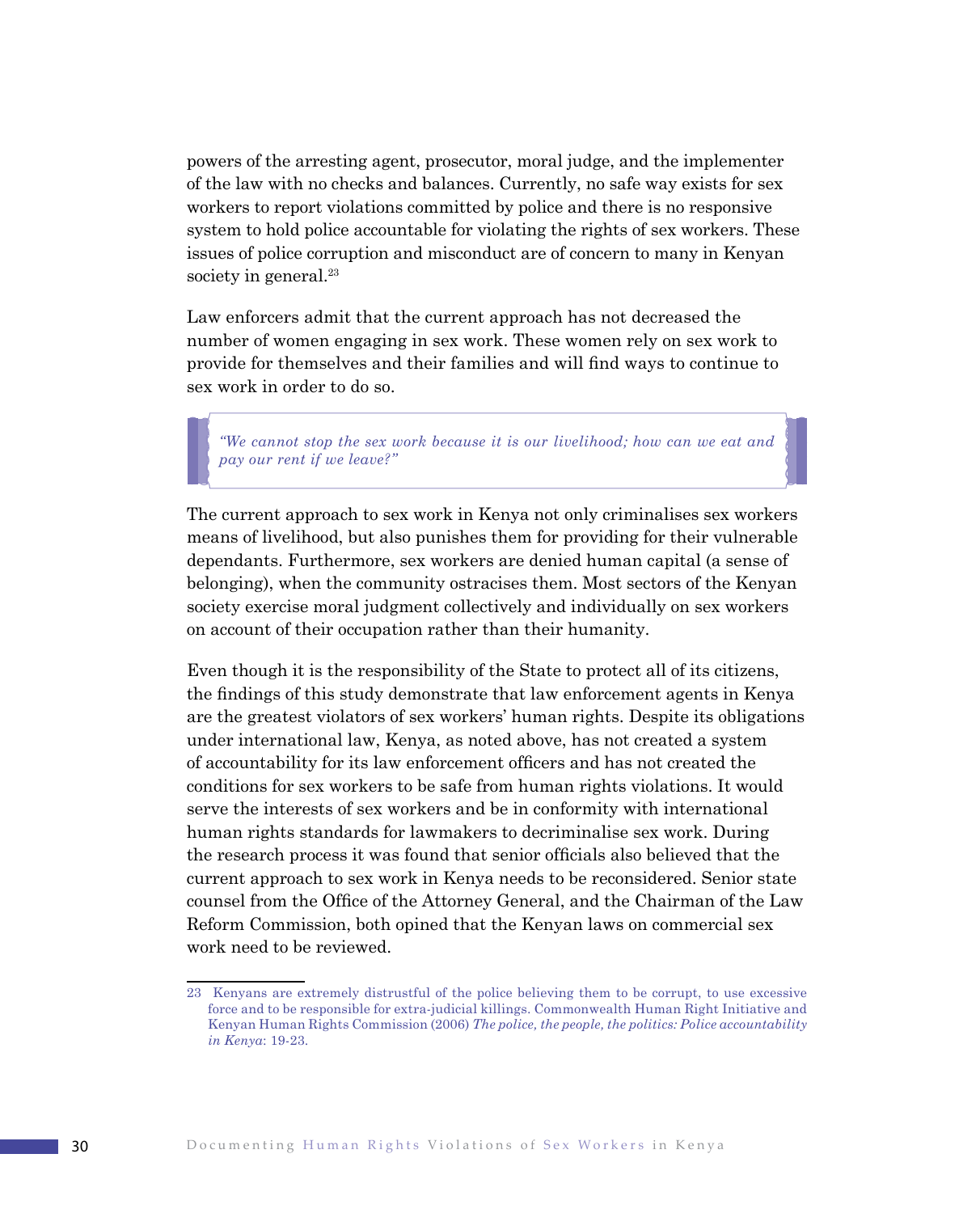

# **Recommendations**

This chapter highlights the necessary steps that should be taken by organisations and institutions to address the problems associated with law and the public mindset which, when combined, result in abuses of the human rights of sex workers in Kenya.

# **5.1 To the Government and Parliament of Kenya**

- **5.1.1 Review and change the existing laws to adequately address issues of protection and respect for human rights of Kenyans, especially marginalised groups such as sex workers**. The findings of this report demonstrate that criminalizing sex work has a negative consequence for the health and rights of sex workers.
- **5.1.2 Ensure availability of legal aid to all persons, especially marginalised groups such as sex workers**. Lack of access to legal representation during the hearing of cases against sex workers and the widespread belief amongst sex workers that they will not receive justice from the courts has lead them to enter "guilty" pleas even when they have been falsely arrested. Ensuring that sex workers have legal representation helps them defend their rights and provides the judiciary an opportunity to pronounce on the law on sex work in a manner that can facilitate a judicial scrutiny of the legal provisions.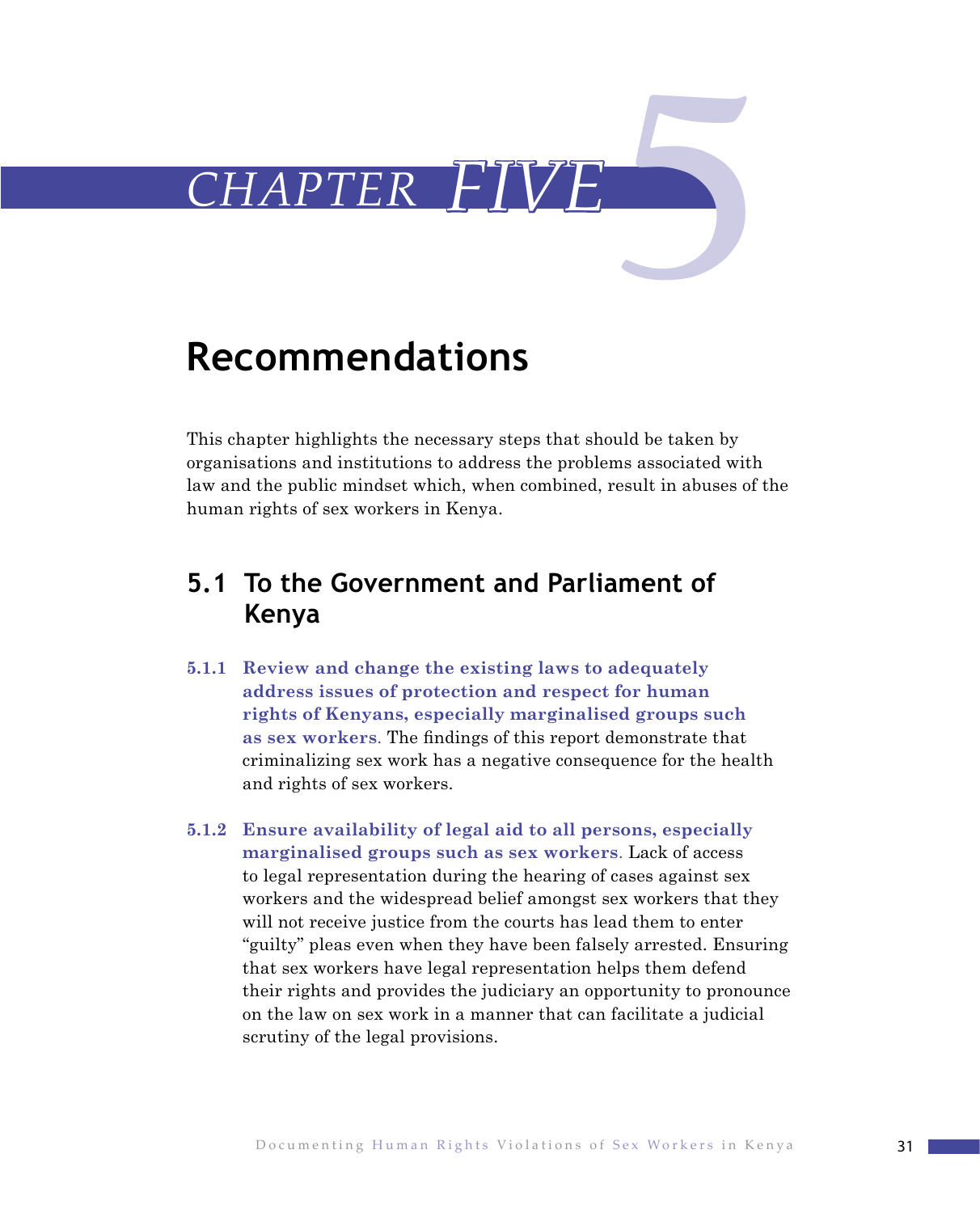- **5.1.3 Support appropriate and quality health programmes, including HIV prevention, for sex workers using evidencebased and human rights-based approaches.** Currently, sex workers do not have access to even the most basic HIV prevention materials such as condoms and do not have access to health services that address their reproductive and sexual health. Providing sex workers with programmes that address their needs will prevent the transmission of HIV and assist them in attaining better health outcomes.
- **5.1.4 Support comprehensive social programs sensitive to the fact that sex workers are often heads of households, confronting both economic and social pressures.** The study found that sex workers are almost always the breadwinners, often the sole financial supporters, for their children, aged parents and other needy members of the extended family. Providing sex workers with programmes that allow them to access social welfare safety nets for their dependents will enhance their ability to work safely and under less pressure.
- **5.1.5 Support programs that provide sex workers with information about their human rights.** Sex workers do not have sufficient information about their rights to address abuses that occur to them as individuals and collectively. Providing them with accurate rights information will allow them to organise to ensure safe working environments and to challenge abuse.

# **5.2 To the office of the Attorney General and the Judiciary**

**5.2.1 Facilitate the interpretation and implementation of the Sexual Offences Act to ensure the protection of the survivors of sexual violence, including sex workers.** This includes: informing all prosecutors and judges that all individuals affected by sexual violence and other crimes are to be treated equally and with respect, and not disregarded or abused because of evidence or assumptions of their involvement in sex work or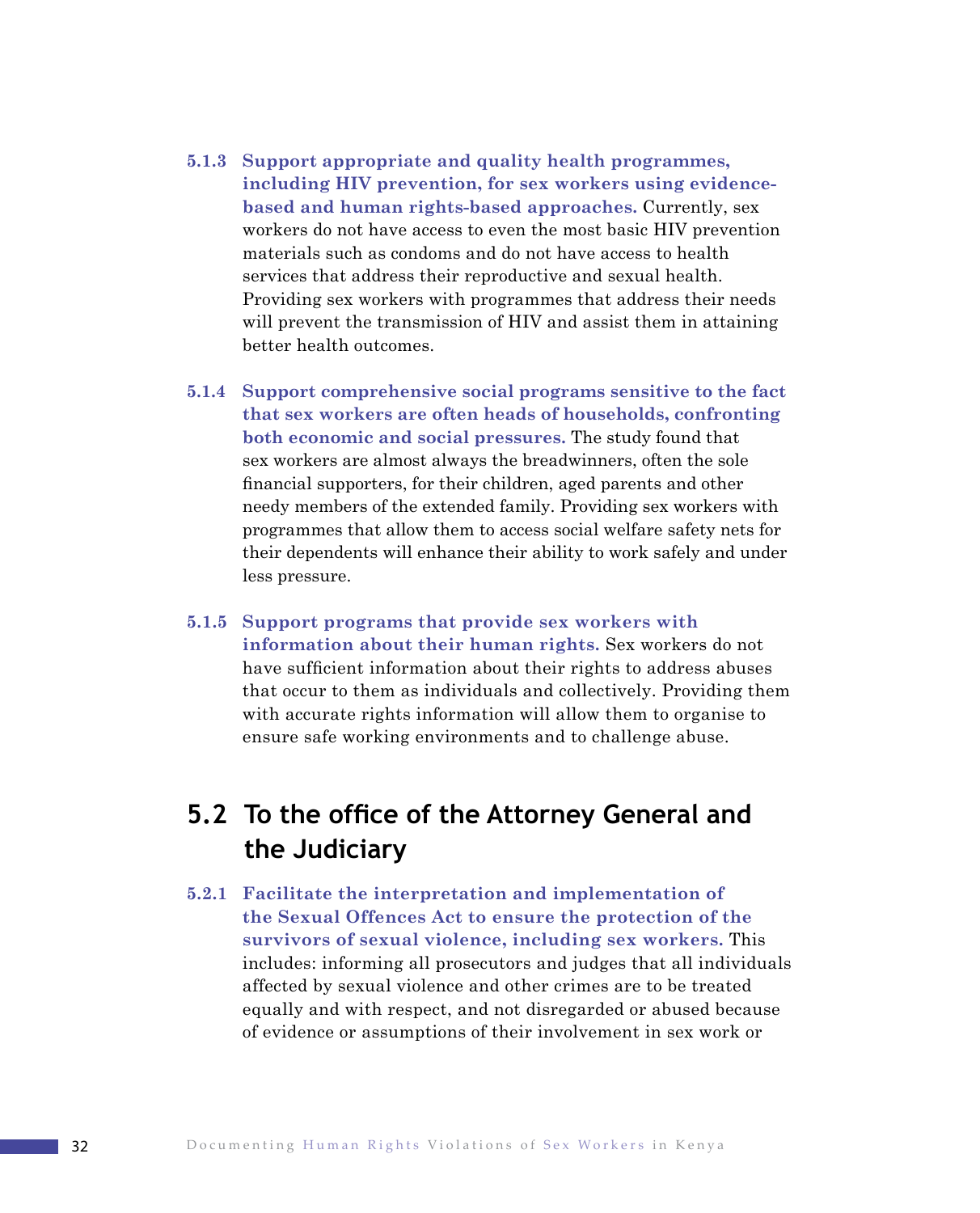any other sexual activity; training and monitoring prosecutors to ensure that they are conforming to the law and not disregarding victims of crime who have (or are presumed to have) exchanged sex for money; and thoroughly investigating allegations of criminal conduct by police officers, including seeking convictions where appropriate.

# **5.3 To the Commissioner of Police**

- **5.3.1 Implement rigorous training of law enforcement officials on legal and human rights standards with regards to sex work.** Police also need training in issues relating to the experience of people involved in sex work and crimes that may potentially be committed against them.
- **5.3.2 Institute mechanisms that allow sex workers to find redress for human rights violations and hold police officers accountable for their actions.** Officers who extort money and sex from sex workers, subject them to degrading treatment, illegally detain sex workers and abuse their human rights, must be subject to appropriate disciplinary procedures for misusing their power and position. These measures will strengthen the work and reputation of the police in general.
- **5.3.3 Partner with civil society organisations, such as FIDA Kenya, to address violence perpetrated against sex workers and violations of sex workers' human rights.** Stigma associated with sex work, coupled with sex workers' vulnerability, inhibits them from reporting violations against them by police officers and others. As a result, violations against sex workers are not currently being addressed at any level. According to the findings of this study, it would be accurate to say that presently the law and existing policy framework do not adequately protect the rights of sex workers who are a marginalised group. FIDA Kenya is well placed to partner with others to lobby for change in the society's mindset, and more importantly, among the law enforcers.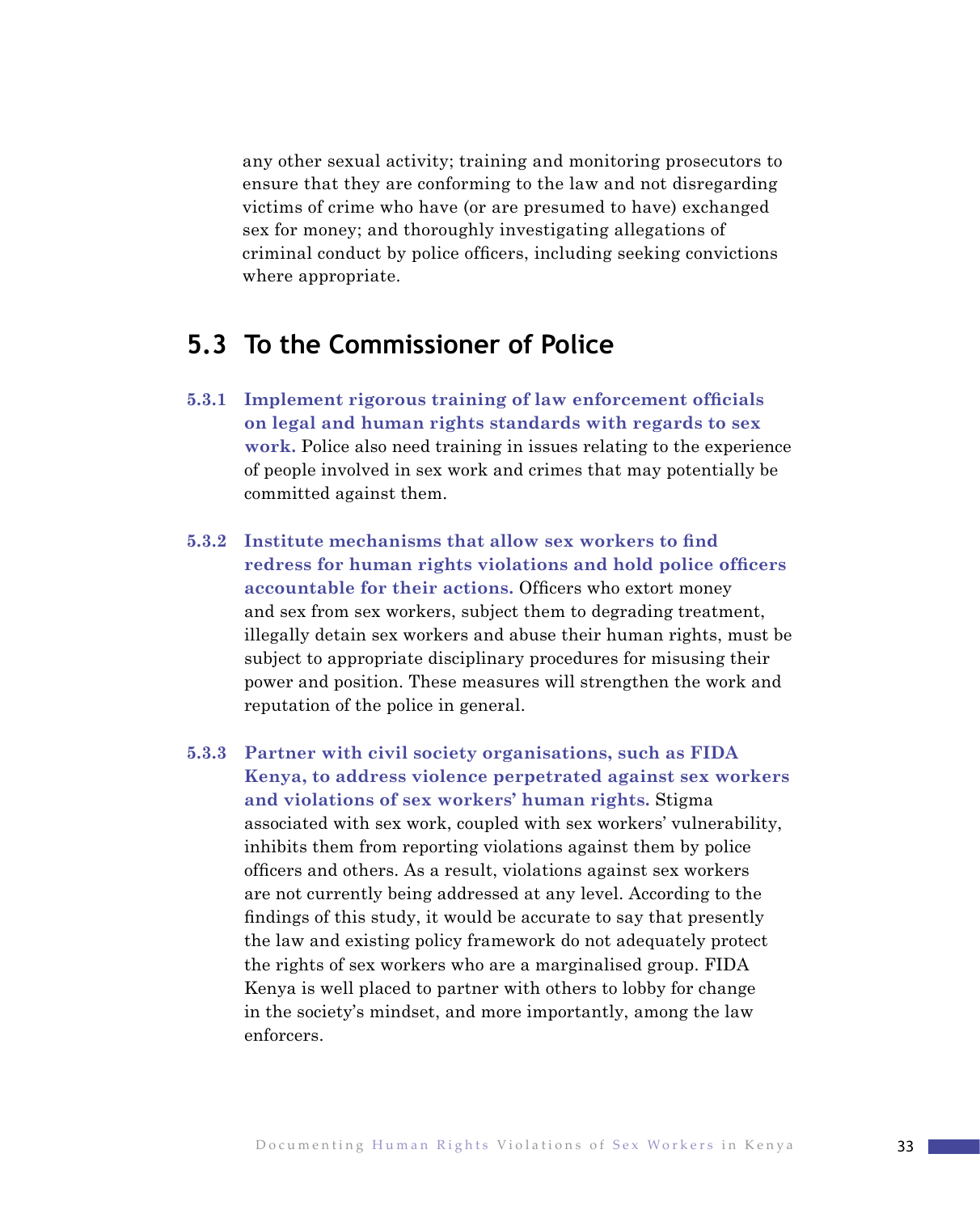### **5.4 To local governments**

**5.4.1 Repeal the existing by-laws that undermine protection and respect for human rights of sex workers and other marginalised groups**. The study found that by-laws relating to outlawing "loitering for the purpose of prostitution," "importuning" for the purpose of prostitution and "indecent exposure" are fraught with problems, ambiguities and subjectivities that defeat the course of justice for the protection of human rights of sex workers. Furthermore, the police implement these by-laws in ways that augment gender-based discrimination in Kenya.

### **5.5 To civil society organisations**

- **5.5.1 Create awareness about the problems associated with the existing laws and their application**. The current provisions on sex work in the law have made it difficult for the adoption of policies that will facilitate work and projects with sex workers in many sectors, especially the health sector.
- **5.5.2 Support sex worker-led projects for their empowerment and to enable them to both prevent and protect themselves from violence and other human rights abuses.** FIDA Kenya and other women's rights organisations should support sex worker leadership and empowerment. The formation of organisations like the Bar Hostess Empowerment and Support Programme (BHESP) and Likii should be encouraged and supported.
- **5.5.3 Work with the local authorities and the police on the protection of sex workers from violence from the public, or officers in these sectors.** FIDA Kenya is committed to initiating this work.
- **5.5.4 Develop and implement programmes to protect children of sex workers from prejudices and violence based on their parents' occupations.** Some organisations such as SOLWODI and SOLGIDI are already focusing on children in this category and should be encouraged and supported.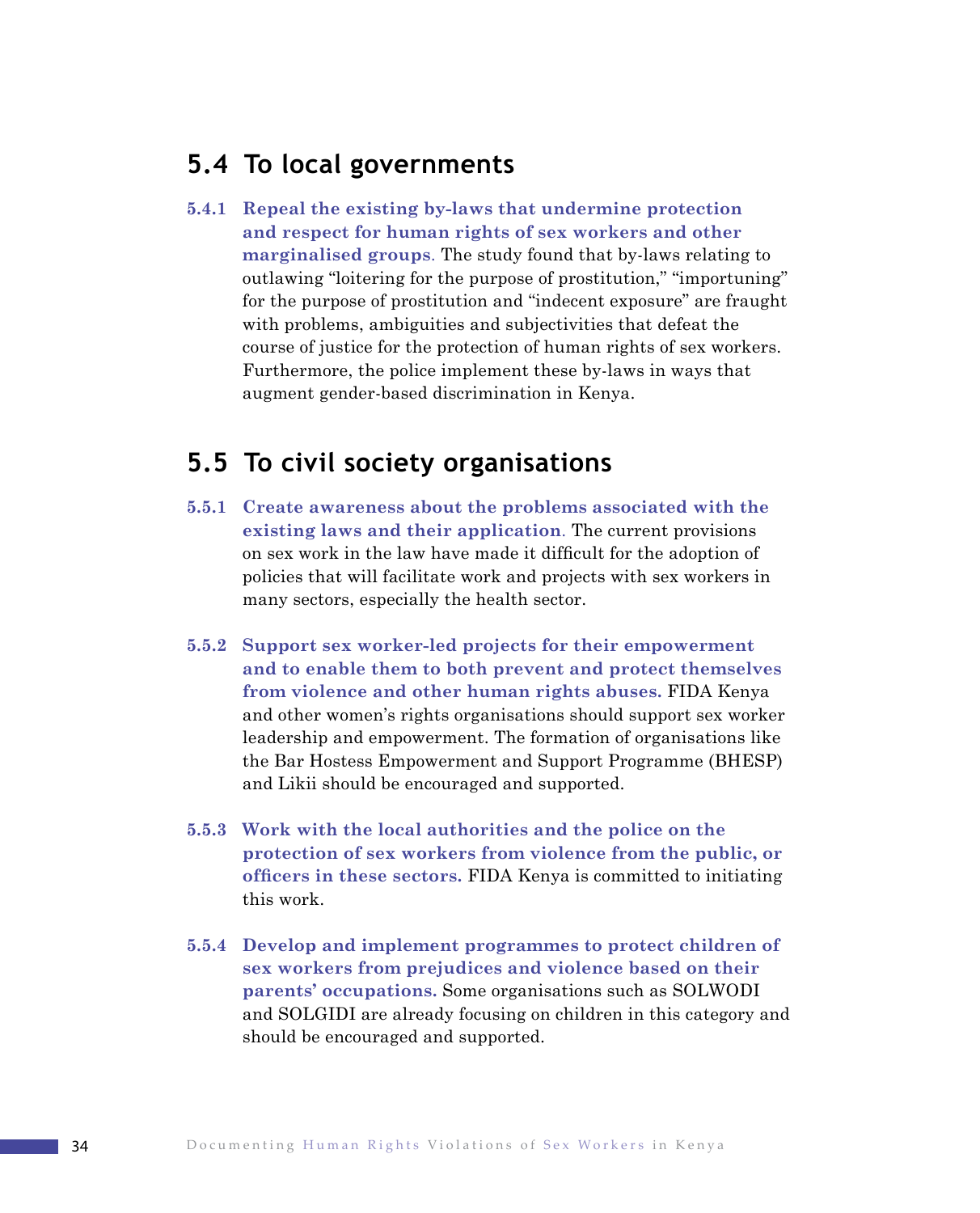- **5.5.5 Invest more time and resources in educating about and advocating for the protection of the rights of the marginalised women engaged in the trade.** These should include the provision of legal aid, including the undertaking of public interest litigation to challenge the violations of rights of sex workers.
- **5.5.6 Include sex workers in NGO, CSO and CBO decisionmaking processes and projects.** A good beginning would be to conduct empowerment workshops for CBOs to encourage these organisations to include sex workers and also ensure the protection of their rights in the activities of other sectors such as the public health sector. Such efforts at stakeholders' engagement is currently being undertaken by KASH in Kisumu.
- **5.5.7 Encourage mainstream human and women rights organisations such as the Kenya National Commission on Human Rights (KNCHR) Kenya Human Rights Commission (KHRC) and FIDA Kenya to take on the agenda of sex workers and advocate for awareness on and protection of their rights.**
- **5.5.8 Initiate a study and discussion on the need to re-define sex work in Kenya with a focus on protecting the human rights of sex workers.** The study should include a comparative analysis of provisions and definitions in other jurisdictions particularly those with environments similar to Kenya. Women's rights organisations like FIDA Kenya should be encouraged to take the lead role in subjecting the existing law to a human rights audit in order to safeguard the human rights of sex workers as Kenyan citizens.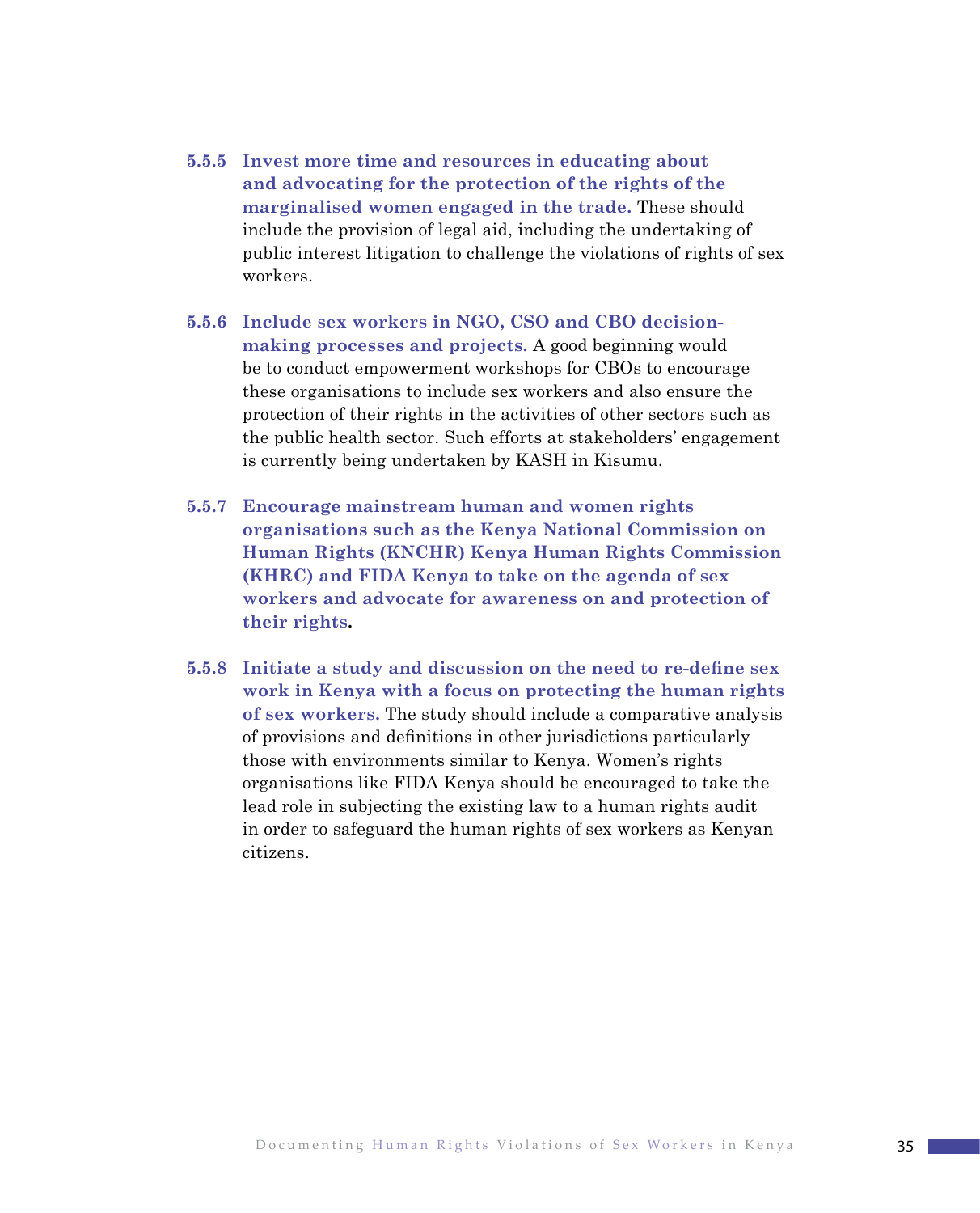# **References**

- African Charter on Human and Peoples' Rights, Adopted CAB/LEG/67/3 (1982) *entered into force* October 21, 1986.
- African Charter on the Rights and Welfare of the Child, Adopted CAB/LEG/24.9/49 (1990) *entered into force* November 29, 1999.
- Chebutuk Rotich, D. (2004) The affordability of school text books in Kenya: Consumer experiences in the transformation to a liberalizing economy. *Nordic Journal of African Studies* 13(2).
- Clemens, M. and Pritchett, L. (2008) *Income per natural: Measuring development as if people mattered more than places*. Working Paper Number 143, Center for Global Development.

Constitution of Kenya

- Convention on the Elimination of All Forms of Discrimination Against Women, G.A. res. 34/180, 34 U.N. GAOR Supp. (No. 46) at 193, A/34/46 *entered into force* September 3, 1981.
- Convention on the Rights of the Child, Adopted and Opened for Signature, Ratification and Accession by General Assembly Resolution 44/25 of 20 November 1989 *entered into force* September 2, 1990.
- Commonwealth Human Right Initiative and Kenyan Human Rights Commission (2006) *The police, the people, the politics: Police accountability in Kenya*
- International Covenant on Civil and Political Rights, G.A. res. 2200A (XXI), 21 U.N. GAOR Supp. (No. 16) at 552, U.N. Doc. A/6316 (1966), 999 U.N.T.S. 171 *entered into force* March 23, 1976.
- International Covenant on Economic, Social and Cultural Rights, Adopted and Opened for Signature, Ratification and Accession by General Assembly Resolution 2200A (XXI) (1996) *entered into force* January 3, 1976.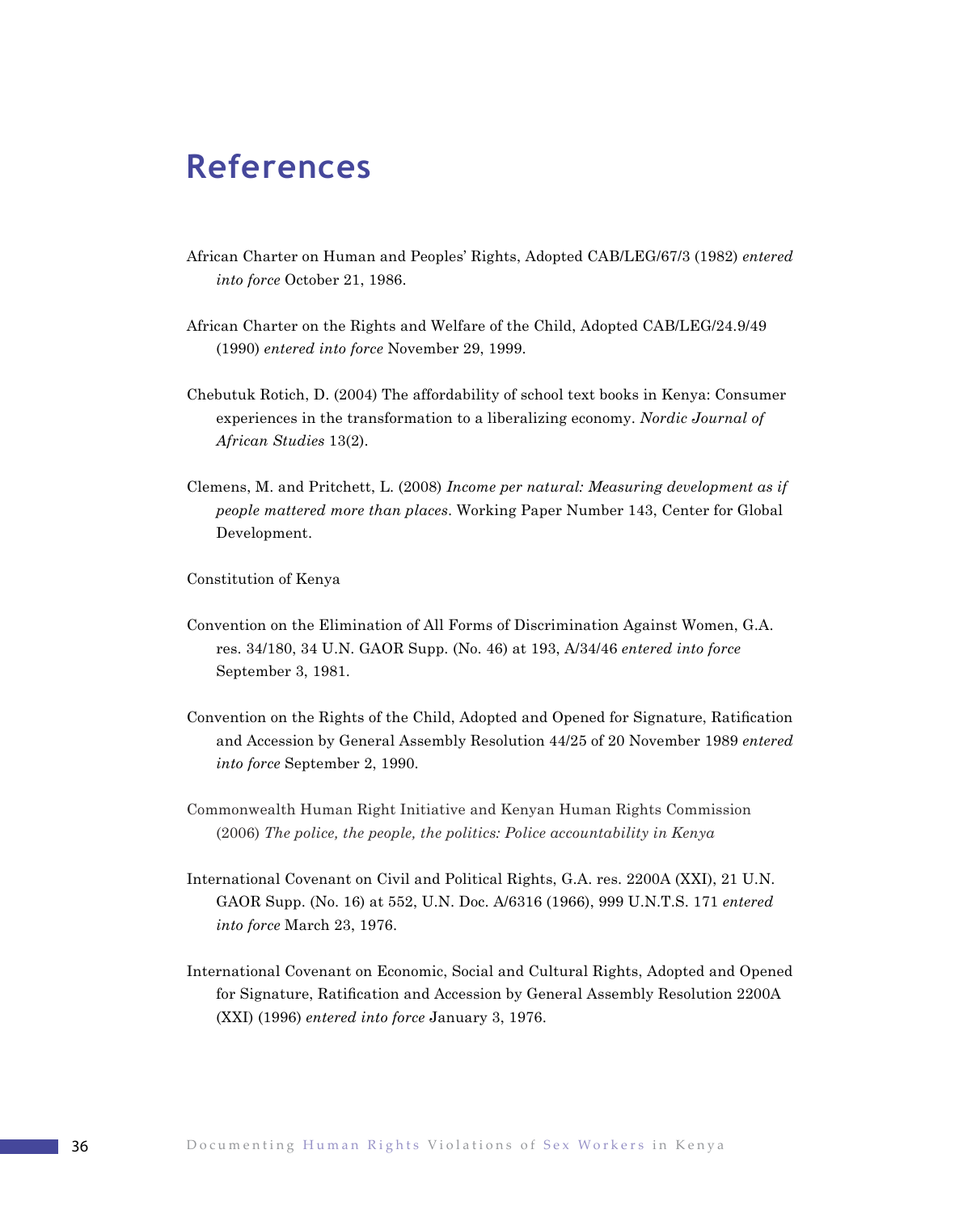Kakamega Municipal Council By-Laws.

Kisumu Municipal Council By-Laws.

Local Government Act Chapter 265 Laws of Kenya.

Mombasa Municipal Council By-Laws.

Nairobi General Nuisance By-Laws of 2007.

Ngesa, Mildred. "Prostitution coming nearer home: Twilight girls move into the estates

and use new tricks to entice men" in Special Report. *Saturday Nation* May 29th 2007.

Penal Code Chapter 63 Laws of Kenya.

Sexual Offences Act No. 3 of Laws of Kenya.

- Universal Declaration of Human Rights, G.A. res. 217A (III), U.N. Doc A/810 at 71 (1948).
- UNICEF *Extent and Effect of Sex Tourism and Sexual Exploitation of Children on the Kenyan Coast* (2006).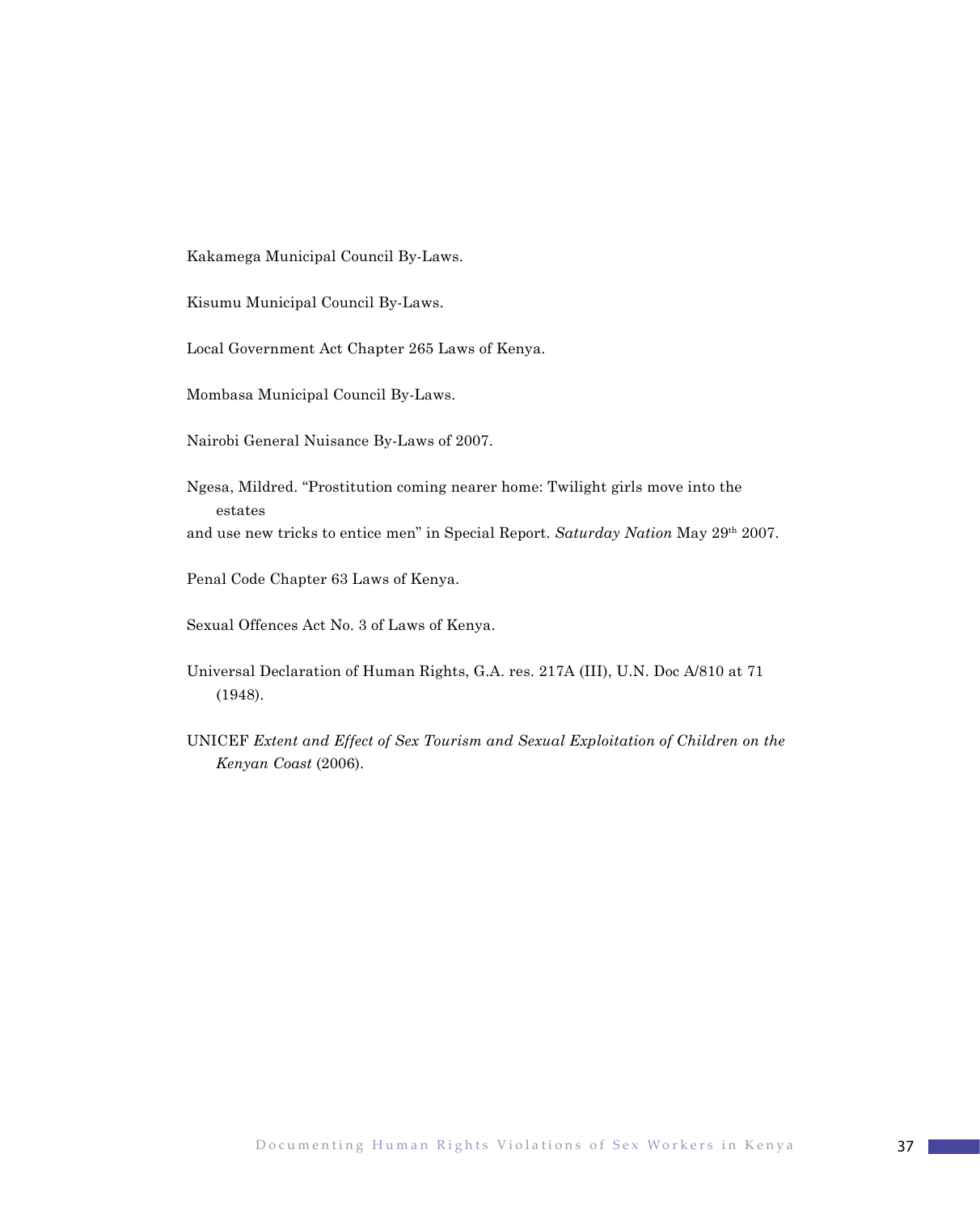# **A p p e n d i x**

### **Selected organisations working with sex workers in Kenya.**

### *Kisumu AIDS Self Help Group (KASH)*

The study interviewed the Programme officer in KASH which is the only organisation in Kisumu whose core function is to work with Sex workers. The organisation focuses on a range of issues from health education, working with reproductive health organisations to facilitating access to health services and to condoms and participation in AIDS awareness campaign activities like sports. One of their successful programs is the holding of joint workshops for the police and sex workers. The program has been successful in reducing the levels of abuse of sex workers in Kisumu by police officers.

#### *Pambazuko Project*

Pambazuko was engineered by the Institute of Tropical Medicine in 1997, who came up with a proposal to start a programme that would design interventions for working with sex workers in Kisumu. The study interviewed the manager of the Medical Center of FHOK. The officer in charge informed us that they deal with individual sex workers and other CSOs. They also train peer educators with whom they hold monthly meetings. FHOK pays them Kshs. 1500 (USD 23) every month for motivation. It is estimated that approximately 2000 women are directly or indirectly involved in sex work in Kisumu. The project symbolises a new start to a healthy life for women and targets all female sex workers in Kisumu and surrounding areas. Pambazuko collaborates with other organisations that provide other complementary services. For instance they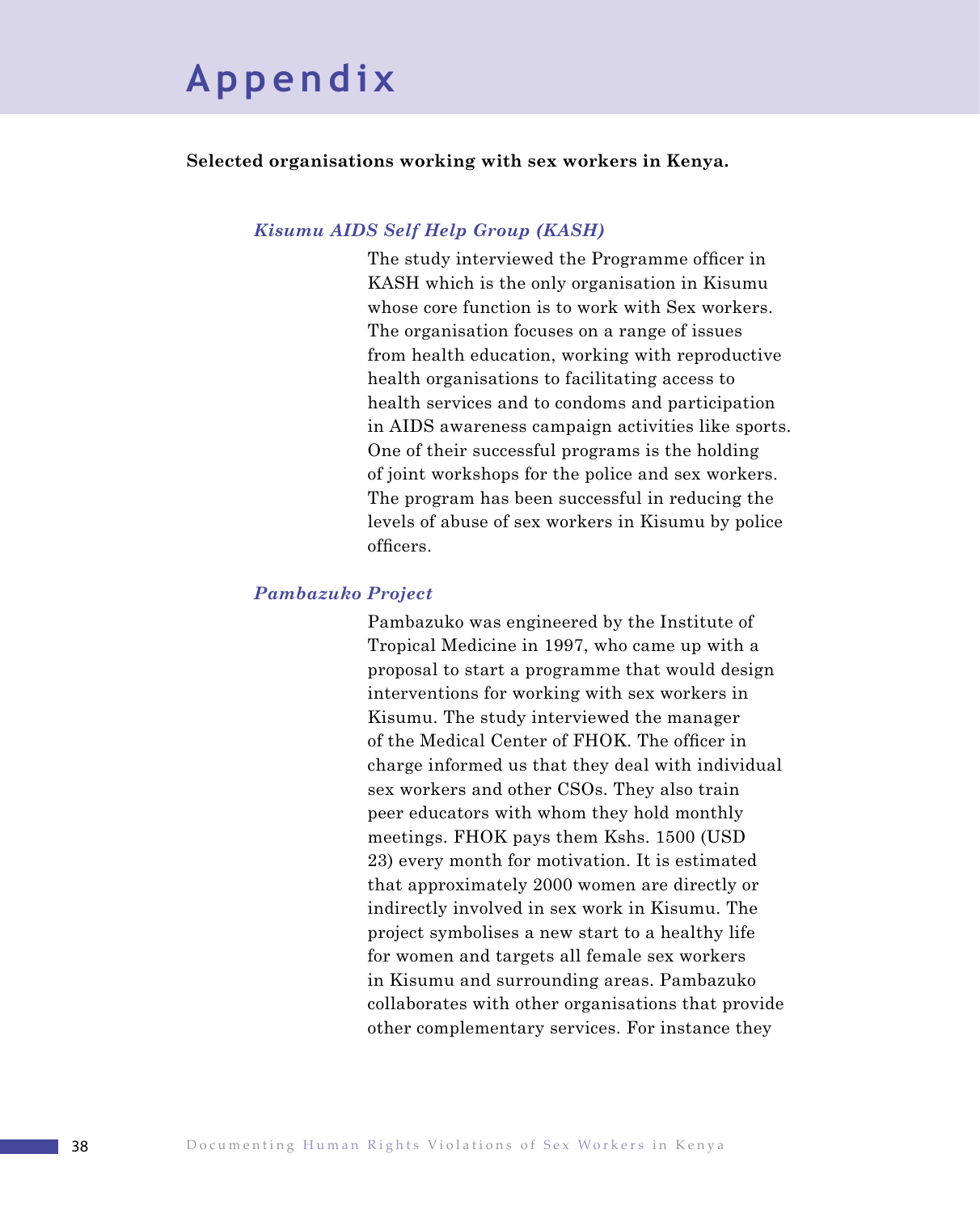have been collaborating with FIDA Kenya on legal and human rights issues affecting the sex workers.

#### *Women in Fishing Industry Program (WIFIP)*

The WIFIP targets women working in the fish industry and vulnerable women who trade in fish. They do not work with sex workers primarily.

### *Likii HIV/AIDS Home Based Care*

Likii HIV/AIDS Home Based Care is a Community Based Organisation based in Nanyuki. Its main objective is to bring together vulnerable women and men in the context of HIV/AIDS, to support the sick to access free healthcare, and to work with the government to care for orphans. The home based care program focuses on counseling and also provides condoms for safe sex; it also provides home based care for the sick, burial services to deceased members that are abandoned by their families, transport services to hospitals and also looks for bursaries for children in secondary schools. Most of the members are sex workers. Likii collaborates with the local hospital, the provincial administration and local government.

#### *International Center for Reproductive Health (ICRH)*

Based in Mombasa, ICRH focuses on the promotion of reproductive health as a basic human right for all men and women. One of its programs is the female sex workers program that covers seven priority sites. The research deals with sex workers because they are at high risk of HIV infection given the nature of their work. ICRH is the only Organisation we found working with men sex workers, most of whom are married.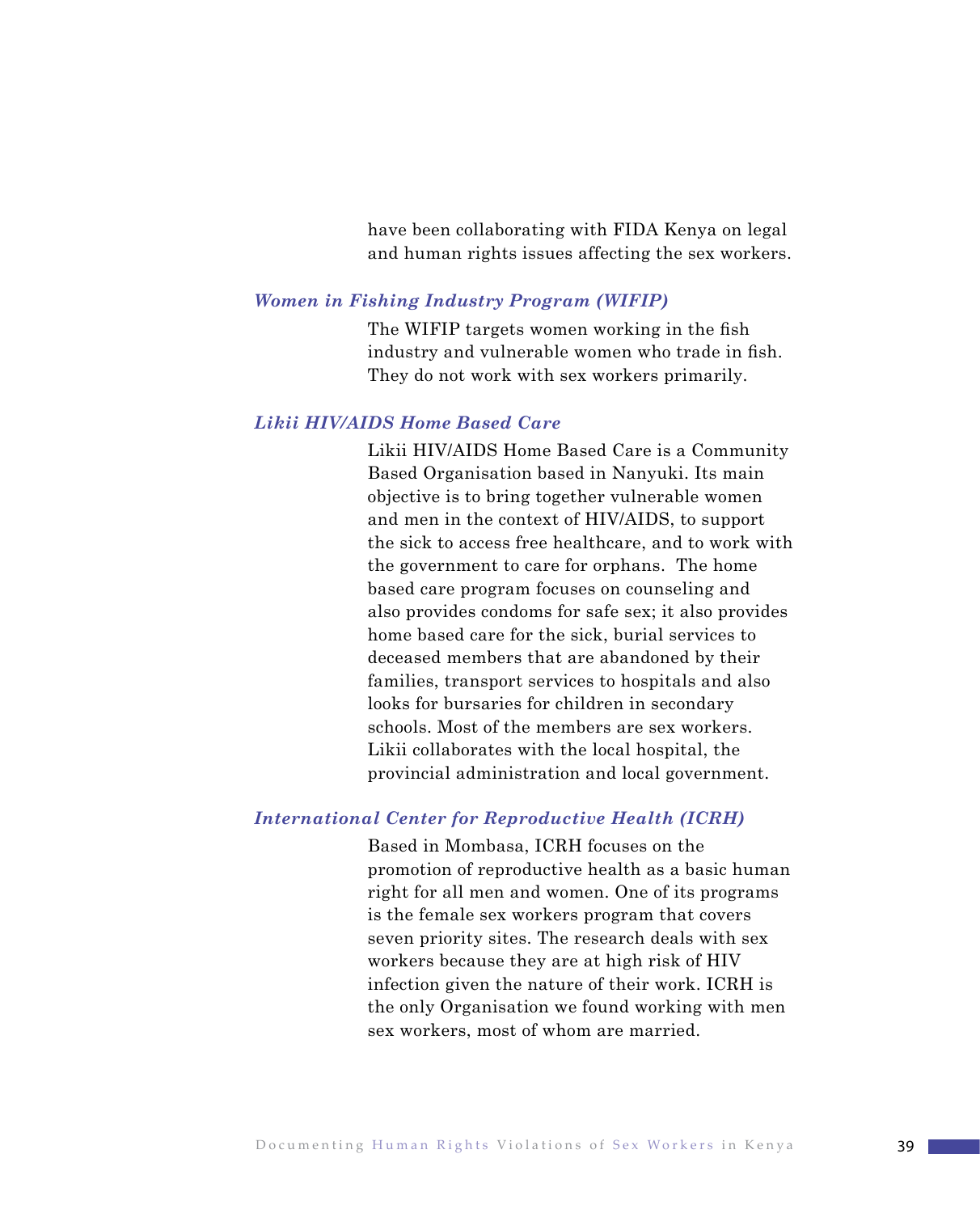### *Solidarity with Women in Distress (SOLWODI)*

SOLWODI provides support to sex workers and girls at risk of joining the trade in the Kenyan Coastal districts. Their objective is to facilitate and provide guidance and counseling to the target group, to initiate, co-ordinate and facilitate networking geared towards utilizing available resources in other organisations and institutions in order to assist the target group, to facilitate and enhance the process of assisting the target group towards seeking alternative means of economic social reliance, and lobbying and advocating for the development policies which are gender sensitive.